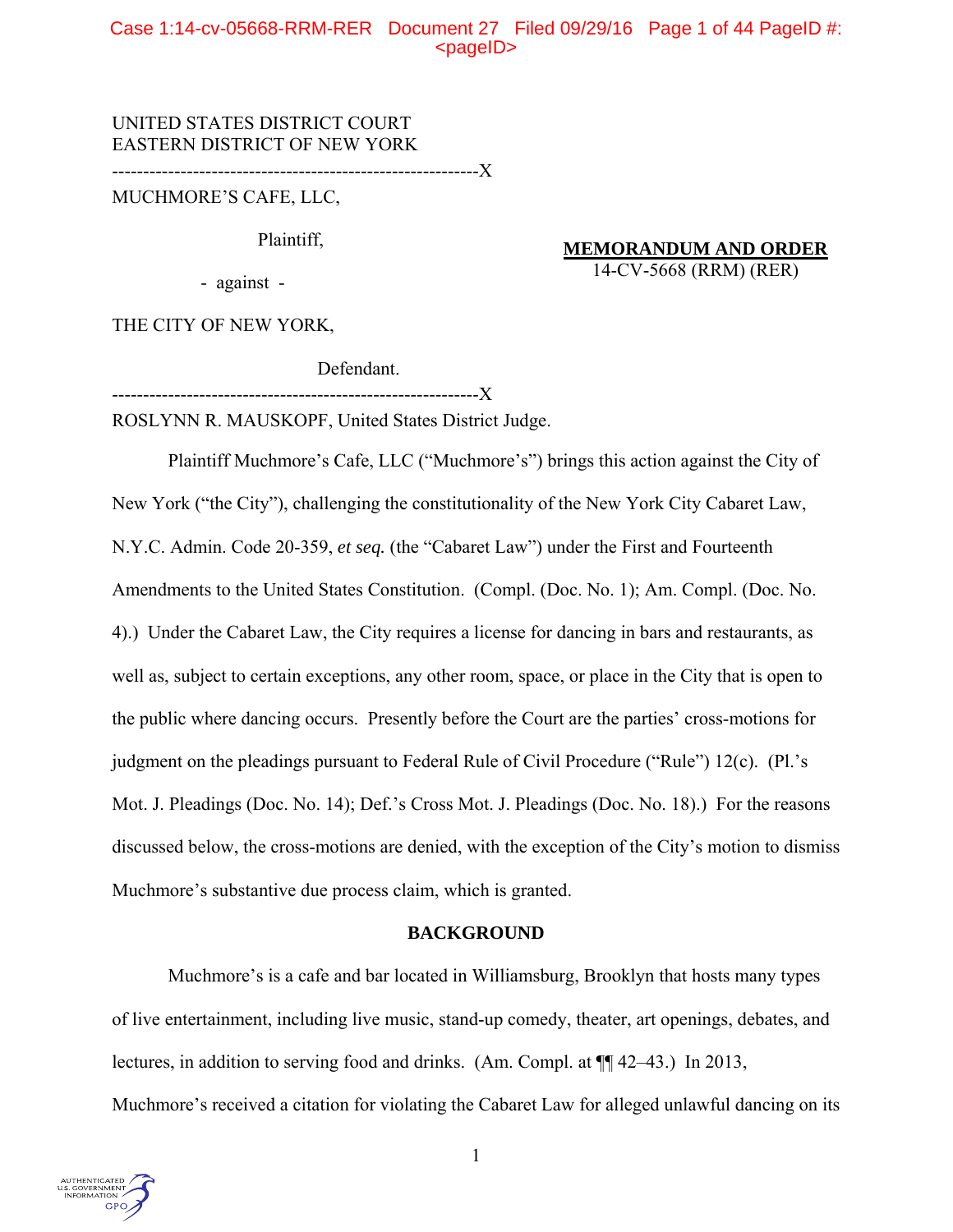premises. (*Id.* at ¶ 45.) Although the citation was dismissed due to a defect on the face of the summons, "it has caused Muchmore's to experience reasonable concern that it could be subject to penalties under the Cabaret Law in the future, even if it takes reasonable measures to avoid dancing on the part of its customers." (*Id.*)

# **I. The Cabaret Law**

The Cabaret Law provides in part:

It shall be unlawful for any person to conduct, maintain or operate, or engage in the business of conducting, maintaining or operating, a public dance hall, cabaret or catering establishment unless the premises wherein the same is conducted, maintained or operated are licensed in the manner prescribed herein.

N.Y.C. Admin. Code § 20-360.

"Cabaret" is defined as:

Any room, place or space in the city in which any musical entertainment, singing, dancing or other form of amusement is permitted in connection with the restaurant business or the business of directly or indirectly selling to the public food or drink, except eating or drinking places, which provide incidental musical entertainment, without dancing, either by mechanical devices, or by not more than three persons.

*Id.* at § 20-359.

 $\overline{a}$ 

The Cabaret Law also applies to "public dance halls," defined as:

 Any room, place or space in the city in which dancing is carried on and to which the public may gain admission, either with or without the payment of a fee.

*Id.* In addition, the Cabaret Law applies to a wide variety of other City establishments.<sup>1</sup>

The Cabaret Law was passed in 1926 during the Harlem Renaissance and prohibition,

<sup>&</sup>lt;sup>1</sup> A "membership corporation, club, association, or society which permits musical entertainment, singing, dancing or other form of amusement in premises wherein food or drink is directly or indirectly sold to its members, or their guests, or the public, shall be deemed to be conducting a cabaret …." N.Y.C. Admin. Code § 20-359. "A steamship or boat moored or tied to a dock, pier or shore and which contains a dance hall or cabaret in use while so moored or tied, shall be required to obtain [a cabaret] license." *Id*. The Cabaret Law is also applicable to "catering establishments," defined as "[a]ny room, place or space in the city, which is used, leased or hired out in the business of serving food or beverages for a particular function, occasion or event, to which the public is not invited or admitted and wherein music or entertainment is permitted." *Id.* Religious, charitable, eleemosynary, educational, and certain other categories of institutions are exempt from the Cabaret Law's requirements. *Id.* at § 20-362.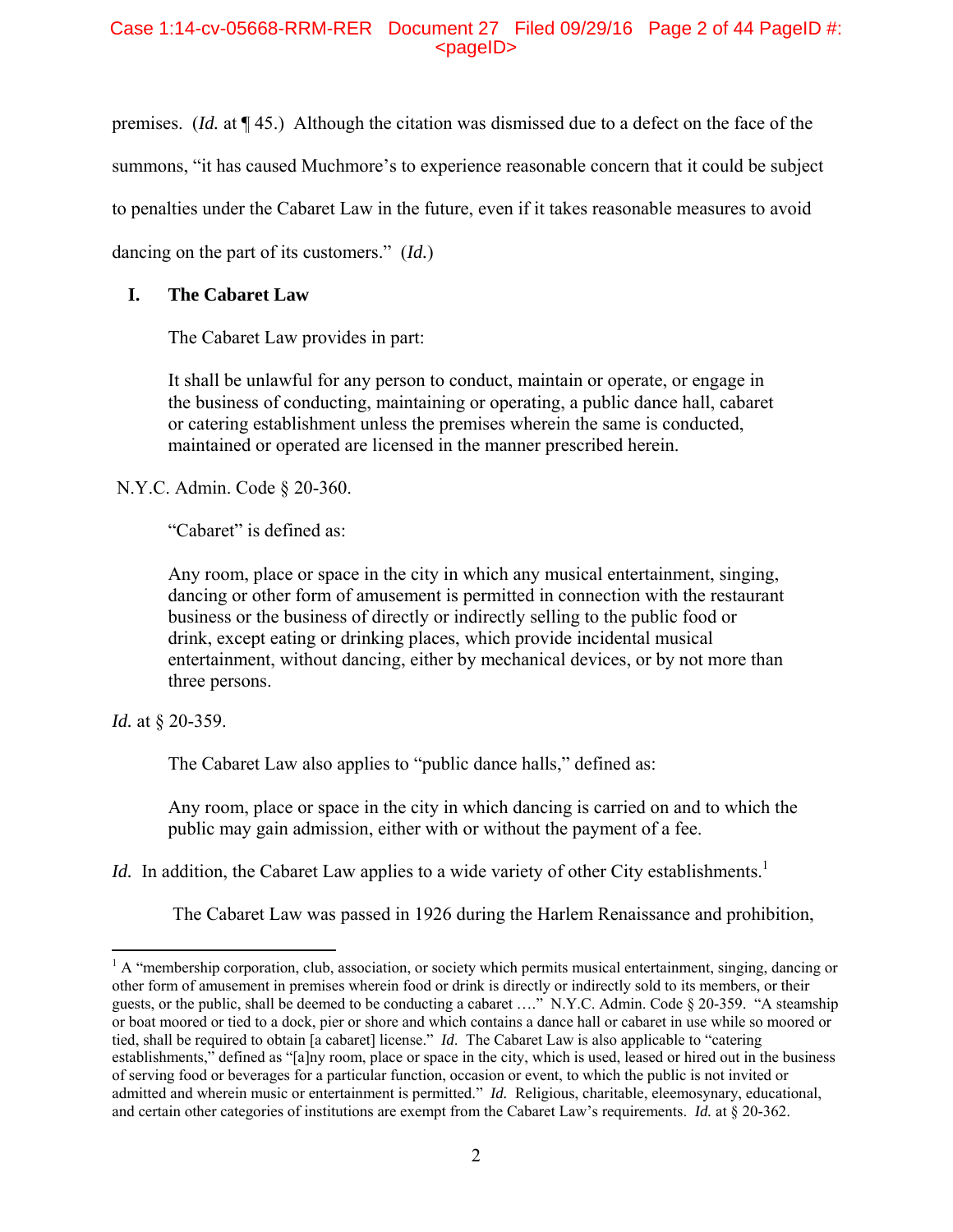## Case 1:14-cv-05668-RRM-RER Document 27 Filed 09/29/16 Page 3 of 44 PageID #:  $<$ pageID $>$

when jazz in the City was predominantly played at speakeasies controlled by racketeers. Paul Chevigny, *Gigs: Jazz and the Cabaret Laws in New York City* 54–57 (1991); *see also New York's Ill-Tuned Cabaret Law*, N.Y. TIMES, June 26, 1986 ("Cabaret licenses were first required in 1926 to control 'wild' behavior at Prohibition speakeasies."). In recommending approval of the Cabaret Law in 1926, the Committee on Local Laws explained:

These night clubs are simply dance halls, where food is served at exorbitant prices to the tune of jazz and tabloid entertainments. A very frank opposition was voiced by one of the licensees, on the ground that when strangers came to New York City they wanted to "run wild." Well, there has been altogether too much running "wild" in some of these night clubs and, in the judgment of your Committee, the "wild" stranger and the foolish native should have the check-rein applied a little bit. . . . Your Committee believes that these "wild" people should not be tumbling out of these resorts at six or seven o'clock in the morning to the scandal and annoyance of decent residents on their way to daily employment.

Recommendation No. 10, Proceedings of Board of Alderman and Municipal Assembly of City of New York (Dec. 7, 1926), at 572.

 The Cabaret Law has remained in force for nearly nine decades in largely the same form. One major change to the statute was prompted by judicial action. Until the 1980's, the Cabaret Law limited the number of musicians that could play in a Cabaret to three and specified the types of instruments that could be played in a Cabaret. These provisions were held unconstitutional in 1986 and 1988, although the language relating to the three-musician rule remains in the Law to this day. *See Chiasson v. New York City Dep't of Consumer Affairs* (*Chiasson I*), 132 Misc. 2d 640 (N.Y. Sup. Ct. 1986) (striking down the Cabaret Law's prohibition on percussion, wind and brass instruments being used to play incidental music in unlicensed clubs); *Chiasson v. New York City Dep't of Consumer Affairs* (*Chiasson II*), 138 Misc. 2d 394 (N.Y. Sup. Ct. 1988) (striking down the Cabaret Law's provision that limits the number of musicians to three).

Pursuant to zoning regulations, only establishments within certain zones of the City may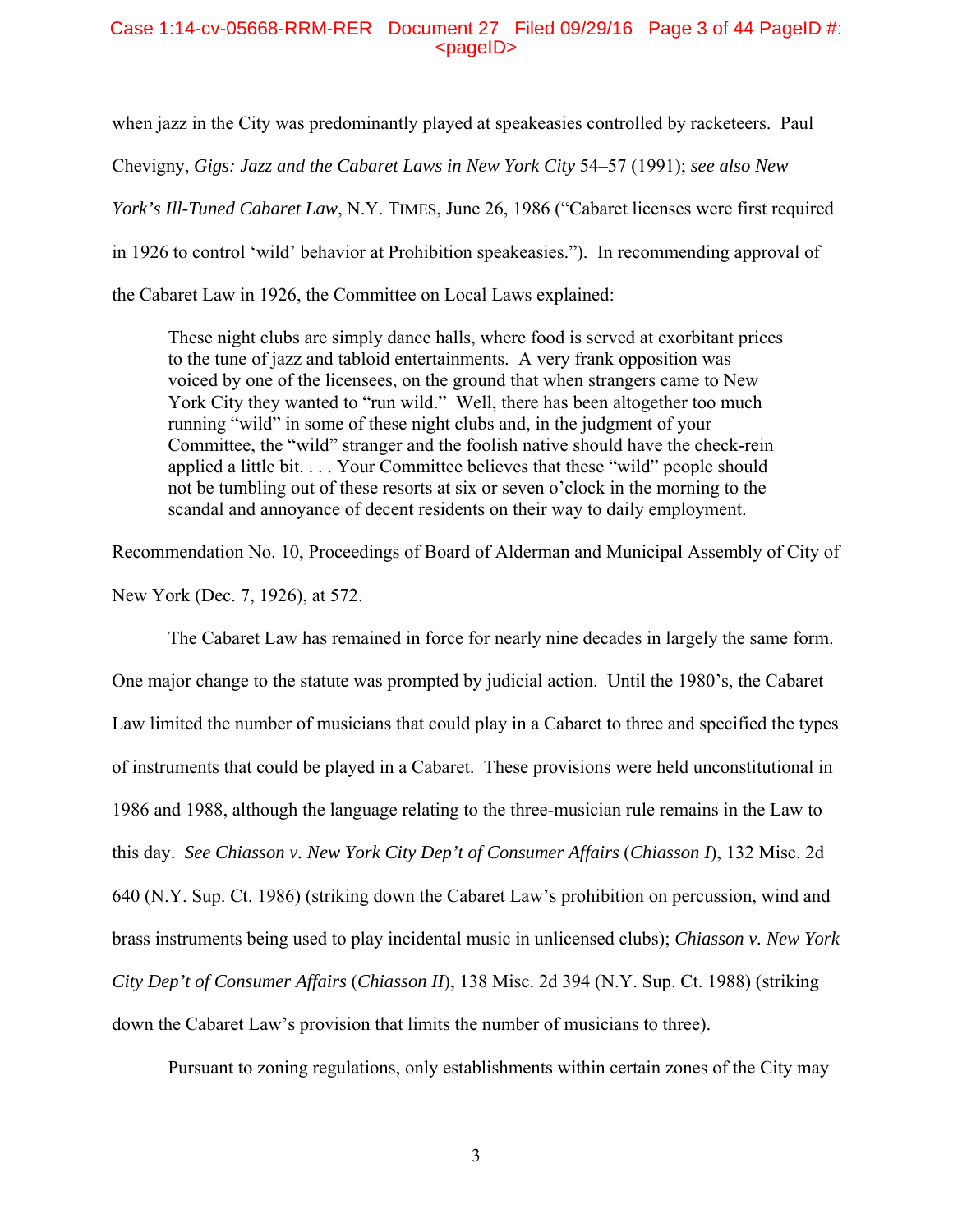#### Case 1:14-cv-05668-RRM-RER Document 27 Filed 09/29/16 Page 4 of 44 PageID #:  $<sub>pa</sub>$ gelD $>$ </sub>

be issued licenses pursuant to the Cabaret Law. "Eating or drinking establishments . . . of any capacity with dancing" are categorized as "Use Group 12." N.Y.C. Zoning Resolution § 32-21. This group consists primarily of "fairly large entertainment facilities that: (1) have a wide service area and generate considerable pedestrian, automotive or truck traffic; and (2) are, therefore, appropriate only in secondary, major or central commercial areas." *Id.*

Applying for a license pursuant to the Cabaret Law is an extensive process. With limited exception, all applicants for licenses must be fingerprinted. N.Y.C. Admin. Code § 20-360. Applicants must also make numerous disclosures regarding, *inter alia*, ownership of the establishment, prior convictions for certain offenses, financial records, and compliance with health, fire, building, zoning, water, gas, and electricity safety requirements and standards. *Id.* at § 20-361. There is also a licensing fee with the amount to be paid determined by the size of the establishment. *Id.* at § 20-363.

Licensed cabarets and dance halls must comply with numerous security, surveillance, operational, and record keeping requirements. Unless the establishment operates primarily as a restaurant, all entrances and exits used by patrons must be equipped with digital video surveillance cameras and such cameras must comply with specific statutory provisions, including making surveillance recordings available "to the police department and other government agencies, acting in furtherance of a criminal investigation or a civil or administrative law enforcement purpose." *Id.* at § 20-360.2. In addition, licensed establishments are subject to periodic inspections to ensure compliance. *Id.* Premises licensed under the Cabaret Law must remain closed between 4 a.m. and 8 a.m., unless the establishment is frequented by minors, in which case it must be closed between 1 a.m. and 8 a.m. *Id.* at § 20-367. Cabarets and public dance halls are required to provide itemized lists of prices for food and drink on a printed menu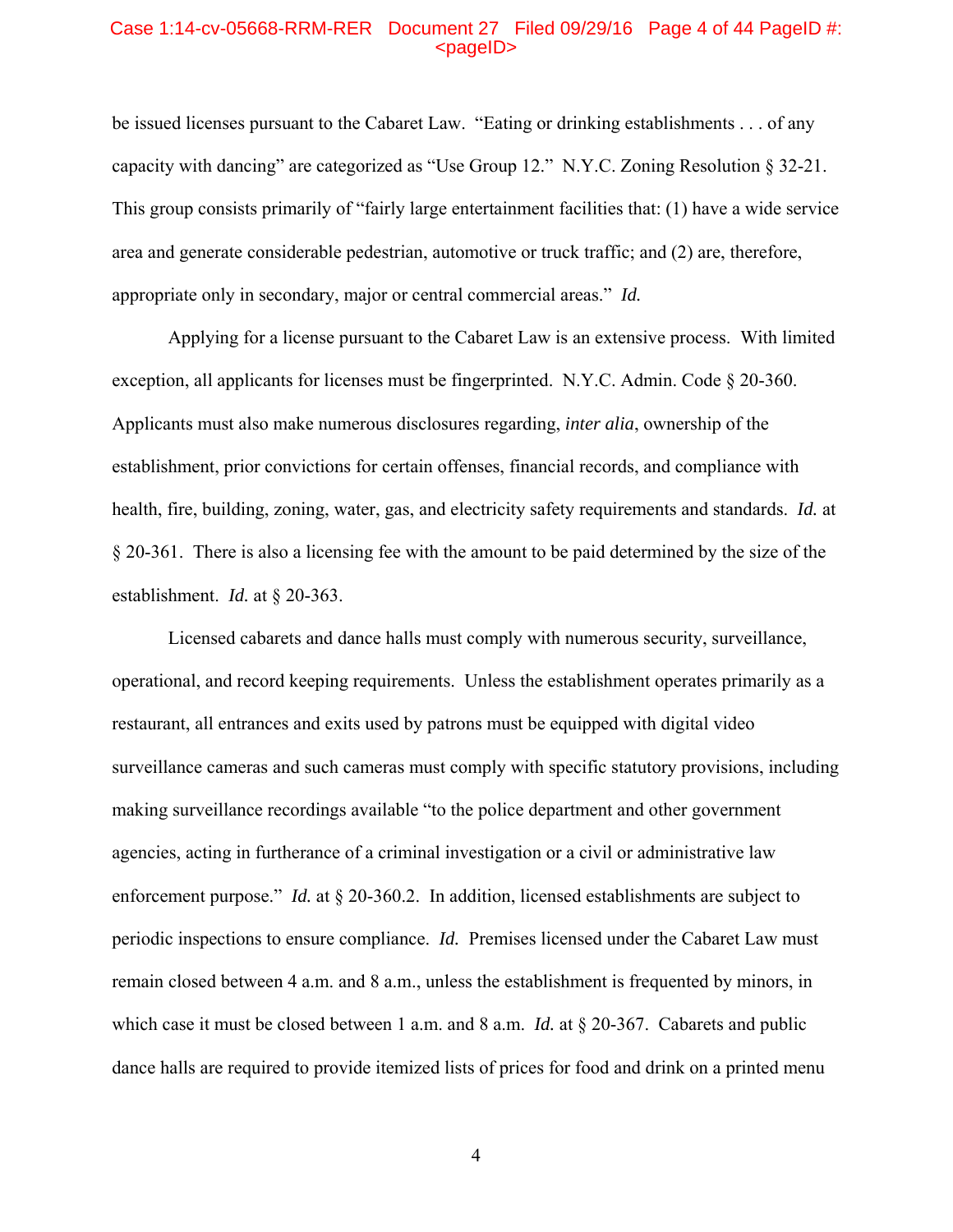#### Case 1:14-cv-05668-RRM-RER Document 27 Filed 09/29/16 Page 5 of 44 PageID #:  $<sub>pa</sub>$  $<sub>o</sub>$ </sub></sub>

or on conspicuous signs. *Id.* at § 20-368. Those establishments that employ security guards must have those guards' registrations available during hours of operation, the guards on duty must carry their registrations on their persons, and the establishments must maintain a roster of the guards working at any given time. *Id.* at § 20-360.1.

According to the City, at the time that it answered the Amended Complaint, "[t]here [were] currently 118 cabaret licenses issued by the Department of Consumer Affairs of the City of New York ('DCA') and an additional 15 cabaret license renewal applications pending, as well as approximately 25,100 food service establishment licenses issued by the Department of Health and Mental Hygiene of the City of New York, many of which have not sought a DCA cabaret license." (Answer Am. Compl. (Doc. No. 8) at ¶ 24.)

## **II. Muchmore's Claims**

 Muchmore's principally argues that the Cabaret Law is unconstitutional as it unduly abridges freedom of speech and freedom of assembly, is vague, and denies performers, prospective performers, and patrons of Muchmore's due process and equal protection under the law. (Am. Compl. at ¶¶ 53, 56.) Muchmore's claims that the sweep of the Law is so broad that it encompasses a wide range of conduct that is protected under the First Amendment. Principal among those activities that Muchmore's claims are protected are "dance performance" and "social dancing." Although the parties largely focus on dancing in their briefing, Muchmore's also points to other language in the statute that amplifies the Law's broad sweep, including the prohibition on "other form[s] of amusement," and the statute's applicability to covered establishments located in any "room, place or space" in the City. Muchmore's "requests that this Court issue an Order declaring the New York City Cabaret Law unconstitutional on its face and/or as applied, and to the extent it is found to be unconstitutional, enjoining its enforcement."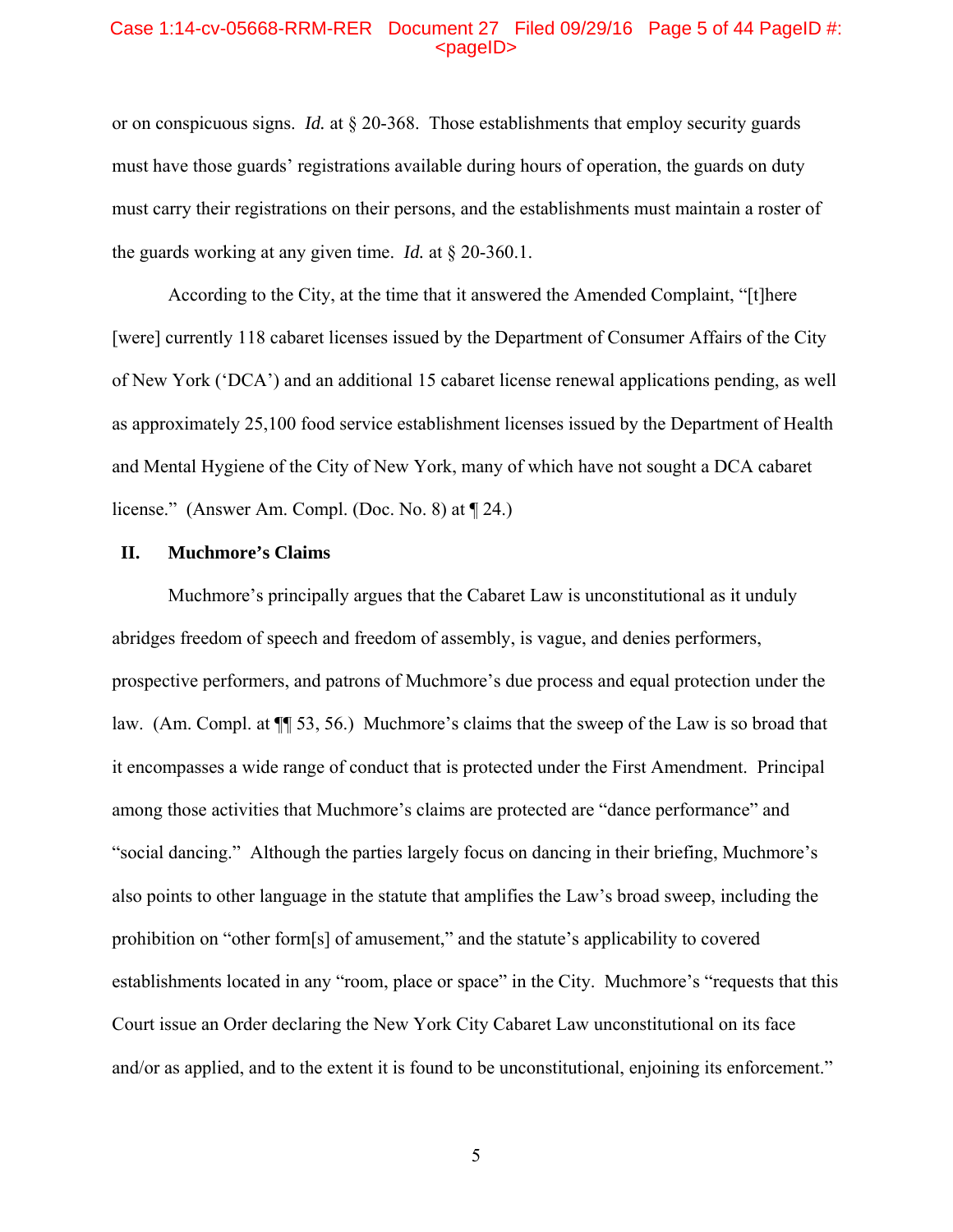### Case 1:14-cv-05668-RRM-RER Document 27 Filed 09/29/16 Page 6 of 44 PageID #:  $<sub>pa</sub>$ gelD $>$ </sub>

## (*Id.* at 13 (ECF pagination).)

Muchmore's also claims that the Cabaret Law's prohibition on dancing effectively bars its right to play, and its patrons' right to hear, certain types of music in violation of the First Amendment.In particular, Muchmore's "avoids hosting dance-oriented genres of music, such as hip hop, salsa or merengue, and instead limits musical entertainment to folk music, rock music, experimental electronic music, jazz and other music forms that are not conducive to dancing" and also "avoids hosting disc jockeys or playing pre-recorded music that would tend to elicit dancing." (*Id*. at ¶ 44.)

Muchmore's currently prohibits dancing by patrons and "takes measures to avoid dancing on its premises, primarily by refusing to allow performances that involve dancing or would tend to elicit dancing on the part of its patrons." (*Id.*) Muchmore's "would host dance performance, would permit social dancing by its patrons, and would host forms of music that might lead to dancing, but for the prohibitions of the Cabaret Law." (*Id.* at ¶ 51.)

 With respect to Muchmore's overbreadth challenge, the City concedes that dance performance is protected conduct under the First Amendment. (Def.'s Mem. Supp. Cross-Mot. J. Pleadings ("Def.'s Br.") (Doc. No. 18-1) at 7 n.5 ("dance performance is protected expression").)However, the City claims that the Cabaret Law does not apply to dance performance. (*Id.* ("the licensing requirement does not, and never did, apply to dance performance").) The City also asserts that social dancing by patrons does not enjoy protection under the First Amendment, relying on the holding in *City of Dallas v. Stanglin*, 490 U.S. 19 (1989).(*Id.* at 11–13.)The City also maintains that the Law's licensing of establishments with dancing does not unconstitutionally chill musical expression as any type of music can be played in establishments subject to the Cabaret Law; it is only establishments allowing listeners to dance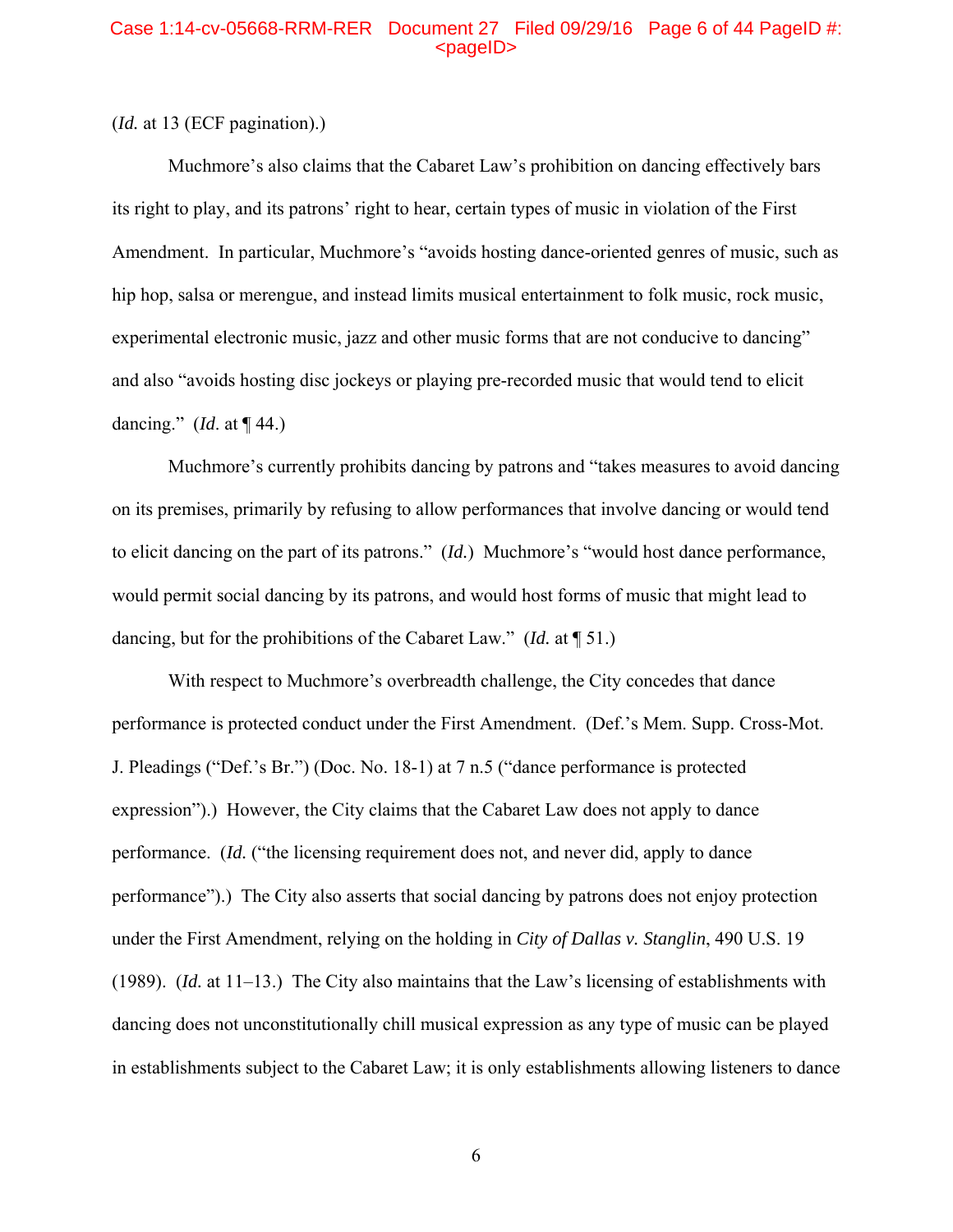#### Case 1:14-cv-05668-RRM-RER Document 27 Filed 09/29/16 Page 7 of 44 PageID #:  $<sub>pa</sub>$  $<sub>o</sub>$ </sub></sub>

to the music that would violate the Law, and such dancing is not constitutionally protected. Finally, the City claims that Muchmore's lacks standing to bring its constitutional challenges on behalf of performers and prospective performers at Muchmore's, as well as its patrons. (Answer Am. Compl. at ¶ 62; Def.'s Br. at 4−5.)

Both parties have moved for judgment on the pleadings pursuant to Rule 12(c). (Pl.'s Mot. J. Pleadings; Def.'s Cross-Mot. J. Pleadings.) For the reasons set forth below, this Court finds that Muchmore's has standing to challenge the statute under the First Amendment, and has plausibly challenged the statute facially and as applied, on vagueness grounds, and with respect to the chilling effect that the prohibition on dancing may have on the playing of certain types of music. The Court further finds that these claims cannot be resolved as a matter of law on a motion to dismiss, and on the briefing submitted by the parties. With respect to Muchmore's standing to bring its equal protection challenge, an issue that the parties did not brief, the Court will defer ruling on the City's motion in this regard to allow the parties to so do. Finally, Muchmore's due process challenge does not survive this motion.

### **STANDARD OF REVIEW**

Judgment on the pleadings is appropriate only where all material facts are undisputed and "a judgment on the merits is possible merely by considering the contents of the pleadings." *Mennella v. Office of Court Admin.*, 938 F. Supp. 128, 131 (E.D.N.Y. 1996), *aff'd*, 164 F.3d 618 (2d Cir. 1998) (citing *Sellers v. M.C. Floor Crafters, Inc.*, 842 F.2d 639, 642 (2d Cir. 1988)). "The standard for addressing a Rule 12(c) motion for judgment on the pleadings is the same as that for a Rule 12(b)(6) motion to dismiss for failure to state a claim." *Cleveland v. Caplaw Enters.*, 448 F.3d 518, 520 (2d Cir. 2006). In a challenge under Rule 12(c), the Court must accept as true the non-movant's allegations and draw all reasonable inferences in the non-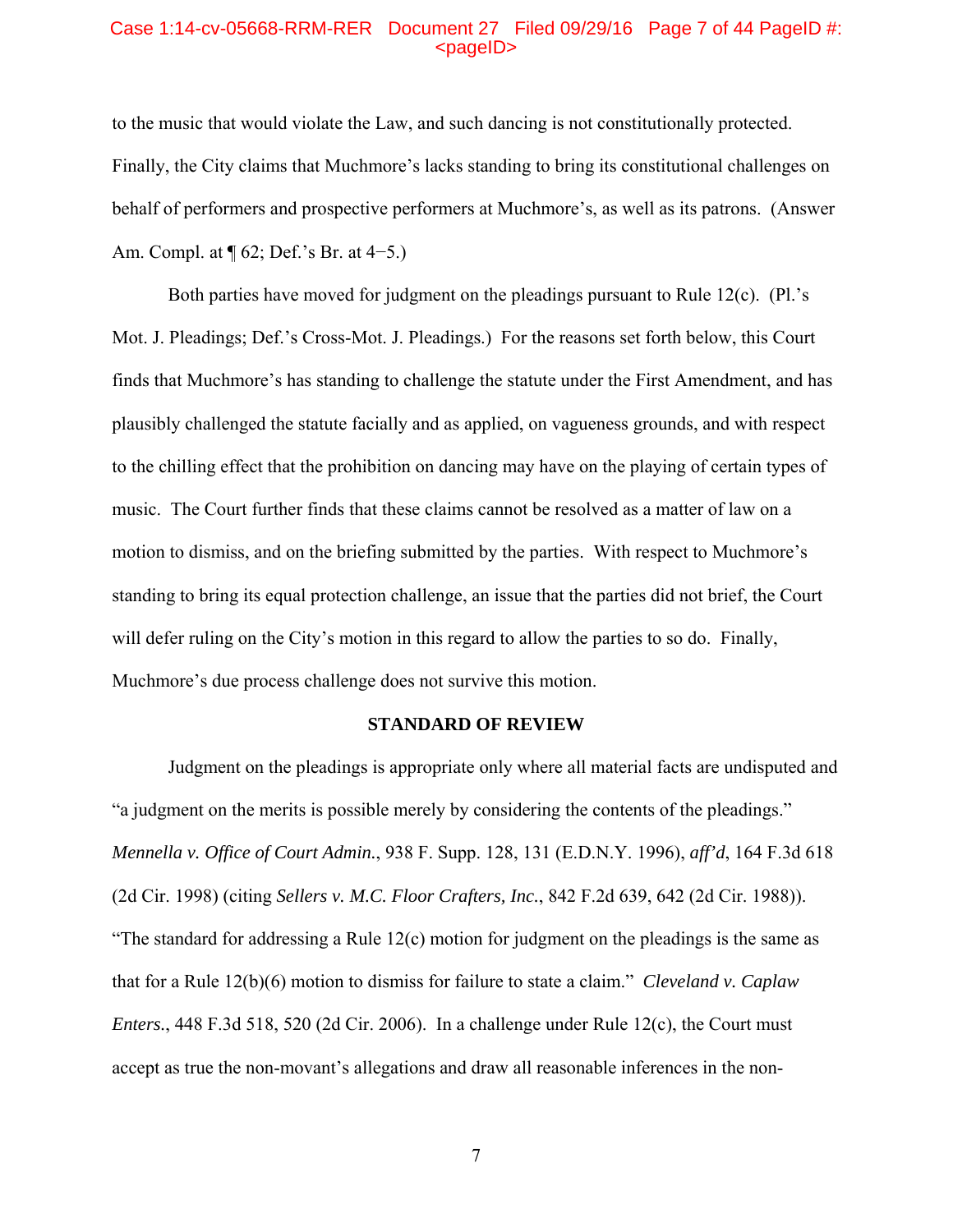### Case 1:14-cv-05668-RRM-RER Document 27 Filed 09/29/16 Page 8 of 44 PageID #:  $<sub>pa</sub>$  $<sub>o</sub>$ </sub></sub>

movant's favor. *See id.* at 521; *Sheppard v. Beerman*, 18 F.3d 147, 150 (2d Cir. 1994). The Court need not accord "[l]egal conclusions, deductions or opinions couched as factual allegations . . . a presumption of truthfulness." *In re NYSE Specialists Sec. Litig.*, 503 F.3d 89, 95 (2d Cir. 2007). To survive a 12(c) motion, the allegations in a complaint must meet a standard of "plausibility." *Bell Atl. Corp. v. Twombly*, 550 U.S. 544, 564 (2007). A claim is facially plausible "when the plaintiff pleads factual content that allows the court to draw the reasonable inference that [plaintiff is entitled to relief]." *Ashcroft v. Iqbal*, 556 U.S. 662, 678 (2009). Although the complaint need not contain "'detailed factual allegations,'" simple "[t]hreadbare recitals of the elements of a cause of action, supported by mere conclusory statements, do not suffice." *Id.* (quoting *Twombly*, 550 U.S. at 555). But "[u]nless it appears beyond doubt that the plaintiff can prove no set of facts in support of his or her claim which could entitle the plaintiff to relief, the court cannot grant a defendant's motion for a judgment on the pleadings." *Mennella*, 938 F. Supp. at 131 (citing *Sheppard*, 18 F.3d at 150).

"On a  $12(c)$  motion, the court considers the complaint, the answer, any written documents attached to them, and any matter of which the court can take judicial notice for the factual background of the case." *L–7 Designs, Inc. v. Old Navy, LLC*, 647 F.3d 419, 422 (2d Cir. 2011). In addition, the Court may review any document incorporated by reference in one of the pleadings. *Sira v. Morton*, 380 F.3d 57, 67 (2d Cir. 2004). The Court may also consider a document not specifically incorporated by reference but on which the complaint heavily relies and which is integral to the complaint. *See Chambers v. Time Warner, Inc.*, 282 F.3d 147, 153 (2d Cir. 2002). If the Court is presented with material outside of the pleadings, it should exclude the material in its consideration of the motion. *See id.* at 154.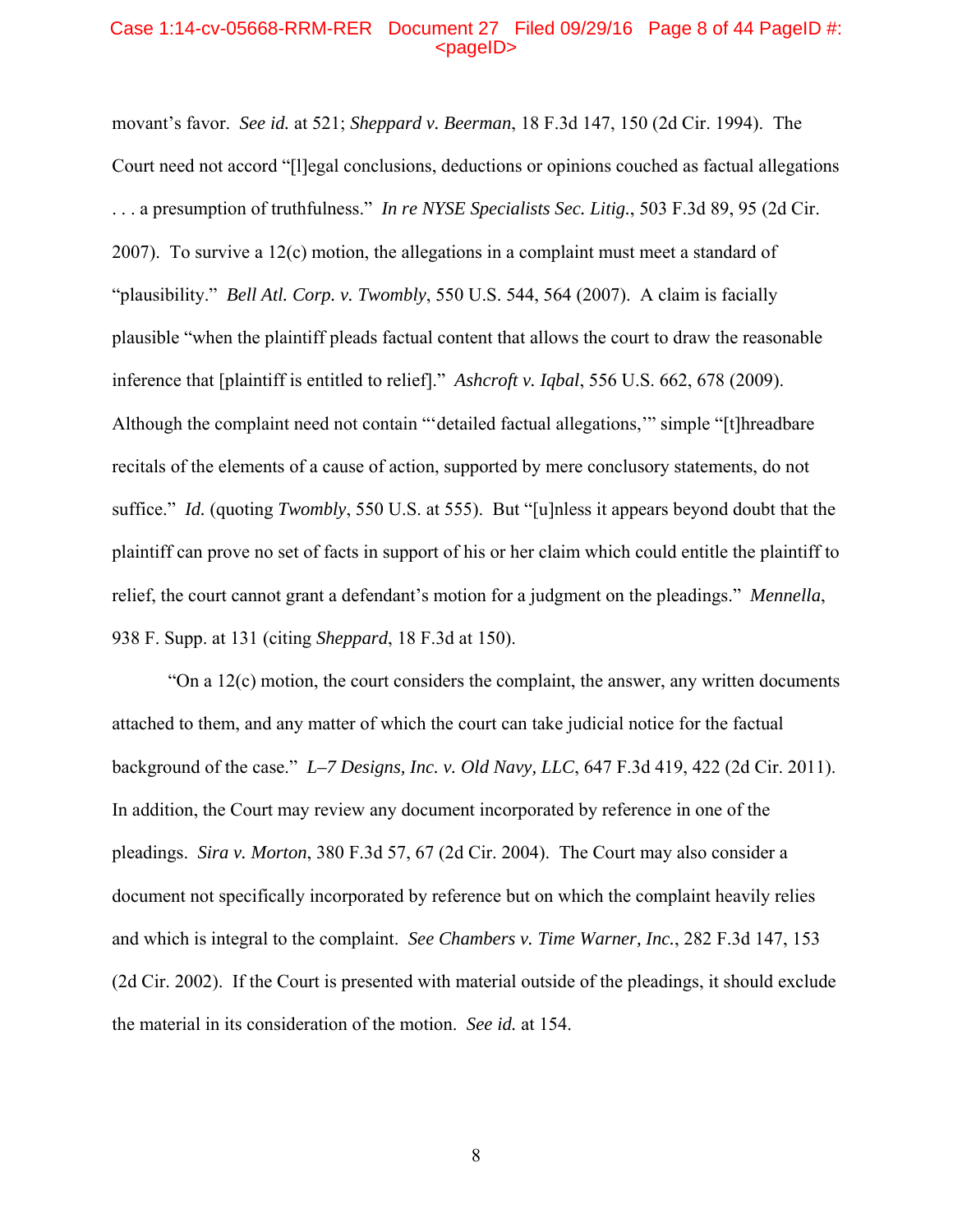### **DISCUSSION**

## **I. Standing for First Amendment Claims**

 $\overline{a}$ 

The Court first turns its attention to two preliminary matters: Muchmore's standing to bring its First Amendment claims and a request to intervene by five *amici* who represent performers and enthusiasts of various forms of music and dance. The Court finds that Muchmore's has standing, and because Muchmore's can adequately assert the First Amendment issues involved, intervention by *amici* is not necessary at this time.

The parties agree that Muchmore's has standing to challenge the Cabaret Law on behalf of itself. However, the City challenges Muchmore's standing to assert the rights of musicians, dancers, and customers because a plaintiff generally cannot base claims on injuries to nonparties, or non-parties' legal rights. (Def.'s Br. at 4−5.) Muchmore's responds that "[i]n the First Amendment arena, particular[ly] in overbreadth challenges, the courts permit plaintiffs to assert the rights of third parties not before the court in order to assure that free speech is not chilled by laws susceptible [to] 'sweeping and improper application.'" (Pl.'s Reply Br. at 3 (quoting *Dombrowski v. Pfister*, 380 U.S. 479, 486−87 (1965)).) Muchmore's also states that "a tavern has standing to assert the constitutional rights of its patrons" because of the "financial impact on the establishment . . . [and] on the basis that the individuals affected are unlikely to assert their own rights in court." (Pl.'s Reply Br. at 4 (citing *Craig v. Boren*, 429 U.S. 190, 195 (1976); *Barrows v. Jackson*, 346 U.S. 249 (1953); *Eisenstadt v. Baird*, 405 U.S. 438, 446  $(1972))$ .<sup>2</sup> The Court finds that Muchmore's has standing.

 $2<sup>2</sup>$  Muchmore's attaches affidavits to its reply brief from an arts organization, a musician, event organizers, and a stand-up comedian to show that "the harms addressed in Plaintiff's papers are not merely hypothetical, and they are relevant to the City's efforts to avoid scrutiny of the substantive issues on standing grounds." (Pl.'s Reply Br. at 4.) Muchmore's does not rely on these affidavits in its reply brief, and although the Court has reviewed them, as they are outside of the pleadings, the Court did not consider them in determining the parties' motions. (*See id.*)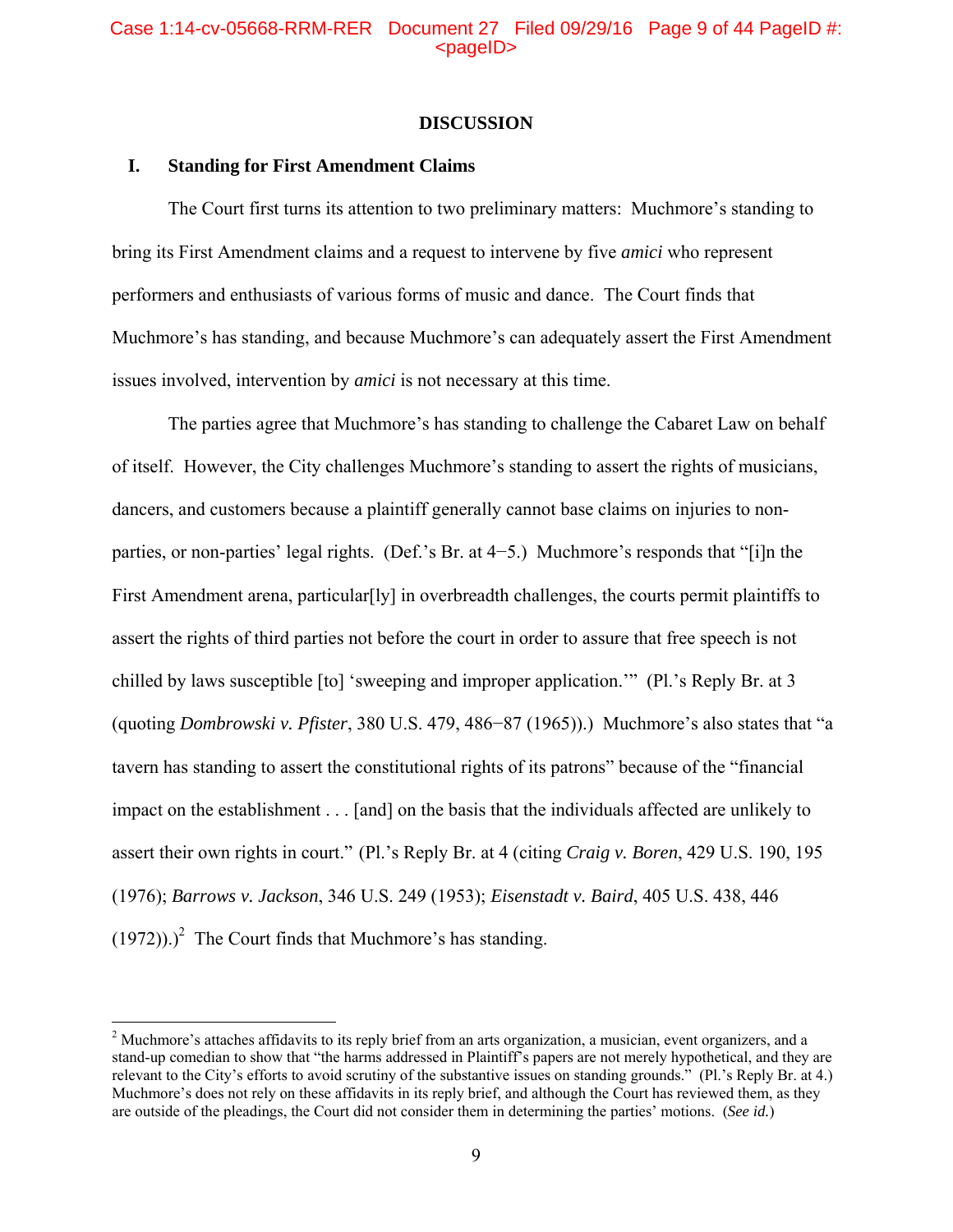## Case 1:14-cv-05668-RRM-RER Document 27 Filed 09/29/16 Page 10 of 44 PageID #: <pageID>

Generally, a plaintiff "must assert his own legal rights and interests, and cannot rest his claim to relief on the legal rights or interests of third parties." *Sec'y of State of Md. v. Joseph H. Munson Co.*, 467 U.S. 947, 955 (1984) (quoting *Warth v. Seldin*, 422 U.S. 490, 499 (1975)). "[H]owever, [] there are situations where competing considerations outweigh any prudential rationale against third-party standing." *Id.* at 956. For example, when practical considerations prevent a third party from asserting rights on its own behalf, the Supreme Court has found thirdparty standing to be appropriate. *Craig*, 429 U.S. at 193−94. In the First Amendment context, when there is "a danger of chilling free speech, the concern that constitutional adjudication be avoided whenever possible may be outweighed by society's interest in having the statute challenged." *Munson*, 467 U.S. at 956. "Litigants, therefore, are permitted to challenge a statute not because their own rights of free expression are violated, but because of a judicial prediction or assumption that the statute's very existence may cause others not before the court to refrain from constitutionally protected speech or expression." *Broadrick v. Oklahoma*, 413 U.S. 601, 612 (1973). Moreover, "[i]n determining whether a regulation is substantially overbroad, a court may examine possible application of the regulation in factual contexts other than those of the plaintiff in the instant case. *Corso v. Fischer*, 983 F. Supp. 2d 320, 335 (S.D.N.Y. 2013). "[O]verbreadth challenges are based upon the hypothetical application of the statute to third parties." *Farrell v. Burke*, 449 F.3d 470, 499 (2d Cir. 2006).

Muchmore's challenges to the Cabaret Law are precisely the type which accord it the benefit of these broader standing principles given society's concern that an overbroad law will chill the expression of third parties. *Munson*, 467 U.S. at 956; *Broadrick*, 413 U.S. at 612. In such cases, "[t]he crucial issues are whether [the plaintiff] satisfies the requirement of 'injury-infact,' and whether it can be expected satisfactorily to frame the issues in the case." *Munson*, 467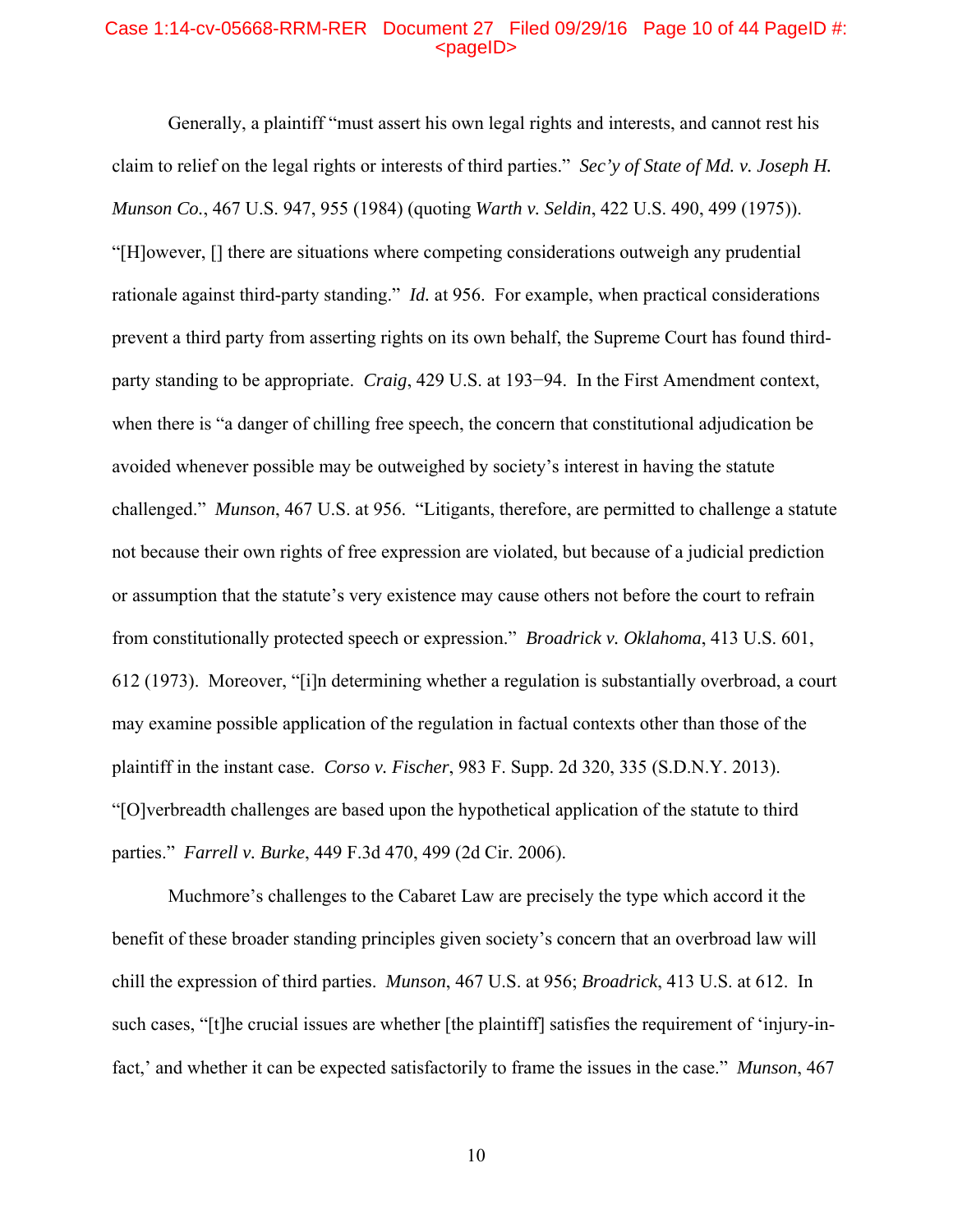## Case 1:14-cv-05668-RRM-RER Document 27 Filed 09/29/16 Page 11 of 44 PageID #:  $<sub>pa</sub>$  $<sub>o</sub>$ </sub></sub>

U.S. at 958; *Bigelow v. Virginia*, 421 U.S. 809, 816–17 (1975) ("Of course, in order to have standing, an individual must present more than [a]llegations of a subjective chill. There must be a claim of specific present objective harm or a threat of specific future harm." (internal quotation marks omitted) (alteration in original)). Muchmore's has received a citation under the Cabaret Law for alleged unlawful dancing on its premises. (Am. Compl. at  $\P$  45.) This constitutes injury in fact, and Muchmore's can be expected to satisfactorily frame the issues in the case. Although Muchmore's is a cafe and bar, because it is challenging the Cabaret Law on overbreadth grounds, it can assert the rights of hypothetical third parties, including individuals and larger establishments not before the Court. *See Farrell*, 449 F.3d at 499. Thus, Muchmore's may challenge the Cabaret Law on the grounds that its "very existence may cause others not before the court to refrain from constitutionally protected speech or expression." *Broadrick*, 413 U.S. at 612; *Schad v. Borough of Mount Ephraim*, 452 U.S. 61, 66 (1981) ("Because appellants' claims are rooted in the First Amendment, they are entitled to rely on the impact of the ordinance on the expressive activities of others as well as their own.").

**II. Amici** 

<u>.</u>

Ali Coleman, Luis Vargas, Megha Kalia, Natasha Blankand, and Tamara Burstein ("proposed *amici*") seek leave from this Court to appear as *amici curiae* in this case and attach their proposed *amici curiae* brief to their motion.3 (Mot. Leave Appear *Amici Curiae* (Doc. No. 22); Ex. Proposed Br. *Amici Curiae* ("*Amici* Br.") (Doc. No. 22-1).) Proposed *amici* make two main arguments. First they state that, "social dance is, in certain circumstances, an inextricable

<sup>&</sup>lt;sup>3</sup> Luis Vargas, a.k.a. Loftkidluis, and Ali Coleman are leaders of the New York City House Coalition, a group of more than 500 individuals and organizations devoted to furthering house music in New York City. Ms. Kalia leads the NYC Bhangra Dance company, a group which performs around the City. Ms. Blank creates music for a biweekly event called 'The Get Down,' a 'happy hour dance party'. . . hosted in establishments subject to the Cabaret Law. In addition to her commitment to social dance in many different contexts, Ms. Burstein has made performance dance her full time work. (*Amici* Br. at 4.)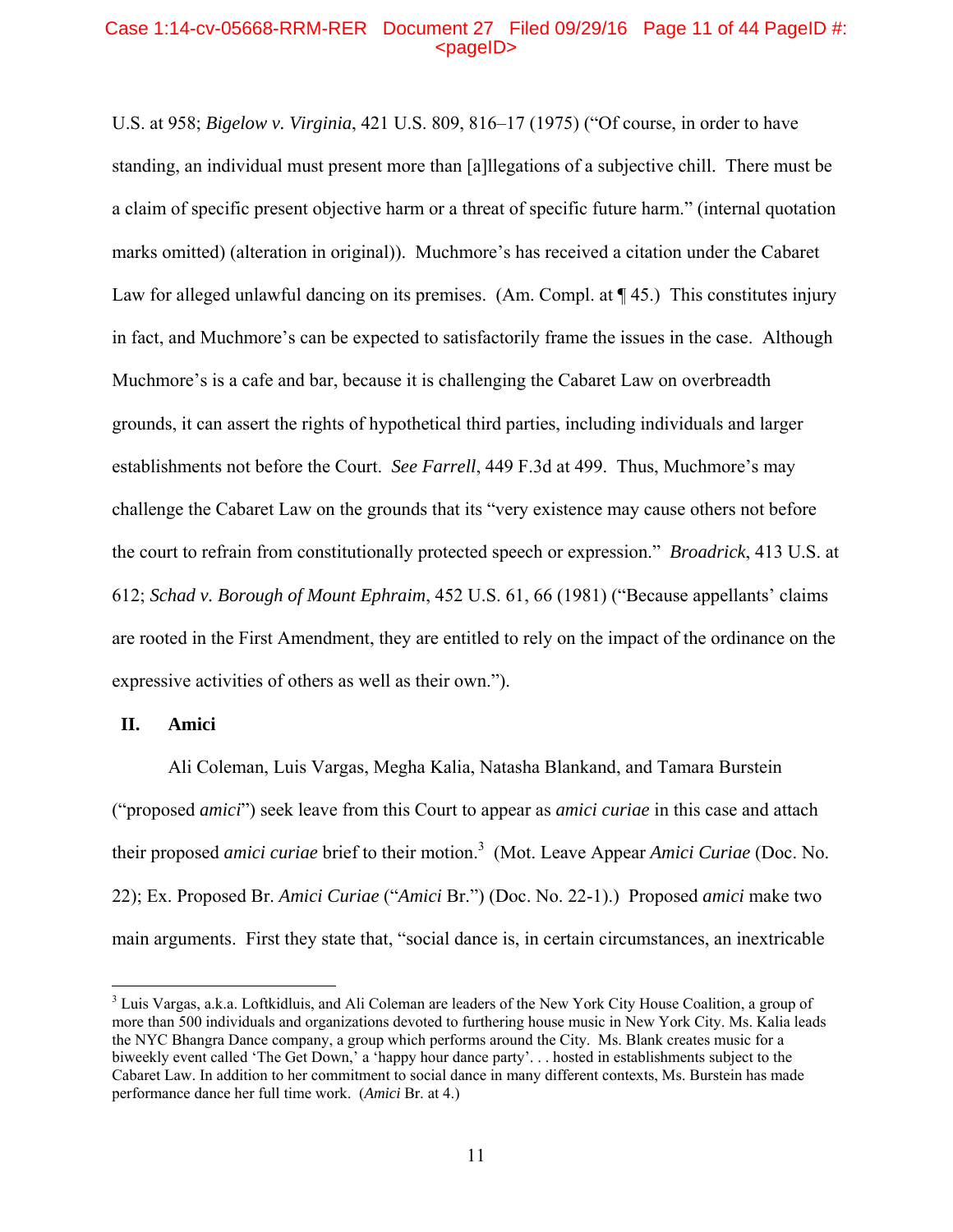## Case 1:14-cv-05668-RRM-RER Document 27 Filed 09/29/16 Page 12 of 44 PageID #:  $<$ pageID $>$

nonspeech element of constitutionally protected musical speech. Indeed, there are many musical genres, including the ones in which *amici* participate, that would cease to exist if listeners could not dance to them." (*Amici* Br. at 1.) According to proposed *amici*, "[t]he musicians playing the music and the listeners dancing to it are, in the case of the *amici*'s musical genres, one and the same." (*Id.* at 3.) Second, proposed *amici* seek to "demonstrate that social dance is an inherently expressive form of communication" and that "[e]mpirical evidence demonstrates that social dance is expression sufficient to warrant First Amendment protection." (*Id.* at 1.) The City opposes the motion for leave to appear. (Def.'s Mem. Law Resp. Mot. Leave Appear *Amici Curiae* ("Def.'s Opp'n") (Doc. No. 25).)

"District Courts have broad discretion in deciding whether to accept *amicus* briefs." *Jamaica Hosp. Med. Ctr., Inc. v. United Health Grp., Inc.*, 584 F. Supp. 2d 489, 497 (E.D.N.Y. 2008) (quoting *Concerned Area Residents for the Env't v. Southview Farm*, 834 F. Supp. 1410, 1413 (W.D.N.Y. 1993)). However, *amicus* briefs should only be accepted in certain circumstances:

An *amicus* brief should normally be allowed when a party is not represented competently or is not represented at all, when the *amicus* has an interest in some other case that may be affected by the decision in the present case (though not enough affected to entitle the *amicus* to intervene and become a party in the present case), or when the *amicus* has unique information or perspective that can help the court beyond the help that the lawyers for the parties are able to provide. Otherwise, leave to file an *amicus curiae* brief should be denied.

*Citizens against Casino Gambling in Erie Cty. v. Kempthorne*, 471 F. Supp. 2d 295, 311

(W.D.N.Y. 2007), *amended on reconsideration in part*, No. 06-CV-1S (WMS), 2007 WL

1200473 (W.D.N.Y. Apr. 20, 2007) (quoting *Ryan v. Commodity Futures Trading Comm'n*, 125

F.3d 1062–63 (7th Cir. 1997)).

Here, the Court finds that Muchmore's is competently represented and proposed *amici*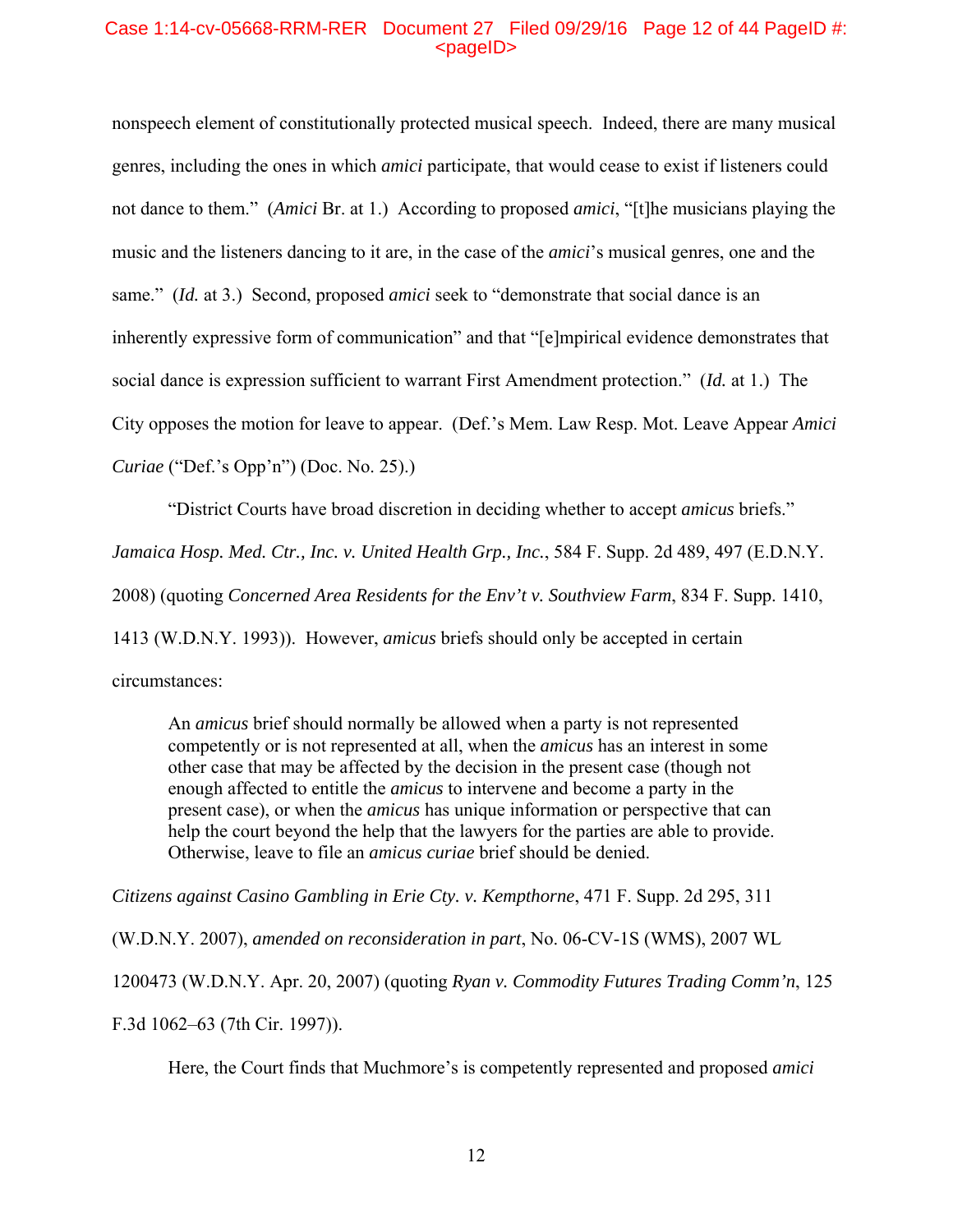### Case 1:14-cv-05668-RRM-RER Document 27 Filed 09/29/16 Page 13 of 44 PageID #: <pageID>

largely reiterate similar arguments as those in Muchmore's briefing. Thus, at this stage of the case, and given the brevity of their affidavits, proposed *amici* do not provide sufficient relevant, unique information on the motion. Moreover, proposed *amici* do not have an interest in another case that will be affected by the decision in this case. Thus, the Court does not consider the views of proposed *amici* in addressing the instant motion.

### **III. First Amendment Analysis**

#### **A. Overbreadth**

The Court now turns to a central issue on this motion: Muchmore's facial challenge to the Cabaret Law's regulation of dancing. An ordinance may be facially invalid "either because it is unconstitutional in every conceivable application, or because it seeks to prohibit such a broad range of protected conduct that it is unconstitutionally 'overbroad.'" *Members of City Council v. Taxpayers for Vincent*, 466 U.S. 789, 796 (1984); *see Elam v. Bolling*, 53 F. Supp. 2d 854, 860, 863 (W.D. Va. 1999) (striking down ordinance that "does not merely regulate [nude dancing] nor does it regulate only 'recreational dancing,' but by its plain terms restricts all public dancing, whether a square dance, the lambada, pantomime or ballet"). In the First Amendment context, the Supreme Court has recognized that "a law may be invalidated as overbroad 'if a substantial number of its applications are unconstitutional, judged in relation to the statute's plainly legitimate sweep.'" *United States v. Stevens*, 559 U.S. 460, 480 (2010) (quoting *Washington State Grange v. Washington State Republican Party*, 552 U.S. 442, 449 n.6 (2008)); *Broadrick*, 413 U.S. at 615 ("Where conduct and not merely speech is involved, . . . the overbreadth of a statute must not only be real, but substantial as well, judged in relation to the statute's plainly legitimate sweep."); *see also Adams v. Zelotes*, 606 F.3d 34, 38 (2d Cir. 2010) (citing *Stevens* for the overbreadth standard in the First Amendment context). "The Supreme Court has cautioned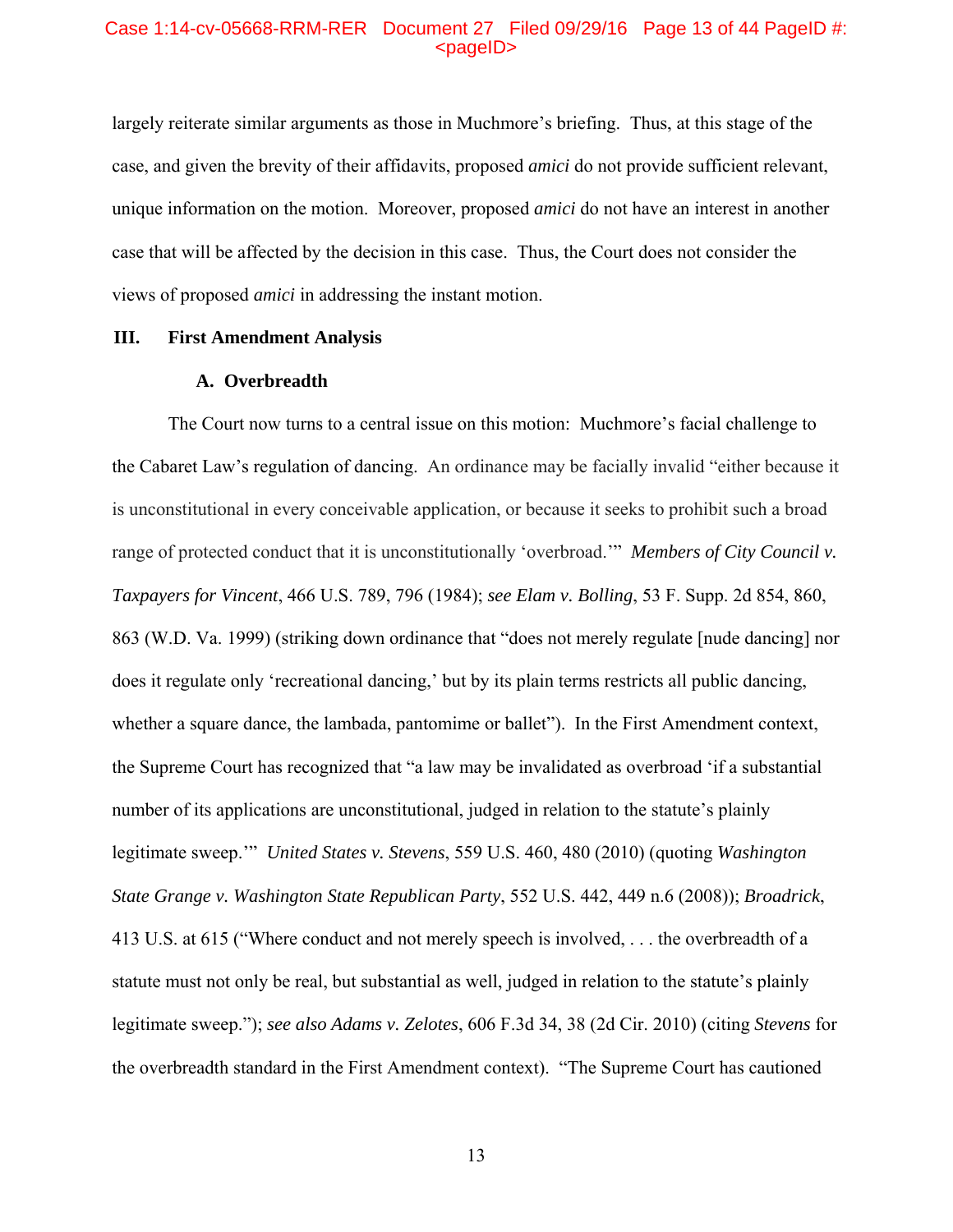### Case 1:14-cv-05668-RRM-RER Document 27 Filed 09/29/16 Page 14 of 44 PageID #:  $<sub>pa</sub>$  $<sub>o</sub>$ </sub></sub>

that in considering facial challenges we must 'vigorously enforce[ ] the requirement that a statute's overbreadth be *substantial*, not only in an absolute sense, but also relative to the statute's plainly legitimate sweep." *Zelotes*, 606 F.3d at 38 (quoting *United States v. Williams*, 553 U.S. 285, 292 (2008)).

"In addressing . . . a facial overbreadth challenge, a court's first task is to ascertain whether the enactment reaches a substantial amount of constitutionally protected conduct." *Boos v. Barry*, 485 U.S. 312, 329 (1988). In doing so, a court must "construe the challenged statute; it is impossible to determine whether a statute reaches too far without first knowing what the statute covers." *Stevens*, 559 U.S. at 474 (quoting *Williams*, 553 U.S. at 293); *see also Zelotes*, 606 F.3d at 38.

In this regard, Muchmore's central argument is that the Cabaret Law applies both to dance performance and social dancing, both of which Muchmore's maintains are forms of protected expression under the First Amendment. As such, Muchmore's asserts that the Cabaret Law's breadth is unconstitutional. (Am. Compl. at  $\P$  53; Pl.'s Mem. Law Supp. Mot. J. Pleadings ("Pl.'s Br.") (Doc. No. 15) at 3.)

The City concedes that "dance performance is protected expression" under the First Amendment. (Def.'s Br. at 6.) However, it claims that the licensing requirement is not and has never been triggered by dance performance. (*Id.* at 7 n.5.) Thus, the City carves out dance performance from the ambit of the statute. Instead, the City asserts that the licensing requirement "is only triggered by recreational dancing by the customers of Muchmore's." (*Id*. at 6.) Relying on the Supreme Court's decision in *Stanglin*, the City concludes that "recreational dancing" does not enjoy First Amendment protection.<sup>4</sup>

 $\overline{a}$ 

<sup>&</sup>lt;sup>4</sup>In addition, the City argues that even if the patrons of plaintiff do recreationally dance, they are not violating the statute, as it is only plaintiff that is required to be licensed, not the patrons of the plaintiff's establishment." (Def.'s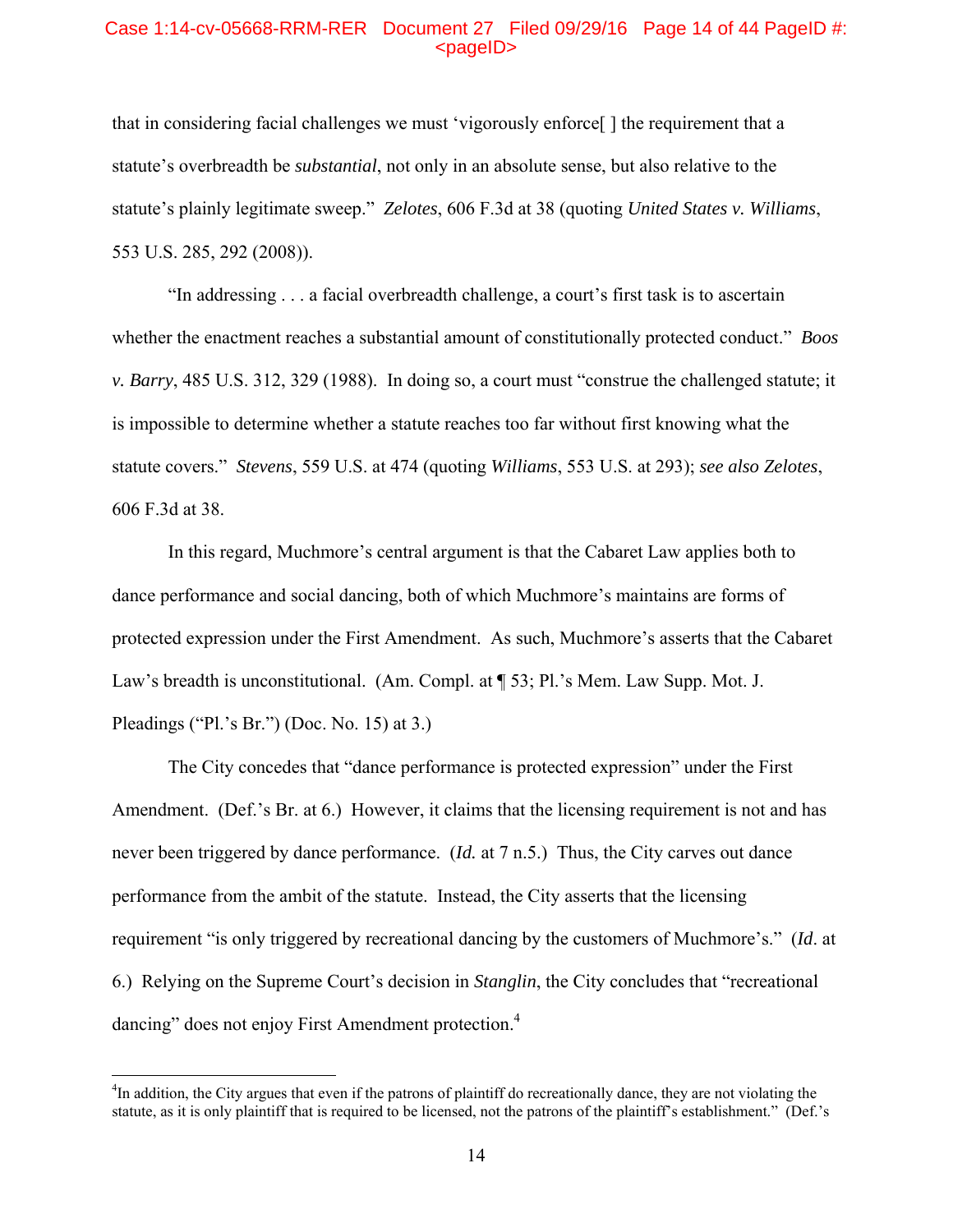## Case 1:14-cv-05668-RRM-RER Document 27 Filed 09/29/16 Page 15 of 44 PageID #:  $<sub>pa</sub>$  $<sub>o</sub>$ </sub></sub>

On this motion, the Court is not prepared to embrace either of the City's arguments. First, this Court is not willing to adopt such a narrow reading of the Cabaret Law to exclude dance performance from its ambit, at least without a meaningful construction of the statute, something that the parties have not undertaken on this motion. As discussed below, a cursory examination of the language and history of the statute seems to belie the City's argument that dance performance does not fall within the broad sweep of the Cabaret Law. Second, the Court is not prepared to adopt the City's broad reading of *Stanglin* to conclude that all forms of "social dancing" fall outside the scope of First Amendment protection. As will be discussed more fully below, the meaning of the term "social dancing" is somewhat elusive. At its core, and as the parties seem to agree, "social dancing" encompasses *participatory* dancing *by patrons* of an establishment. But for purposes of the First Amendment analysis, there appears to be a wide variety of participatory dancing that falls within the rubric of "social dancing" – folk dancing and other forms of cultural, religious or ceremonial dancing to name a few – that, for the purpose of the First Amendment analysis, may be distinguishable from the type of unprotected "recreational dancing" at issue in *Stanglin*.<sup>5</sup> Once again, the parties do not undertake any meaningful analysis of *Stanglin*, or its precursors or progeny for that matter, to determine whether *any* form of "social dancing" is imbued with sufficient expressive and communicative elements to warrant First Amendment protection. *See Texas v. Johnson*, 491 U.S. 397, 404 (1981) (holding that whether

Br. at 25 ("Here, there is simply no constitutionally protected right of the patrons of plaintiff to recreationally dance and therefore, there can be no 'chilling' of a constitutionally protected right. Important as well, even if the patrons of plaintiff do recreationally dance, they are not violating the statute, as it is only plaintiff that is required to be licensed, not the patrons of the plaintiff's establishment.").) However, the fact that the Cabaret Law directly regulates establishments rather than customers does not mean that the City is therefore not chilling the expressive conduct of customers. Whether the direct restraint on customers is coming from an establishment or from the City, the resulting restriction on conduct – potentially protected expressive conduct – is the same.

<sup>&</sup>lt;sup>5</sup> "Social dancing" is often used interchangeably with "recreational dancing," in regular parlance, in the parties' briefing, and in case law. As discussed below, without further analysis of *Stanglin*, the Court is not prepared to equate the two terms.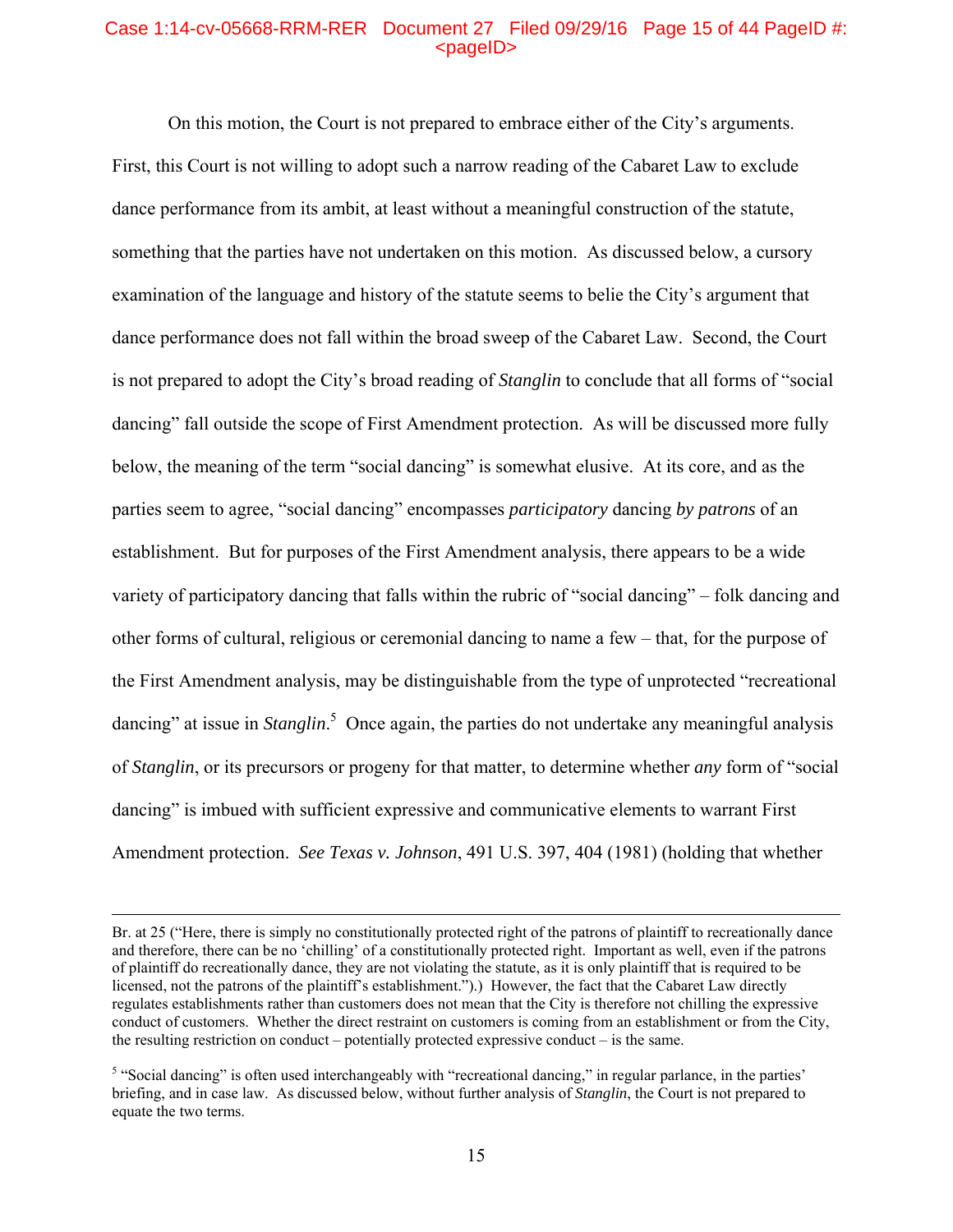## Case 1:14-cv-05668-RRM-RER Document 27 Filed 09/29/16 Page 16 of 44 PageID #:  $<sub>pa</sub>$  $<sub>o</sub>$ </sub></sub>

conduct is expressive and entitled to constitutional protection requires an inquiry into whether activity is "sufficiently imbued with the elements of communication to fall within the scope of the First and Fourteenth Amendments"). 6

Exploration of these issues is critical to Muchmore's facial challenge. They will be discussed briefly below. However, the overbreadth doctrine is "strong medicine" that is to be used "sparingly and only as a last resort." *Broadrick*, 413 U.S. at 613. The Court cannot resolve the constitutionality of the Cabaret Law without additional development of the record, and further briefing on the issues raised herein.

### **i. Dance Performance**

 $\overline{a}$ 

As noted, a key issue is whether dance performance is covered by the Cabaret Law. The language of the Law itself is, of course, the proper starting point. The Cabaret Law requires licensing for both dance halls ("[a]ny room, place or space in the city in which dancing is carried on and to which the public may gain admission, either with or without the payment of a fee") and cabarets ("[a]ny room, place or space in the city in which any musical entertainment, singing, dancing or other form of amusement is permitted in connection with the restaurant business or the business of directly or indirectly selling to the public food or drink"). N.Y.C. Admin. Code § 20-359. "[E]ating or drinking places, which provide incidental musical entertainment, without

 $6$  To support its claim that the statute is overbroad, Muchmore's also raises the Law's applicability to "other form of amusement" and the fact that its prohibitions extend to cabarets, dance halls, and catering establishments in "any room, place or space in the city." "Other form of amusement" arguably may encompass the types of activities other than dancing hosted at Muchmore's, such as stand-up comedy, theater, art openings, debates, and lectures. (Am. Compl. at ¶ 42.) The City states that, "notwithstanding the term 'other form of amusement' which plaintiff also argues is vague, without dancing at an eating or drinking establishment, there is no licensing requirement." (Def.'s Br. at 24.) The City provides no legal basis for this assertion, and, on the record thus far, the Court finds no basis for it in the previous cases that have considered the Cabaret Law, the regulatory framework, or the legislative history. Likewise, the City's briefing fails to fully explain the difference between the "musical entertainment" that, from the plain meaning of the statute, may trigger the licensing requirements of the Cabaret Law, and the "incidental musical entertainment," without dancing, that does not trigger the Law. (*Id.* ("If there is no recreational dancing, then even if there is 'incidental music entertainment,['] then there is no licensing requirement.").) These issues are relevant for the Court's ultimate determination of Muchmore's overbreadth and vagueness claims.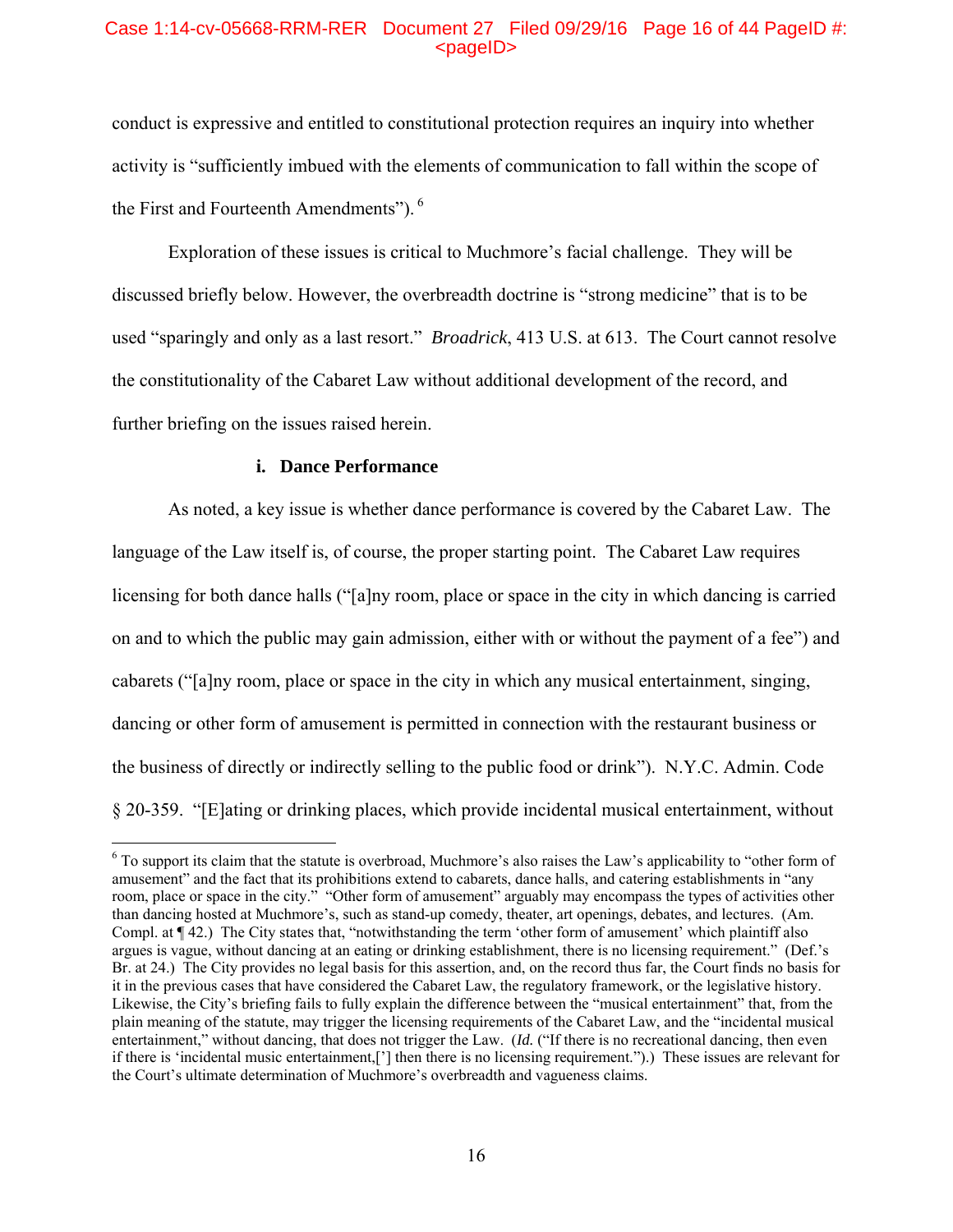## Case 1:14-cv-05668-RRM-RER Document 27 Filed 09/29/16 Page 17 of 44 PageID #: <pageID>

dancing, either by mechanical devices, or not more than three persons," are exempted from the licensing requirement. *Id.*

 Clearly, this language is broad, using only the term "dancing" throughout the statute to define the parameters of the conduct prohibited absent a license. It makes no distinction between dance performance and "social" or "recreational" dancing by patrons.

 Reference to dictionaries does not do much to narrow the type of dancing targeted by the statute. The Oxford English Dictionary defines dancing as the action of the verb dance, which is defined, *inter alia*, as "to leap, skip, hop, or glide with measured steps and rhythmical movements of the body, usually to the accompaniment of music, either by oneself, or with a partner or in a set"; "[t]o leap, skip, spring, or move up and down, with continuously recurring movement, from excitement or strong emotion. Said also of the lively skipping or prancing of animals, and of the heart, the blood in the veins, etc."; and "[i]n former North American Indian tradition: to rejoice over by dancing round (a trophy, esp. a captured scalp)." Dance (verb) Definition, oed.com, http://www.oed.com/view/Entry/47117?rskey=pbtYHe&result=2&is Advanced=false#eid (last visited Sept. 1, 2016). The Oxford English Dictionary defines the noun dance as, *inter alia*, "A rhythmical skipping and stepping, with regular turnings and movements of the limbs and body, usually to the accompaniment of music; either as an expression of joy, exultation, and the like, or as an amusement or entertainment; the action or an act or round of dancing." Dance (noun) Definition, oed.com, http://www.oed.com/view/Entry/ 47116?rskey=MezIw4&result=1&isAdvanced=false#eid (last visited Sept. 1, 2016). Merriam Webster defines dance as "to engage in or perform a dance"; "to move or seem to move up and down or about in a quick or lively manner." Dance Definition, merriam-webster.com, http://www.merriam-webster.com/dictionary/dancing (last visited Sept. 1, 2016). These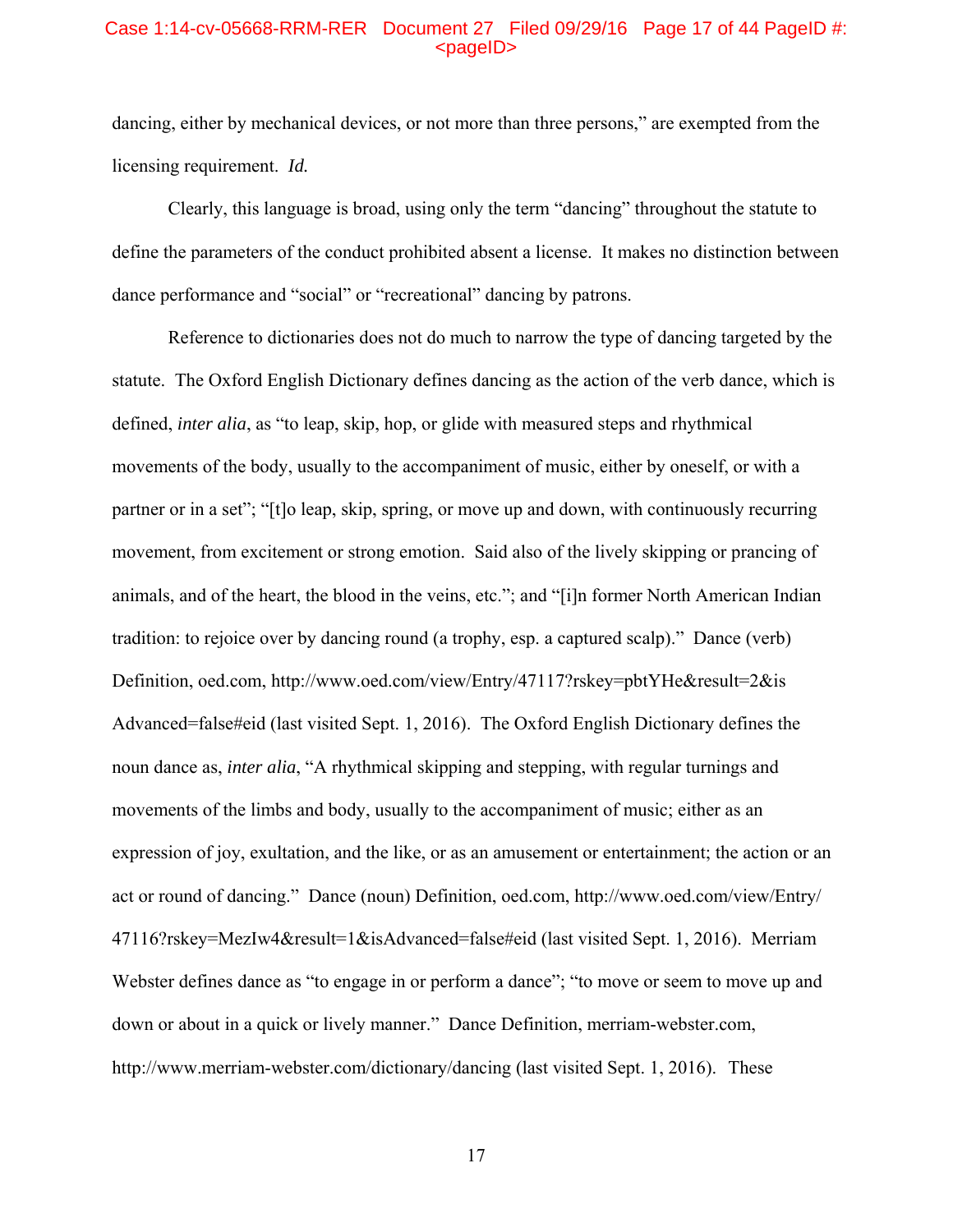## Case 1:14-cv-05668-RRM-RER Document 27 Filed 09/29/16 Page 18 of 44 PageID #:  $<sub>pa</sub>$  $<sub>o</sub>$ </sub></sub>

definitions encompass a wide range of activities, including both performance and social dancing.

 Moreover, while the statute defines a cabaret for purposes of identifying the establishments to which the statute will apply, the ordinary meaning of the term "cabaret" itself − "[a] restaurant or night-club in which entertainment is provided as an accompaniment to a meal; also the entertainment so provided, a floor-show" – implies an establishment focused on entertainment *directed at* an audience, rather than participatory activity *by* an audience.<sup>7</sup> Cabaret Definition, oed.com, http://www.oed.com/view/Entry/25710?rskey=HXzkxU&result= 1&isAdvanced=false#eid (last visited Sept. 1, 2016).

Application of the canon of *noscitur a sociis* – that an ambiguous term can be given a more precise meaning by the neighboring words with which it is associated – further sheds light on the type of dancing encompassed by the statute. Included along with dancing in the Cabaret Law's prohibitions is "any musical entertainment, singing, or other form of amusement." Musical entertainment plainly suggests the performance of music. Merriam-Webster.com, http://www.merriam-webster.com/dictionary/entertainment (last visited Sept. 1, 2016) (defining entertainment as "amusement or pleasure that comes from watching a performer, playing a game, etc."; "the act of amusing or entertaining people"). Singing, "to use your voice to make musical sounds in the form of a song or tune," suggests both singing as performance, such as opera, and otherwise, such as karaoke, or a singalong, Singing Definition, merriam-webster.com, http://www.merriam-webster.com/dictionary/singing (last visited Sept. 1, 2016). The term "other form of amusement" is particularly broad, providing little guidance as nearly anything could be considered amusing to someone. Amusement Definition, merriam-webster.com,

<sup>7</sup> Indeed, the 1966 Broadway musical *Cabaret* that has been revived numerous times and adapted into an Academy Award winning movie tells the story of a nightclub where dancing and singing entertainment is provided, reflecting the general understanding of the meaning of the term cabaret. *Tony Awards Cabaret*, tonyawards.com, http://www.tonyawards.com/en\_US/nominees/shows/201312301388430405214.html (last visited Sept. 1, 2016).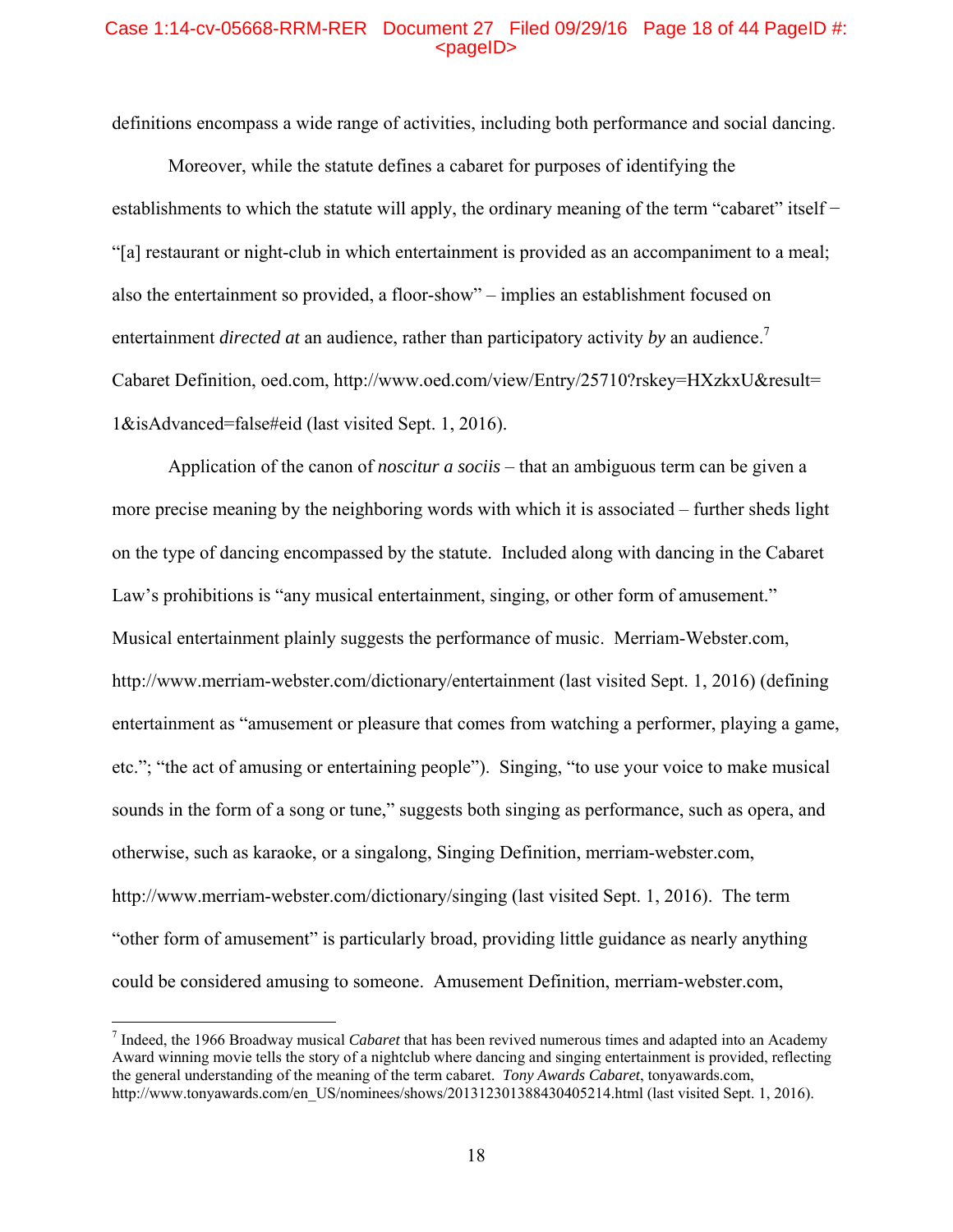## Case 1:14-cv-05668-RRM-RER Document 27 Filed 09/29/16 Page 19 of 44 PageID #: <pageID>

http://www.merriam-webster.com/dictionary/amusement (last visited Sept. 1, 2016) (defining amusement as "something (such as an activity) that amuses or entertains someone"); *see also People v. Walter*, 106 Misc. 2d 359, 361 (N.Y. Crim. Ct. 1980) (finding that the phrase "any musical entertainment singing, dancing or other form of amusement" in the Cabaret Law "may include activities such as the playing of backgammon, chess or any electronic game").

In support of its argument that performance dance is carved out of the general term "dancing," the City relies on a statement of legislative intent promulgated in 1985 that indicates that the Law is designed

for the protection and relief of the public from deceptive, unfair and unconscionable practices, for the maintenance of standards of integrity, honesty and fair dealing among persons and organizations engaging in licensed activities, for the protection of the health and safety of the people of New York city and for other purposes requisite to promoting the general welfare, licensing by the department of consumer affairs is a necessary and proper mode of regulation with respect to certain trades, businesses and industries.

N.Y.C. Admin. Code § 20-101. Based on this language, the City concludes that the "articulated legislative intent reflects the intention that the definition of cabarets refers to dancing by consumers, i.e., recreational dancers." (Def.'s Br. at 7.) The City also reasons that New York State courts, "when reviewing a challenge to the licensing requirement, had neither reason nor inclination to address its applicability to dance performance, as it was so obvious that dance performance was outside the scope of the statute." (*Id.* at 8.)

 The City's arguments raise concerns for several reasons. First, as discussed above, the plain language of the statute is hardly "obvious" in excluding dance performance from its ambit. Second, the City seems to argue that Muchmore's and other establishments should "[n]ot . . . worry, . . . [because] [t]he Executive Branch construes [the Cabaret Law] to reach only [recreational dancing]." *Stevens*, 559 U.S. at 480. This argument flies squarely in the face of the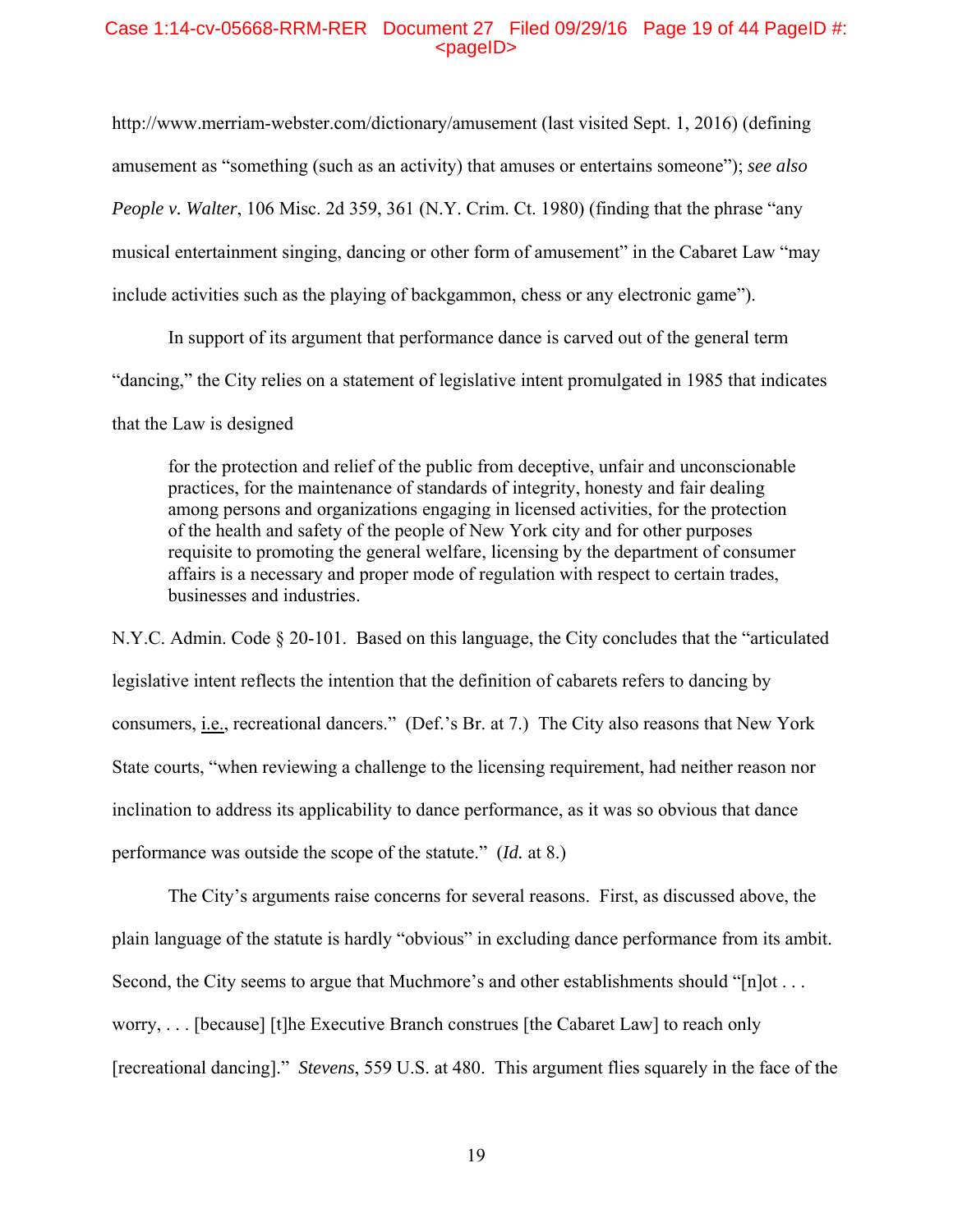## Case 1:14-cv-05668-RRM-RER Document 27 Filed 09/29/16 Page 20 of 44 PageID #:  $<sub>pa</sub>$  $<sub>o</sub>$ </sub></sub>

very constitutional principles at issue here:

The First Amendment protects against the Government; it does not leave us at the mercy of *noblesse oblige*. We would not uphold an unconstitutional statue merely because the Government promised to use it responsibly.

*Id*. (citing *Whitman v. Am. Trucking Ass'ns, Inc.*, 531 U.S. 457, 473 (2001); *see also United States v. Valle*, 807 F.3d 508, 528 (2d Cir. 2015) ("A court should not uphold a highly problematic interpretation of a statute merely because the Government promises to use it responsibly.") Thus, the City's own assertion that the Cabaret Law does not and will not apply to dance performance is not enough to reassure the Court that it would be applied within the bounds of the constitution. *See San Juan Liquors, Inc. v. Consol. City of Jacksonville, Fla.*, 480 F. Supp. 151, 154 (M.D. Fla. 1979) (finding that one of the dangers of an overbroad law, even one that addresses protected expression as well as some unprotected expression, is that its breadth is an "invitation to discriminatory enforcement").

 The City notes in passing that the current statement of legislative intent is different than that expressed at the time the Cabaret Law was passed in 1926. Indeed, the Cabaret Law has a rich history, but the City does not even attempt to provide a clear understanding of the evolution of the Cabaret Law from its inception to today, or the harms it was designed to protect, then and, particularly, now. That analysis is critical to divining the sweep of the Cabaret Law.

 Some final thoughts on statutory language and intent warrant mention. The Cabaret Law applies to both to a public dance hall and a cabaret, among other venues. Both are defined as "any room, place or space in the city" in which dancing occurs. However, a public dance hall is a place where "dancing is *carried on*," while a cabaret is a place where "dancing . . . *is permitted*  in connection with the restaurant business . . . except eating or drinking places which provide incidental musical entertainment, without dancing . . . ." A plausible construction of the statute,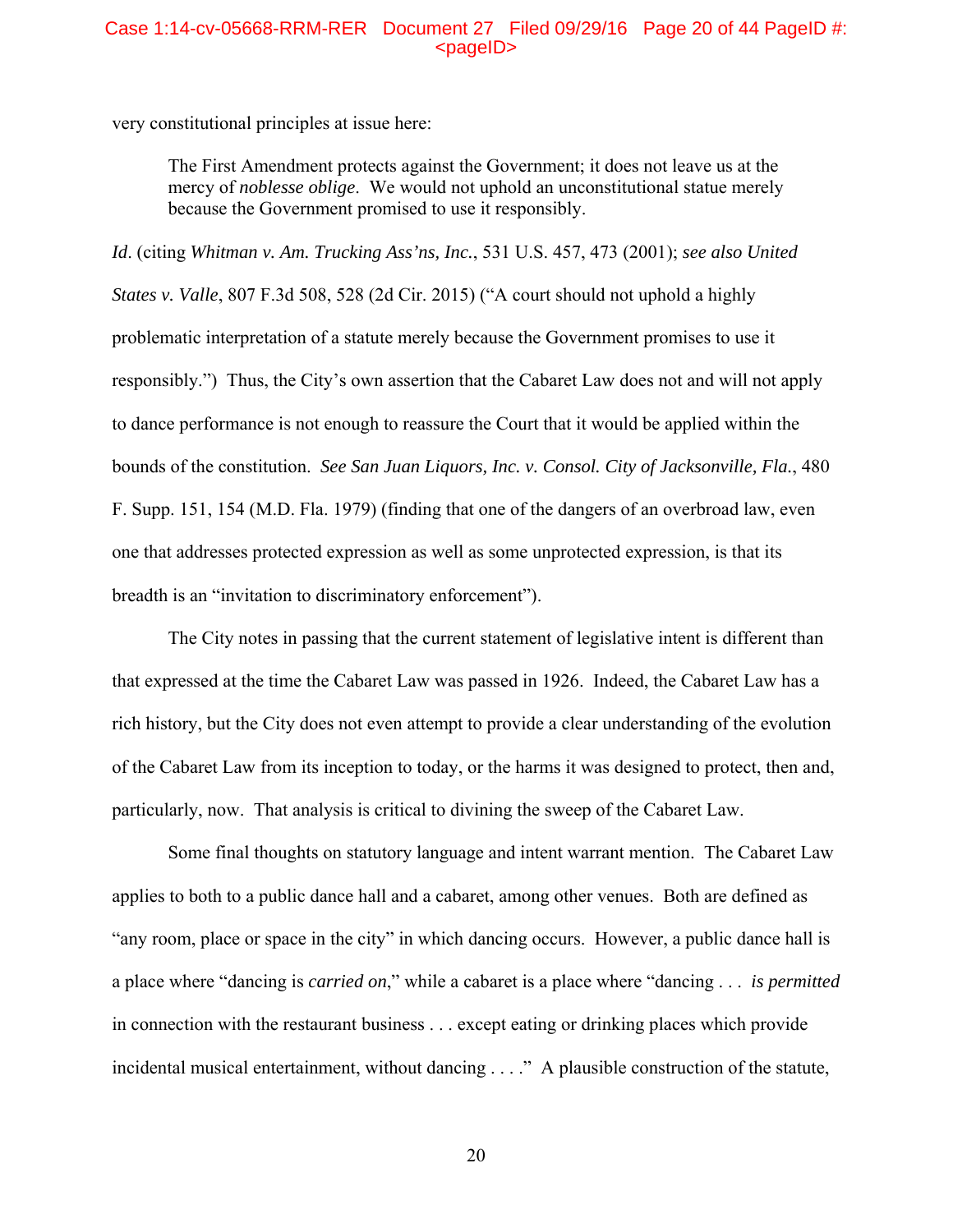## Case 1:14-cv-05668-RRM-RER Document 27 Filed 09/29/16 Page 21 of 44 PageID #:  $<sub>pa</sub>$  $<sub>o</sub>$ </sub></sub>

read in the context of its legislative purposes and against the backdrop of the plain meaning of the terms used, could lead to the conclusion that the provision relating to public dance halls was meant to protect the general welfare of the dancing public, while the provision relating to cabarets applies *only* to the *performance* of dance, music, and other entertainment.8

 The City also does not explain why the Cabaret Law excludes dancing entirely from the definition of "catering establishment," a "room place or space in the city which is used, leased or hired out . . . for a particular function, occasion or event, to which the public is not invited or admitted and wherein music or entertainment is permitted." A catering hall is typically where one would expect guests to dance – at a wedding, a *quinceanera* **–** the Hispanic tradition of celebrating a girl's fifteenth birthday – or other celebration. If the statute is designed to protect consumers, as the City argues, this omission is particularly curious.

 Finally, in construing the Cabaret Law, this Court must look at the decisions of other courts that have examined the Law and other relevant provisions of the City's Administrative Code in an effort to determine its scope and sweep. Courts have clearly found that the statute covers dance and other forms of entertainment and amusement that implicate protected expression. *Merco Props., Inc. v. Guggenheimer*, 395 F. Supp. 1322, 1328 (S.D.N.Y. 1975) (addressing a constitutional challenge to the Cabaret Law and finding that it "implicates first amendment rights to the extent that musical entertainment, singing, and dancing are considered communicative forms of expression"); *Festa v. New York City Dep't of Consumer Affairs*, 12 Misc. 3d 466, 468 (N.Y. Sup. Ct. 2006) (finding the Cabaret Law constitutional when applied to "uncompensated participatory social dancing by adults" as distinguished from "any type of

<sup>&</sup>lt;sup>8</sup> The City has also noted that in 1989, the City Planning Commission recommended a change to both the zoning regulations and the Cabaret Law to reflect the fact that the City considers public dance halls to be the same as cabarets, that is, "eating or drinking establishments with dancing." (Def.'s Br. at 21.) While the zoning change was adopted, the change to the Cabaret law was not, though the Department of Consumer Affairs no longer issues licenses through the public dance hall provision of the Law.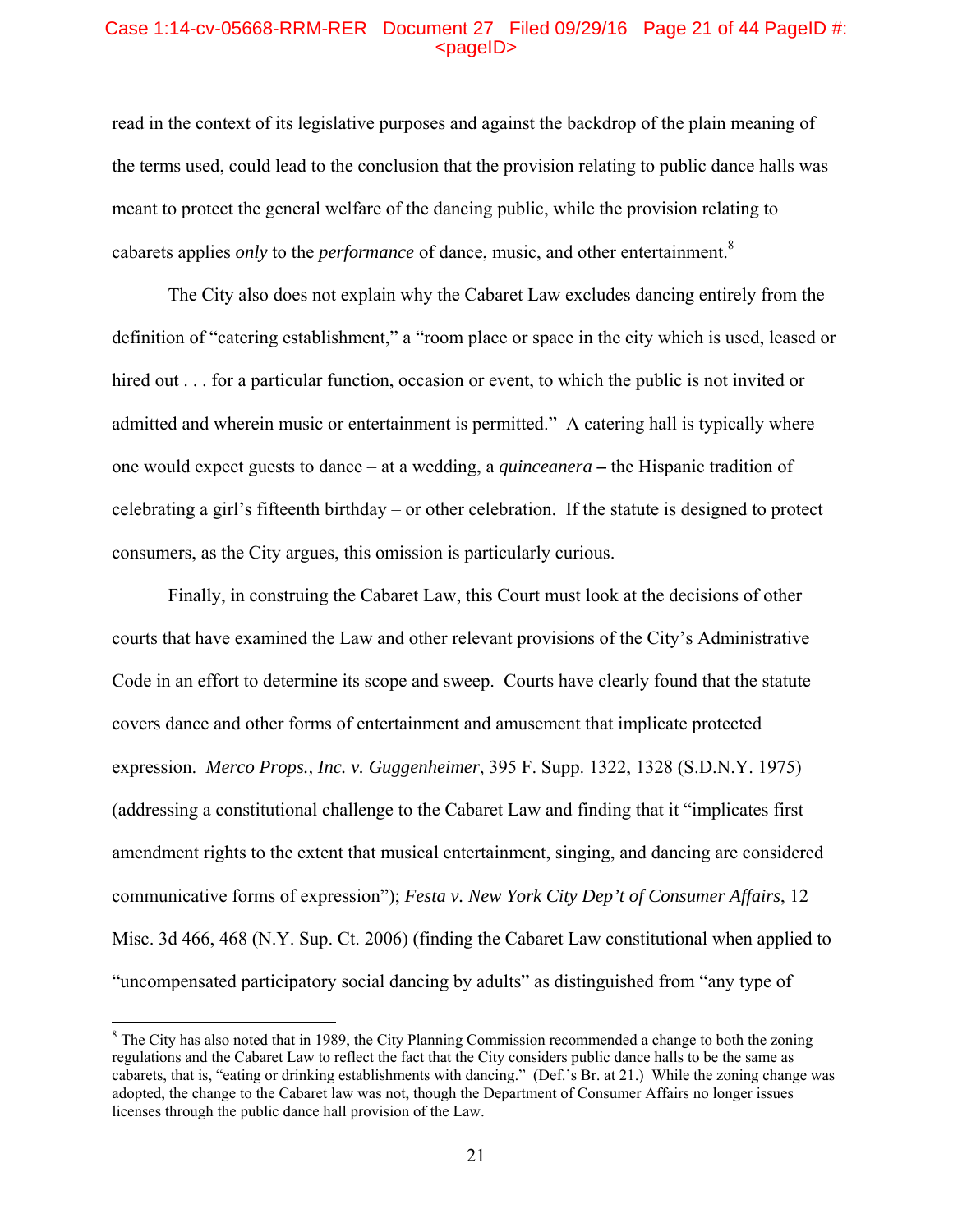## Case 1:14-cv-05668-RRM-RER Document 27 Filed 09/29/16 Page 22 of 44 PageID #:  $<sub>pa</sub>$  $<sub>o</sub>$ </sub></sub>

performance, instruction, or remuneration"), *aff'd in part and modified in part*, 37 A.D.3d 343 (N.Y. App. Div. 2007), *appeal dismissed*, 9 N.Y.3d 858 (N.Y. 2007); *People v. Caroline's for Comedy, Inc.*, 141 Misc. 2d 1061, 1062–63 (N.Y. Crim. Ct. 1988) (finding that "defendant's assertion that [stand-up] comedy cannot fit within the definition of a cabaret because it is not amusement similar to singing or dancing is clearly specious" and rejecting the defendant's argument that stand-up comedy should be excluded from the definition of "similar amusement" because the term was overbroad and should not be construed to include a form of protected speech); *Kent's Lounge, Inc. v. City of N.Y.*, 104 A.D.2d 397, 398–99 (N.Y. App. Div. 1984) (finding Cabaret Law constitutional when applied to "recreational" dancing and comparing recreational dancing to the expressive dancing at issue in *Merco Properties*); *Club Winks v. City of New York*, 99 Misc. 2d 787, 788, 791 (N.Y. Sup. Ct. 1979) (citing *Doran v. Salem Inn*, 422 U.S. 922 (1975); *Southeastern Promotions, Ltd. v. Conrad*, 410 U.S. 546 (1975)) (considering cases of plaintiff lessees and operators of establishments "offering live dance entertainment as well as food and drink" who were served summonses by inspectors of the New York City Department of Consumer Affairs for operating unlicensed cabarets and finding that "live dance entertainment . . . clearly is included within the protective umbrella of the First Amendment").

 In light of this discussion, it is difficult to embrace the City's argument that "dancing" in the Cabaret Law does not encompass dance performance.<sup>9</sup> Of course, it is undisputed that dance performance enjoys constitutional protection. Thus, to the extent that that the Cabaret Law's sweep includes some constitutionally protected expressive conduct, the Court would be required to give the law a narrowing interpretation, if possible, to allow the Court to avoid the constitutional questions raised by Muchmore's. *Elam*, 53 F. Supp. 2d at 860; *see* discussion,

<sup>&</sup>lt;sup>9</sup> These cases also belie the City's statement that the Cabaret Law has never been applied to dance performance. In addition, Muchmore's statement, if true, that "a large portion of current[] licensees are strip clubs" may further support this conclusion. (Pl.'s Reply Br. at 5.)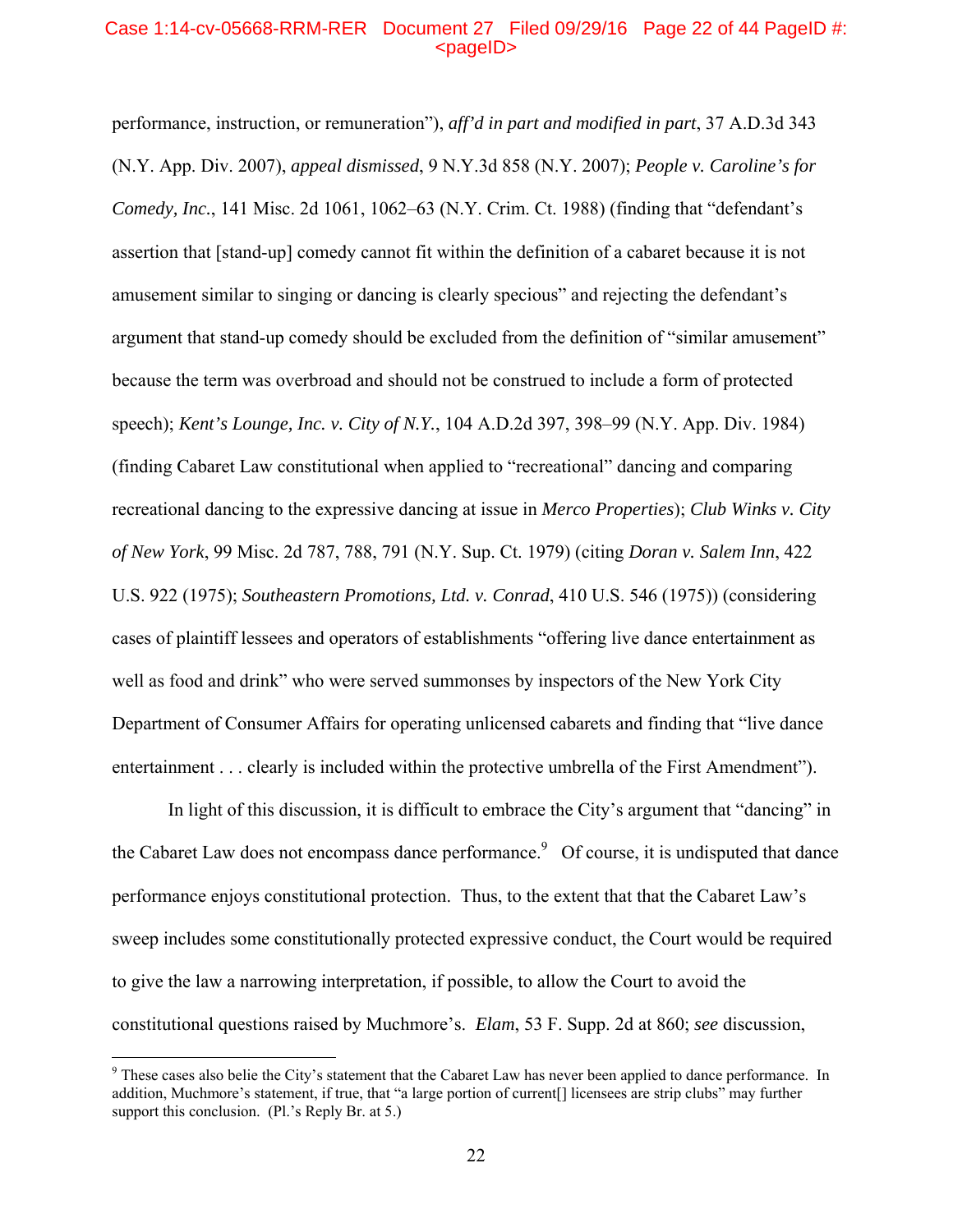### Case 1:14-cv-05668-RRM-RER Document 27 Filed 09/29/16 Page 23 of 44 PageID #: <pageID>

*infra*.

However, there is more to the inquiry here. A key question remains: that is, does the First Amendment protect any form of participatory social dancing, thus potentially broadening the constitutional sweep of the Cabaret Law for purposes of Muchmore's facial challenge? The City says no, arguing that *Stanglin* is dispositive. On this motion, the Court has not been persuaded.

## **ii. Social Dancing**

The First Amendment affords protection to symbolic or expressive conduct as well as to actual speech. *See Virginia v. Black*, 538 U.S. 343, 358 (2003). To determine whether conduct is expressive and entitled to constitutional protection requires an inquiry into whether activity is "sufficiently imbued with the elements of communication to fall within the scope of the First and Fourteenth Amendments." *Johnson*, 491 U.S. at 404 (burning flag in protest held to be expressive conduct protected under the First Amendment). To determine "whether particular conduct possesses sufficient communicative elements to bring the First Amendment into play," a court must analyze "whether '[a]n intent to convey a particularized message was present, and [whether] the likelihood was great that the message would be understood by those who viewed it.'" *Id*. (quoting *Spence v. Washington*, 418 U.S. 405, 410–11 (1974)). "[A]n activity need not necessarily embody a narrow, succinctly articulable message[.] [B]ut the reviewing court must find, at the very least, an intent to convey a particularized message along with a great likelihood that the message will be understood by those viewing it." *Zalewska v. Cty. of Sullivan*, 316 F.3d 314, 319 (2d Cir. 2003) (citations and quotation marks omitted). "[A] narrow, succinctly articulable message is not a condition of constitutional protection, which if confined to expressions conveying a 'particularized message,' would never reach the unquestionably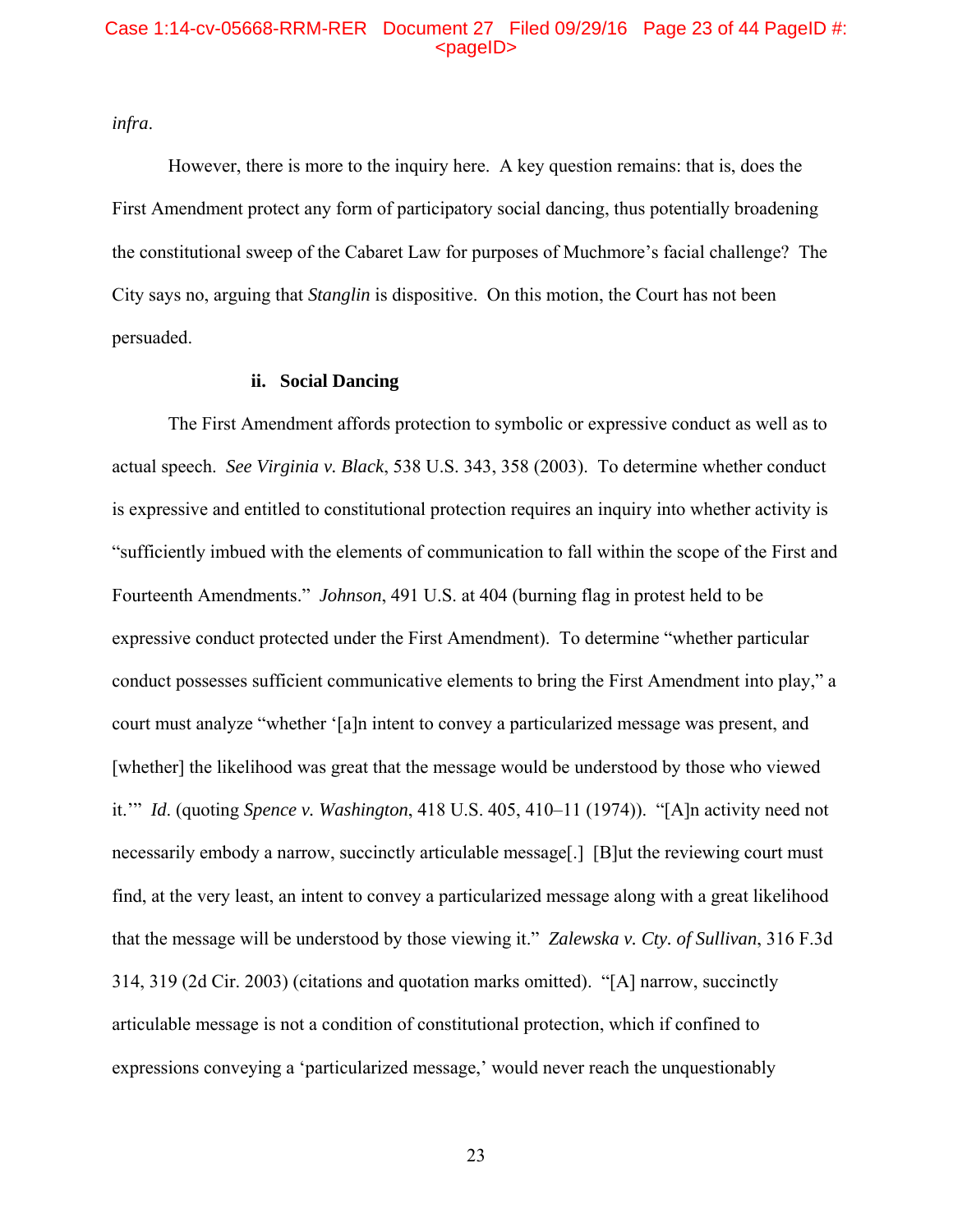#### Case 1:14-cv-05668-RRM-RER Document 27 Filed 09/29/16 Page 24 of 44 PageID #: <pageID>

shielded painting of Jackson Pollock, music of Arnold Schöenberg, or Jabberwocky verse of Lewis Carroll." *Hurley v. Irish-Am. Gay, Lesbian & Bisexual Grp. of Boston*, 515 U.S. 557, 569 (1995) (internal citation omitted) (quoting *Spence*, 418 U.S. at 411).

However, "the fact that something is in some way communicative does not automatically afford it constitutional protection. For purposes of the First Amendment, the Supreme Court has repeatedly rejected the view that 'an apparently limitless variety of conduct can be labeled speech whenever the person engaging in the conduct intends thereby to express an idea.'" *Zalewska*, 316 F.3d at 319 (citing *United States v. O'Brien*, 391 U.S. 367, 376 (1968).) Indeed, many types of activities with some expressive elements are not afforded constitutional protection under the First Amendment. *See, e.g.*, *Stevens*, 559 U.S. at 468 (stating that the First Amendment "permit[s] restrictions" on some types of speech, including obscenity, defamation, fraud, incitement, and "speech integral to criminal conduct"); *Zalewska*, 316 F.3d at 320 ("Although appellant's activity is expressive, it does not constitute the type of expressive conduct which would allow her to invoke the First Amendment in challenging the county's regulation because the ordinary viewer would glean no particularized message from appellant's wearing of a skirt rather than pants as part of her uniform.").

Therefore, a court determining whether "an activity [i]s sufficiently imbued with elements of communication to fall within the scope of the First . . . Amendment[]," must examine the "nature" of the activity "combined with the factual context and environment in which it was undertaken." *Spence*, 418 U.S. at 409–10; *see Lebowitz v. City of New York*, 606 F. App'x 17, 17 (2d Cir. 2015) (summary order) ("We agree with the [Occupy Wall Street protestor] plaintiffs that their act of lying down in Zuccotti Park under the circumstances presented likely demonstrated '[a]n intent to convey a particularized message . . . and [ ] the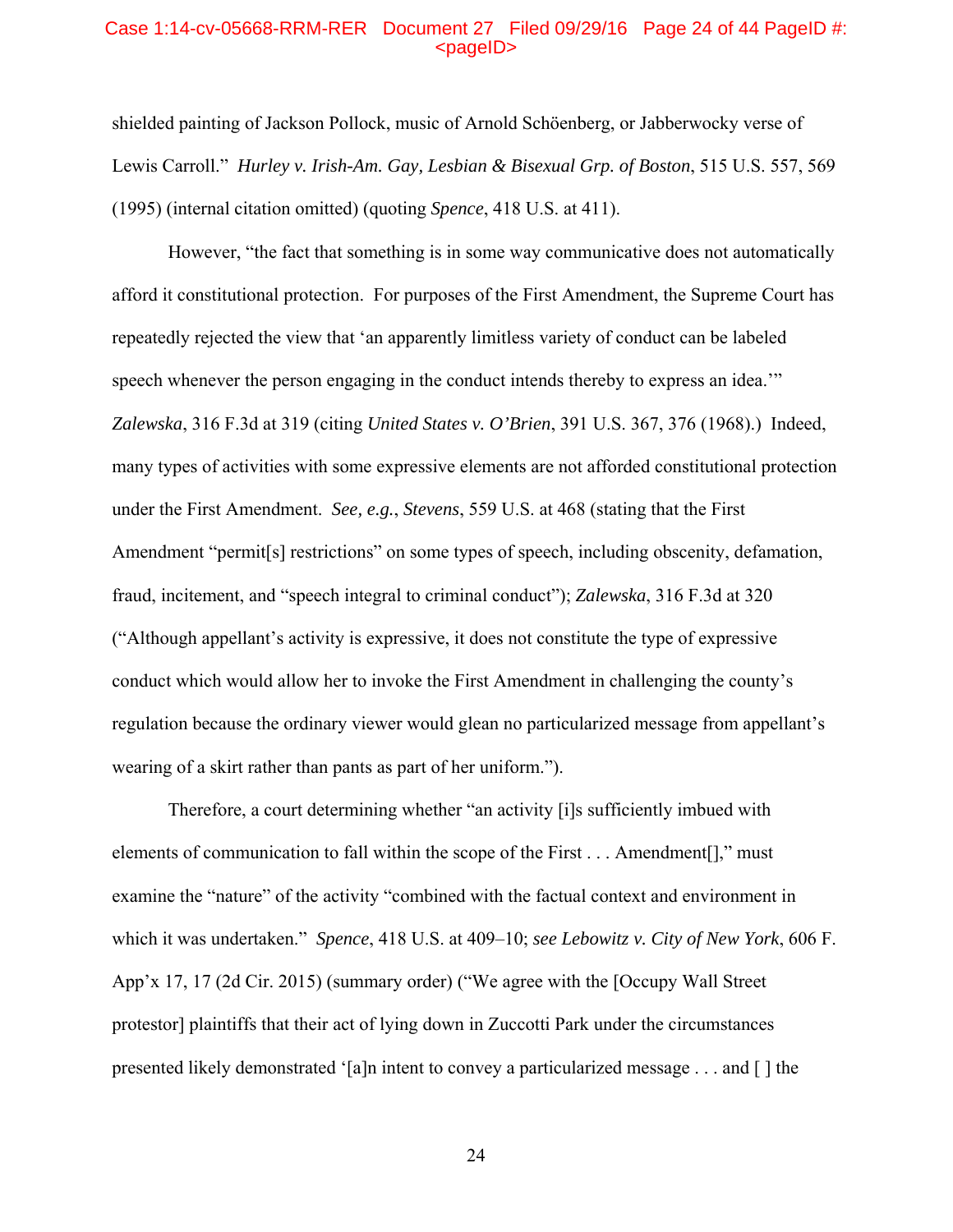## Case 1:14-cv-05668-RRM-RER Document 27 Filed 09/29/16 Page 25 of 44 PageID #: <pageID>

likelihood was great that the message would be understood by those who viewed it,' such that they engaged in protected expressive conduct." (quoting *Johnson*, 491 U.S. at 404)); *Zalewska*, 316 F.3d at 320 ("Essential to deciding whether an activity carries a perceptible message entitled to protection is an examination of the context in which the activity was conducted. The Supreme Court has been careful to distinguish between communicative activity with a clear contextual message, such as the wearing of a black armband in protest during the Vietnam War, compared with other types of activity, like choosing what to wear in the ordinary course of employment." (internal citation omitted)).

Dance performance has been recognized as conduct that is protected under the First Amendment. In 1975, the Supreme Court wrote that some dancing, such as "Ballet Africains," is of "'unquestionable artistic and socially redeeming significance.'" *Doran*, 422 U.S. at 933 (quoting *Salem Inn, Inc. v. Frank*, 364 F. Supp. 478, 483 (E.D.N.Y. 1973)); *see also Willis v. Town of Marshall*, 426 F.3d 251, 257 (4th Cir. 2005) ("There is no doubt that, under some circumstances, dancing will amount to expressive conduct protected by the First Amendment. For example, most forms of dance, whether ballet or striptease, when performed for the benefit of an audience, are considered expressive conduct protected by the First Amendment."); *San Juan Liquors, Inc.*, 480 F. Supp. at 153 ("dance can be a method of expression protected by the First Amendment"). In 1991, the Supreme Court found that totally nude "go-go dancing" at a bar and lounge and "live nude and seminude danc[ing]" at an adult entertainment theater and bookstore were "expressive conduct within the outer perimeters of the First Amendment, though . . . only marginally so." *Barnes v. Glen Theater*, 501 U.S. 560, 566 (1991); *see also Charette v. Town of Oyster Bay*, 159 F.3d 749, 753 (2d Cir. 1998) ("Nonobscene nude dancing performed as entertainment has expressive content that is protected by the First Amendment."). The Court has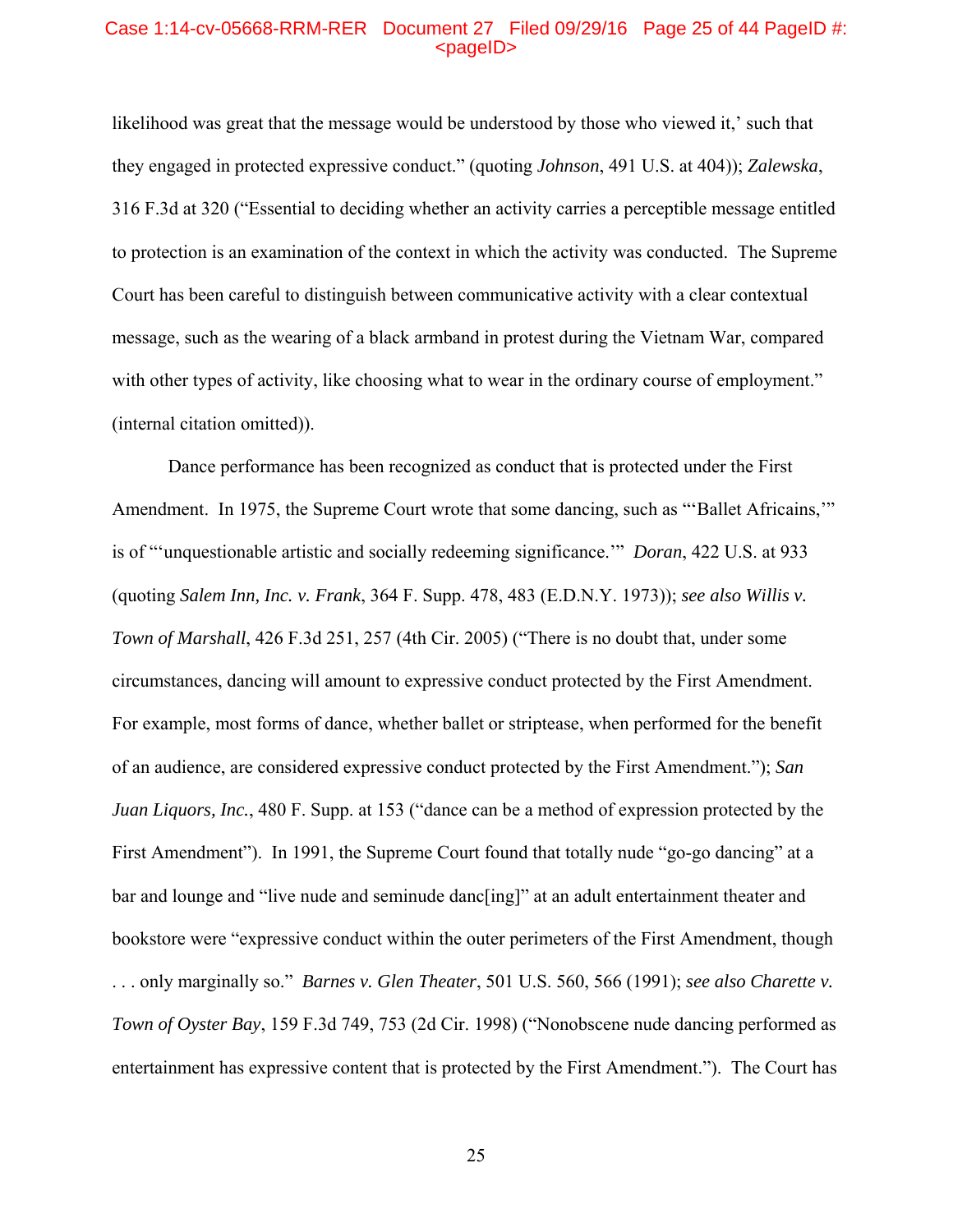### Case 1:14-cv-05668-RRM-RER Document 27 Filed 09/29/16 Page 26 of 44 PageID #:  $<$ pageID $>$

written that entertainment more generally "is protected; motion pictures, programs broadcast by radio and television, and live entertainment, such as musical and dramatic works fall within the First Amendment guarantee." *Borough of Mount Ephraim*, 452 U.S. at 65.

At the other end of the spectrum from dance performance, for purposes of this discussion, is the "recreational dancing" at issue in *Stanglin*. There, the operators of the Twilight Skating Rink, in compliance with an ordinance "restricting admission to certain dance halls to persons between the ages of 14 and 18," divided the rink into two sections. *Stanglin*, 490 U.S. at 20, 22. "On one side of the pylons, persons between the ages of 14 and 18 dance[d], while on the other side, persons of all ages skate[d] to the same music – usually soul and 'funk' music played by a disc jockey." *Id.* at 22. The rink's operator challenged the ordinance imposing age limits on admission to certain dance halls, arguing that it, *inter alia*, infringed upon the rights of persons between the ages of 14 and 18 to associate with people outside of that age range. *Id.* The Court held that the First Amendment does not protect the right of "persons between the ages of 14 and 18 to associate with persons outside that age group" for the purpose of "recreational dancing." *Id.* at 20–21, 25.

The focus of the Court's holding in *Stanglin* was the right of expressive association, which derives from the right to engage in protected First Amendment activities. *Roberts v. United States Jaycees*, 468 U.S. 609, 617–18 (1984). The Court explained,

Our decisions have referred to constitutionally protected "freedom of association" in two distinct senses. In one line of decisions, the Court has concluded that choices to enter into and maintain certain intimate human relationships must be secured against undue intrusion by the State because of the role of such relationships in safeguarding the individual freedom that is central to our constitutional scheme. In this respect, freedom of association receives protection as a fundamental element of personal liberty. In another set of decisions, the Court has recognized a right to associate for the purpose of engaging in those activities protected by the First Amendment – speech, assembly, petition for the redress of grievances, and the exercise of religion. The Constitution guarantees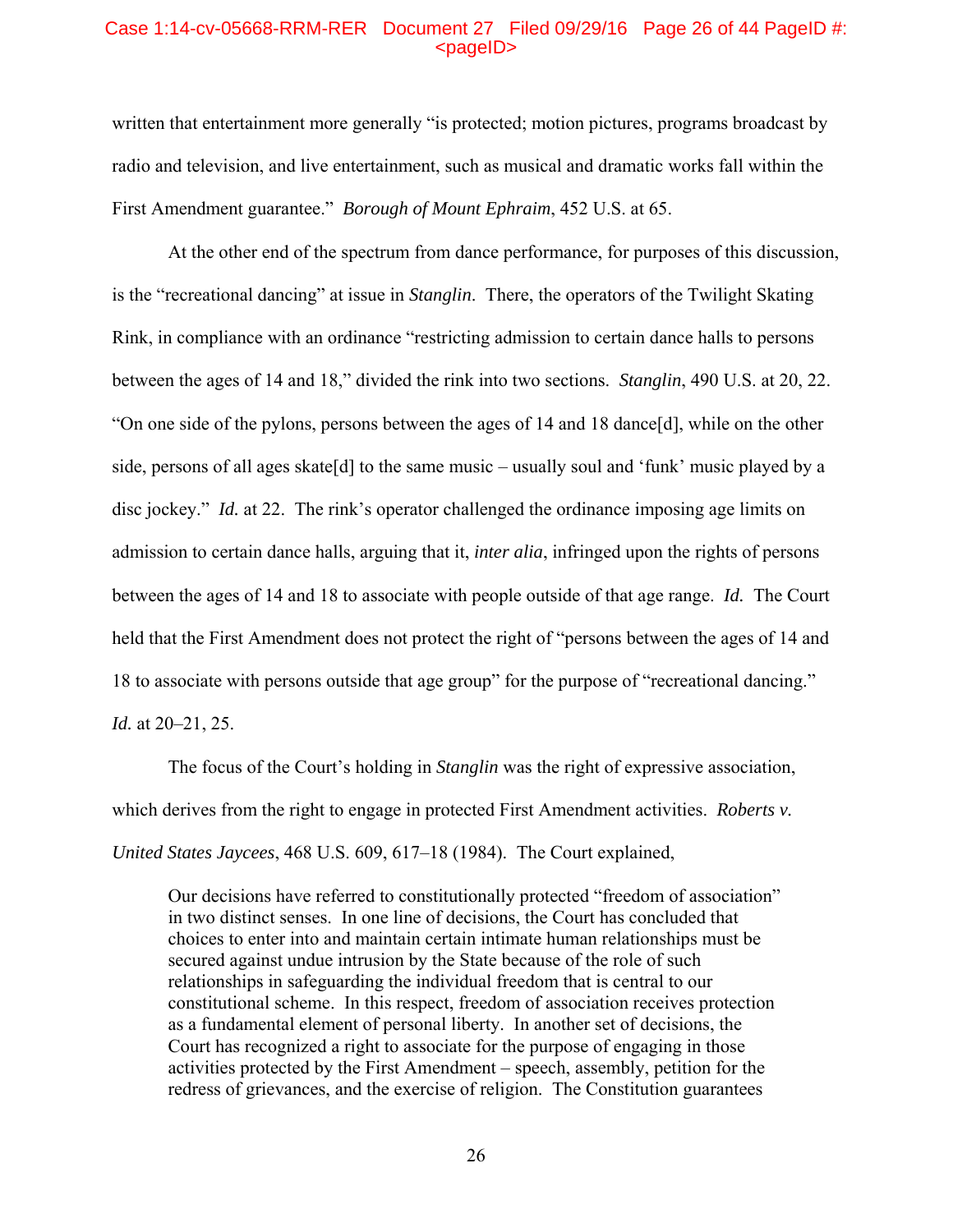## Case 1:14-cv-05668-RRM-RER Document 27 Filed 09/29/16 Page 27 of 44 PageID #:  $<sub>pa</sub>$  $<sub>o</sub>$ </sub></sub>

freedom of association of this kind as an indispensable means of preserving other individual liberties.

*Roberts*, 468 U.S. at 617–18. Relying on this rationale, the *Stanglin* Court found that "dance-hall patrons, who may number 1,000 on any given night, are not engaged in the sort of 'intimate human relationships' referred to in *Roberts*." *Stanglin*, 490 U.S. at 24. The patrons dancing in *Stanglin* were not members of any organized association and were largely strangers to one another. *Id.* at 24–25. The Court explained that the opportunities for minors and adults to dance with one another "might be described as 'associational' in common parlance, but they simply do not involve the sort of expressive association that the First Amendment has been held to protect . . . . There is no suggestion that these patrons 'take positions on public questions' or perform . . . other similar activities." *Id.* The Court concluded with an often-quoted passage:

It is possible to find some kernel of expression in almost every activity a person undertakes – for example, walking down the street or meeting one's friends at a shopping mall – but such a kernel is not sufficient to bring the activity within the protection of the First Amendment. We think the activity of these dancehall patrons – coming together to engage in recreational dancing – is not protected by the First Amendment.

*Id.* at 25.

 The City reads *Stanglin* to hold that social dancing enjoys no First Amendment protection.Some courts have adopted that view. *See, e.g.*, *D.G. Rest. Corp. v. City of Myrtle Beach*, 953 F.2d 140, 144 (4th Cir. 1991) ("It has been held that recreational dancing, although containing a 'kernel' of expression, is not conduct which is sufficiently communicative to bring it within the protection of the First Amendment." (quoting *Stanglin*, 490 U.S. at 144)).However, others view *Stanglin* more narrowly, noting that the Court's holding focused on the issue of associational rights between minors and adults. *See Elam*, 53 F. Supp. 2d at 858–59 ("The issue of an adult's right under the First Amendment to engage in recreational dancing was not squarely before the Court in [*Stanglin*]."); *Abusaid v. Hillsborough Cty. Bd. of Cty. Comm'rs*, 637 F.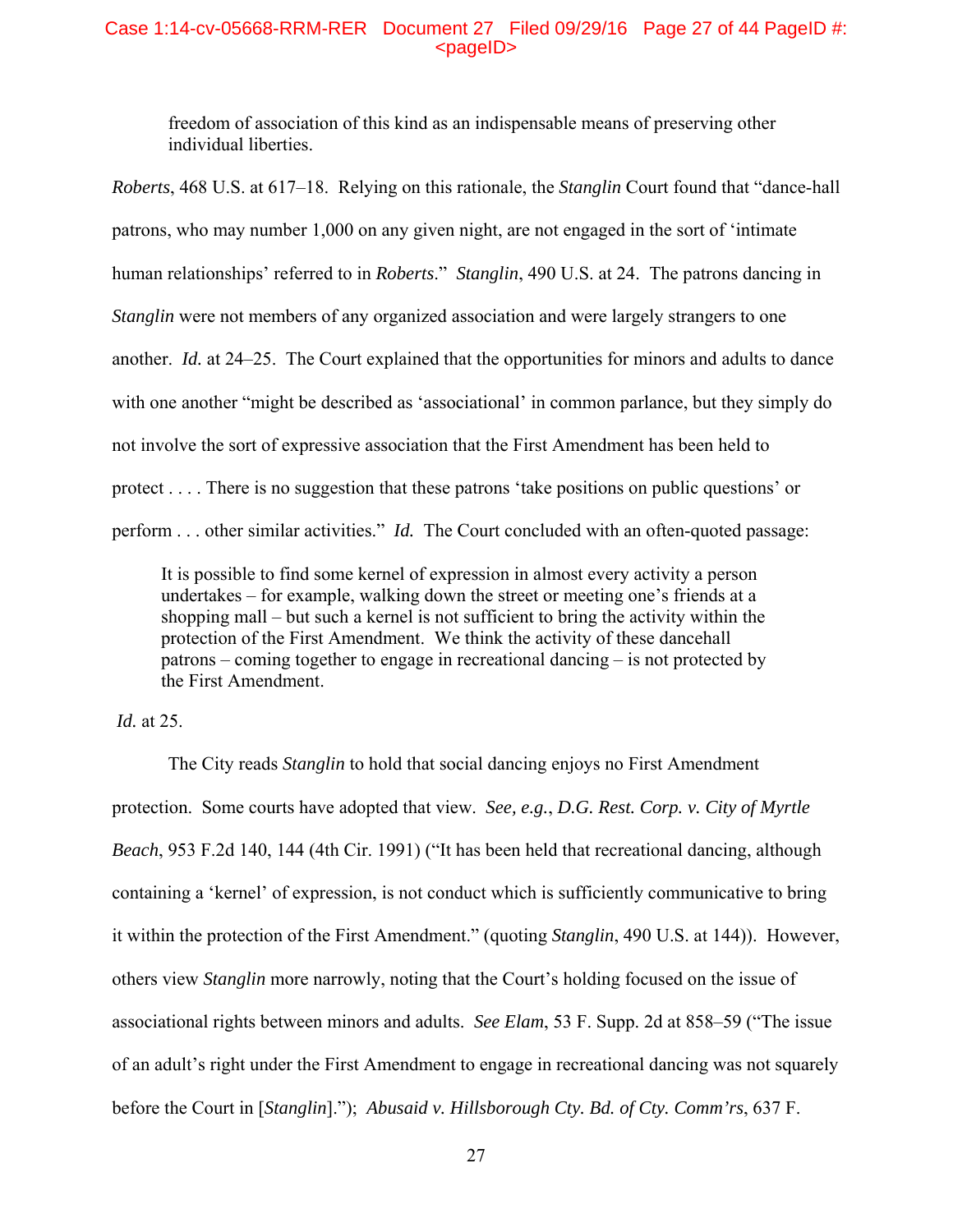#### Case 1:14-cv-05668-RRM-RER Document 27 Filed 09/29/16 Page 28 of 44 PageID #: <pageID>

Supp. 2d 1002, 1022 (M.D. Fla. 2007) (citing *Stanglin* for the proposition that "the coming together of citizens of the County for recreational dancing purposes at Plaintiff's club does not constitute the type of association that receives First Amendment protection" (internal citation and quotation marks omitted)).

Moreover, the *Stanglin* Court was careful to narrowly delineate the type of dancing involved there – dancing in a roller skating rink between minors and adults, most of whom were strangers to one another and who happened to be among the hundreds of patrons of the same business establishment willing to pay the fee to gain entry. In holding that the First Amendment does not protect "the activity of *these dance-hall patrons* – coming together to engage in *recreational dancing*" – the Court did not decide whether other forms of participatory social dancing warranted constitutional protection. *Stanglin*, 490 U.S. at 25 (emphasis added).

 Other courts that have addressed whether the First Amendment extends to dancing have been careful to circumscribe their rulings to either clearly protected forms of dance performance, or the type of social dancing unprotected after *Stanglin* – that is "recreational dancing" or what the litigants in one case accurately described as "dancing . . . just like you'd find at any Holiday Inn or any club, nothing special, just people dancing." *Elam*, 53 F. Supp. 2d at 858.

For example, in *Willis*, the Fourth Circuit found that a recreational dancer's conduct was not protected by the First Amendment as "she was simply dancing for her own enjoyment." *Willis*, 426 F.3d at 257. The court explained that "[i]n every group of recreational dancers, there likely will be some whose dancing is sufficiently good or unusual as to gain an audience among the other dancers. If that is all it took to convert recreational dancing into protected speech, it seems likely that the outcome in *Stanglin* would have been different." *Id.* at 259 n.2. In *Abusaid*, the court distinguished recreational dancing from other types of dancing that possess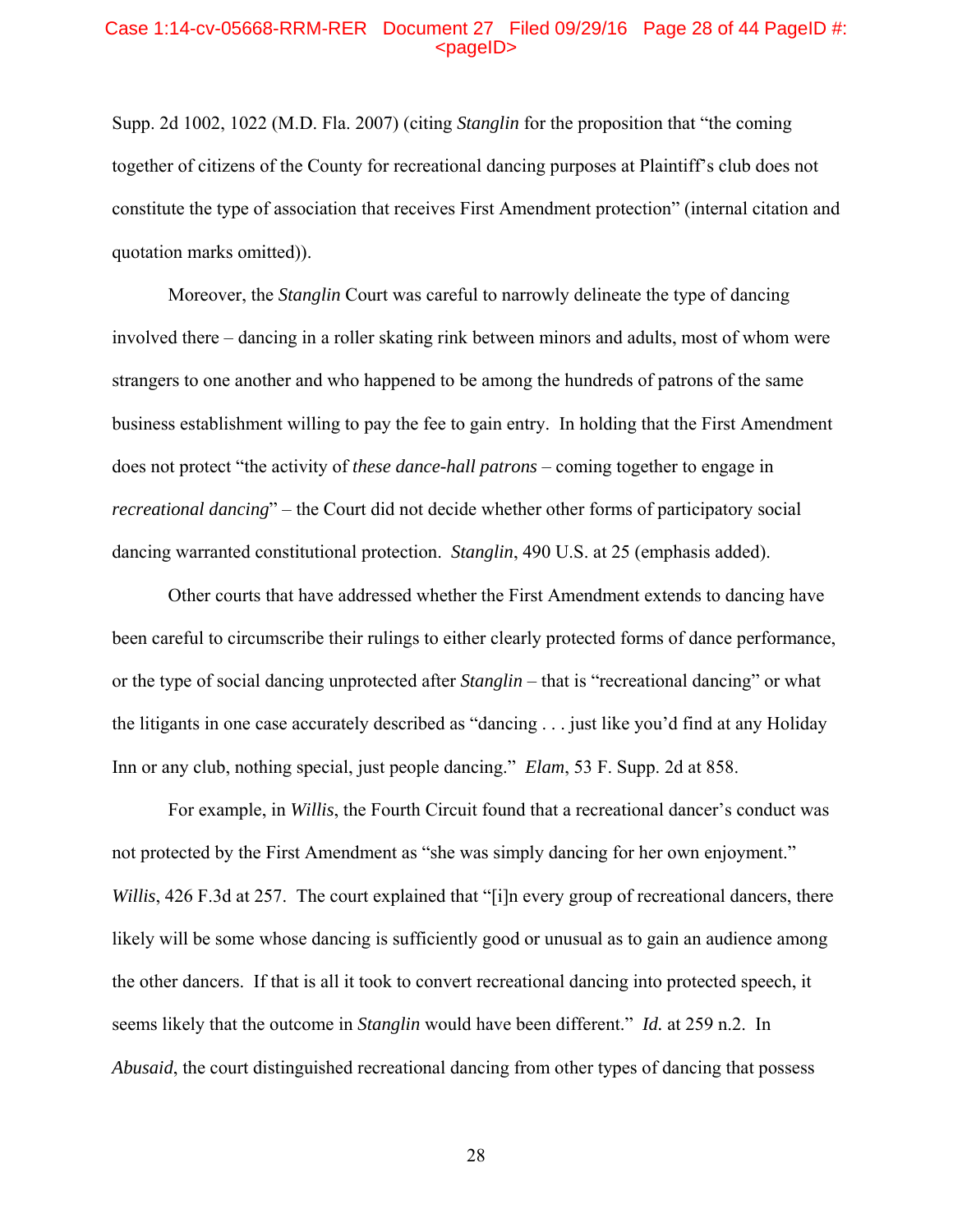### Case 1:14-cv-05668-RRM-RER Document 27 Filed 09/29/16 Page 29 of 44 PageID #: <pageID>

expressive elements "sufficient to implicate First Amendment concerns." *Abusaid*, 637 F. Supp. 2d at 1022. And in an important New York state case addressing the constitutionality of the Cabaret Law as applied to social dancing, *Festa*, the New York County Supreme Court similarly distinguished the dancing at issue in that case – "uncompensated participatory social dancing by adults" – from "any type of performance, instruction, or remuneration." *Festa*, 12 Misc. 3d at 468. Relying on *Stanglin* and finding that the dancing at issue was not protected, the court carefully explained: "to be clear, plaintiffs are not claiming that the social dancing that they engage in is primarily intended to inspire musicians and choreographers, to assert a cultural identity, or to engage in a ritual with an intended purpose, such as making rain or promoting fertility. On the contrary, by social dancing, plaintiffs refer to dancing done for aesthetic and communicative pleasure of the dancers, with incidental benefit to those watching." *Id.* at 473–74 (internal quotation marks omitted).

The touchstone in each of these cases is, necessarily, whether the type of dancing involved is imbued with expressive and communicative elements sufficient to distinguish conduct that has only a "kernel of expression" from expressive conduct that warrants First Amendment protection. Courts that have found "recreational dancing" to fall outside of the scope of constitutional protection have carefully circumscribed the type of dancing at issue and have found one or both of these elements lacking.

 Because the term "dancing" is not limited in the Cabaret Law, it arguably regulates a wide range of activities: not only purely performative dancing and *Stanglin*-type "recreational dancing," but also many forms of participatory dancing that arguably fall somewhere in between, for example, folk dancing and other forms of ethnic or cultural dancing that arguably implicate protected expression. *See Elam*, 53 F. Supp. 2d at 859 ("Some other forms of dance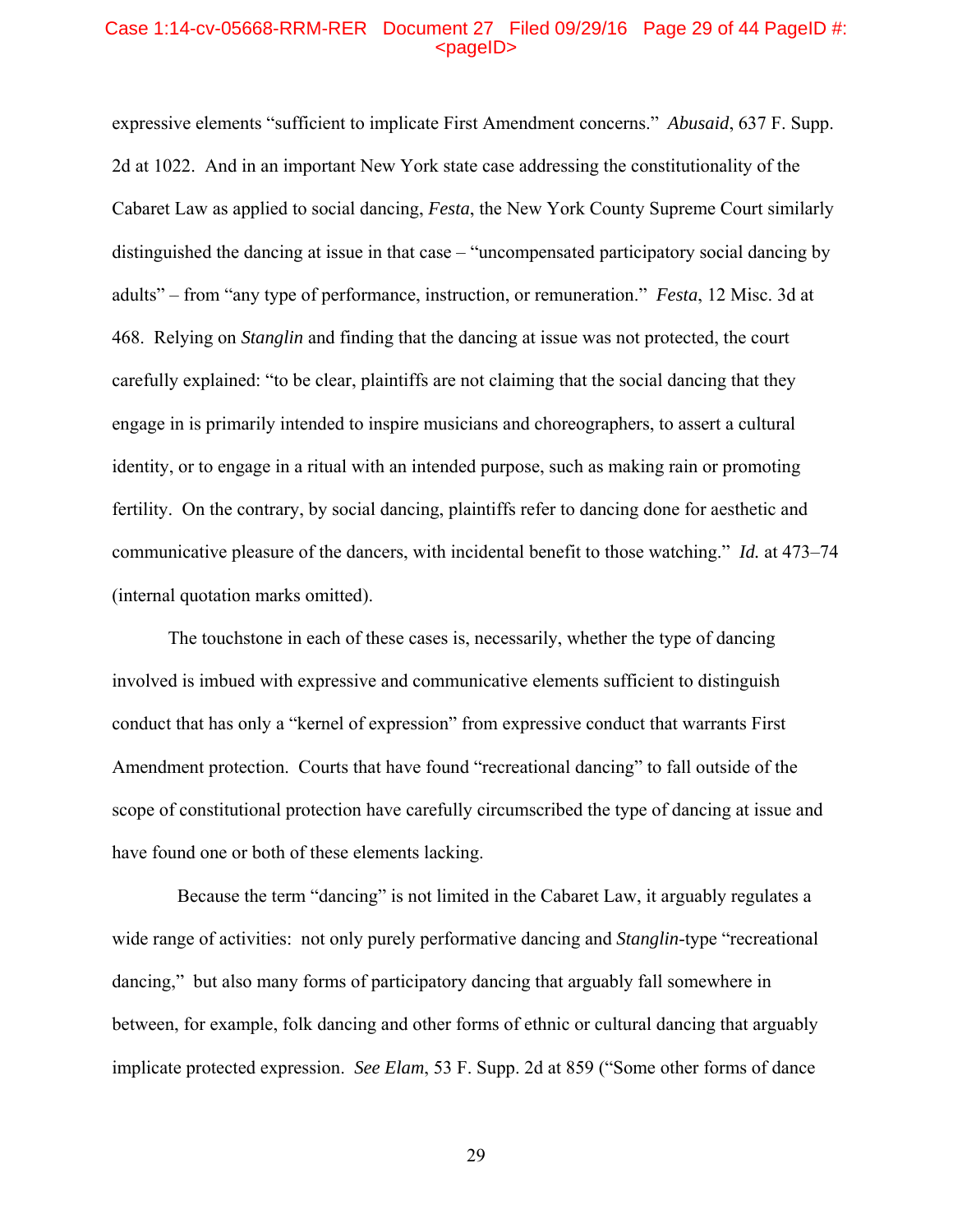#### Case 1:14-cv-05668-RRM-RER Document 27 Filed 09/29/16 Page 30 of 44 PageID #: <pageID>

are likewise deserving of First Amendment protection because of the degree of their communicative element."); *Salem Inn, Inc. v. Frank*, 381 F. Supp. 859, 863 (E.D.N.Y. 1974) (finding that "all dancing is not per se a mode of expression protected by the First Amendment [, but] [f]ew could reasonably deny that ballet and certain ethnic folk dances communicate stories and ideas").

 Dancing plays an important role in our society and in many others around the world. Dancing expresses joy and binds communities. It can be an intimate moment between a couple. *Elam*, 53 F. Supp. 2d at 859 n.7 ("dancing between adults often has a definite communicative element, such as expression directed to attract a mate in a bar or a discotheque"). It can capture a moment of celebration for a group bound together by a common interest, culture, or feeling. Dancers taking part in recreational folk dancing reflecting their culture convey a particularized message of cultural pride; a message that the environment and circumstances of the dancing can help make clear. *See, e.g.*, Folk Dance Fridays at the Hungarian House,

http://www.uppereast.com/folk-dancing (last visited Sept. 6, 2016) ("The nature of folk dancing is inherent in building and developing community."). Dancing that would simply be "nothing special, just people dancing" can arguably be transformed into expressive conduct by a message that the dancers intend to convey and the circumstances in which the dancing occurs. A dance to celebrate Gay Pride can certainly convey a message through its revelatory dancers, one instantly recognizable by the community at large. *See Gay Students Org. v. Bonner*, 509 F.2d 652, 660 (1st Cir. 1974) (finding that "expression, assembly and petition constitute significant aspects of the [Gay Students Organization]'s conduct"); *see also McMillen v. Itawamba Cty. Sch. Dist.*, 702 F. Supp. 2d 699, 704 (N.D. Miss. 2010) (holding that the denial of a student's request to bring her same-sex date to the school prom because, *inter alia*, to allow them to "slow dance together .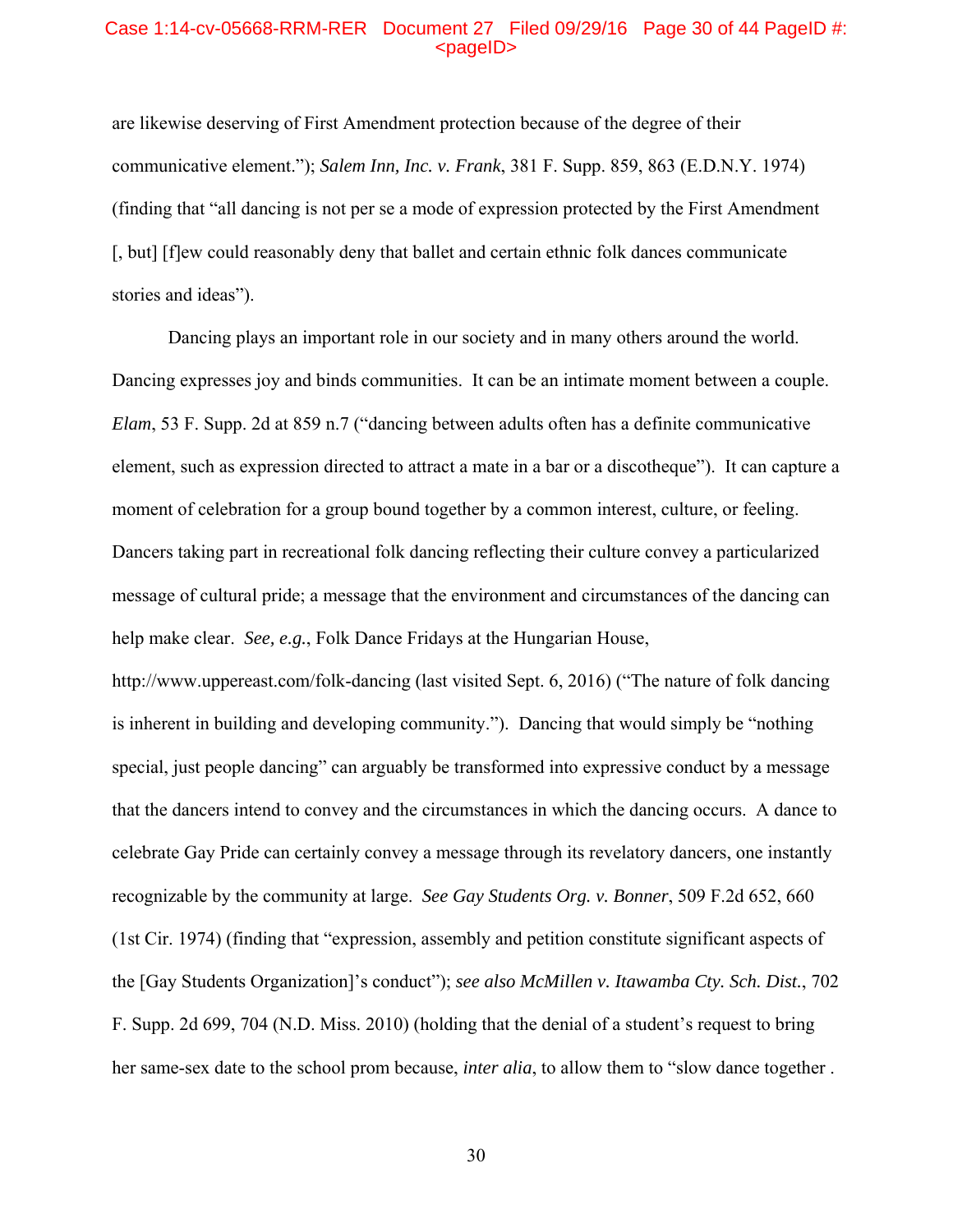#### Case 1:14-cv-05668-RRM-RER Document 27 Filed 09/29/16 Page 31 of 44 PageID #: <pageID>

. . could push people's buttons" violates the First Amendment); *Fricke v. Lynch*, 491 F. Supp. 381, 384–85 (D.R.I. 1980) (attending school dance with same sex date "would be a political statement. While mere communicative intent may not always transform conduct into speech, . . . this exact type of conduct as a vehicle for transmitting this very message can be considered protected speech.").

 The Court will not attempt to review every type of dancing and pinpoint exactly where each may fall on a spectrum of expressive or non-expressive conduct. *See Elam*, 53 F. Supp. 2d at 860 n.9 ("This court notes that fashioning a bright line rule as to what types of dancing are deserving of First Amendment protection and what types are not so deserving may involve a[n] . . . elusive line.").Moreover, dancing in some contexts may implicate the type of associational rights at issue in *Stanglin*. But the Court is not prepared to simply dismiss as unprotected all forms of participatory social dancing by reference to *Stanglin*, as the City does here, without the parties' analysis of the Law as it relates to expressive conduct. That is not to say that all or any forms of social dancing are protected. Rather, on this motion, the Court is unwilling to consider prescribing the "strong medicine" that accompanies the overbreadth doctrine without due regard for *all* of the issues that doing so would entail. That requires more from the parties here.

#### **iii. The Constitutionality of the Cabaret Law under the First Amendment**

There is one last area that requires also further analysis from the parties. To the extent that the Cabaret Law sweeps in protected expression, either by encompassing dance performance, or protected participatory dancing, or both, the Court must "'ascertain whether a construction of the [ordinance] is fairly possible by which the [constitutional] question may be avoided.'" *Elam*, 53 F. Supp. 2d at 860 (quoting *United States v. Grace*, 461 U.S. 171, 175–76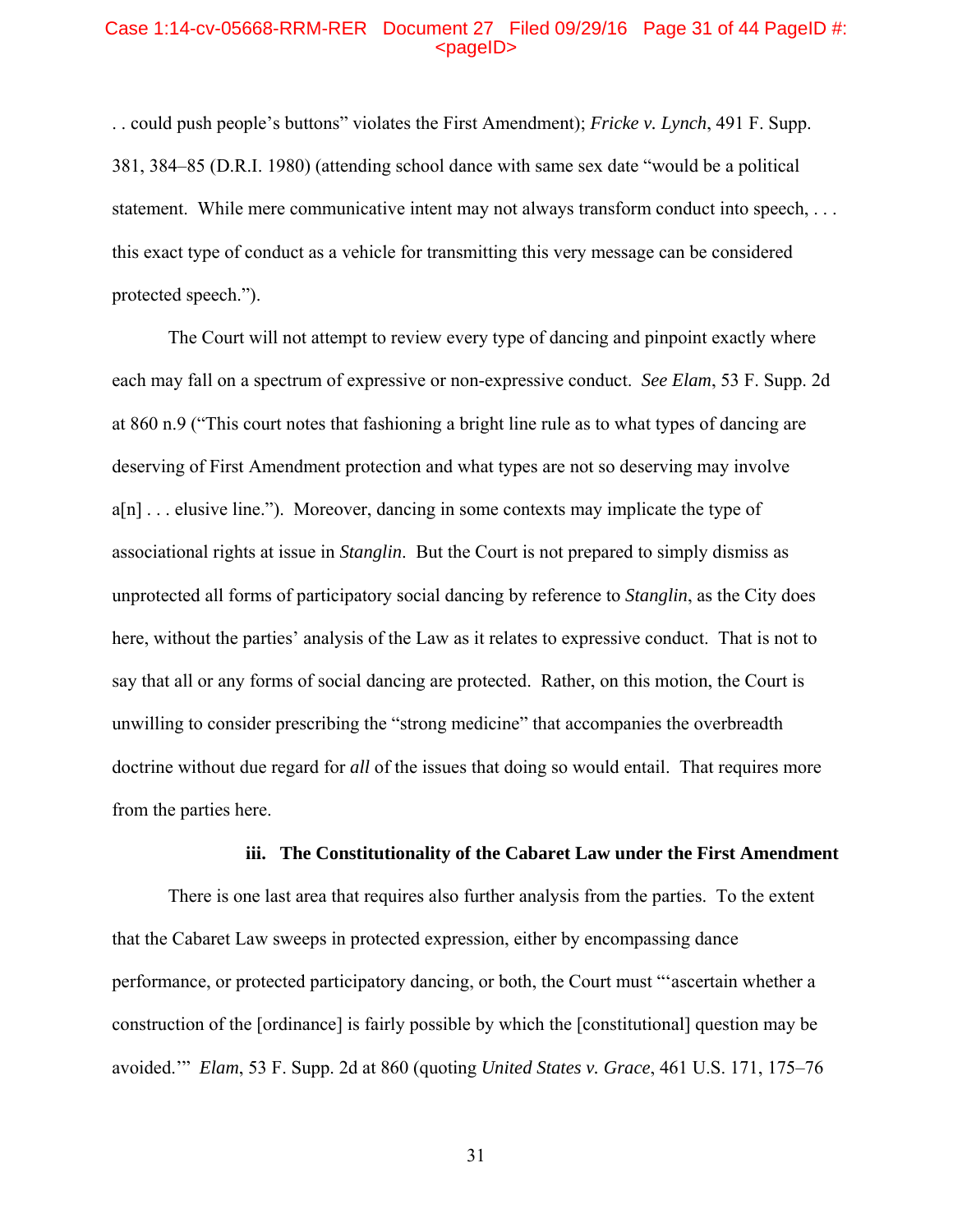## Case 1:14-cv-05668-RRM-RER Document 27 Filed 09/29/16 Page 32 of 44 PageID #: <pageID>

(1983)); *see also Vermont Right to Life Comm., Inc. v. Sorrell*, 221 F.3d 376, 386 (2d Cir. 2000) ("The question, then, is whether a narrowing construction can be applied to either set of provisions to rescue it from facial invalidity on the First Amendment grounds."). However, a court "may impose a limiting construction on a statute only if it is 'readily susceptible' to such a construction." *Reno v. Am. Civil Liberties Union*, 521 U.S. 844, 884 (1997); *Vermont Right to Life Comm., Inc.*, 221 F.3d at 386*.* A court shall not "rewrite a . . . law to conform it to constitutional requirements, for doing so would constitute a serious invasion of the legislative domain." *Stevens*, 559 U.S. at 481 (internal citations and quotation marks omitted).

Until the scope of the statute is addressed, the Court cannot reach this issue, and given that the Cabaret Law covers all forms of dancing and other forms of amusement in any room, place or space in the City, such a narrowing interpretation may not be possible.

In such cases, "when 'speech' and 'nonspeech' elements are combined in the same course of conduct, a sufficiently important governmental interest in regulating the nonspeech element can justify incidental limitations on First Amendment freedoms." *O'Brien*, 391 U.S. at 376. Thus, "a government regulation is sufficiently justified [1] if it is within the constitutional power of the Government; [2] if it furthers an important or substantial governmental interest; [3] if the governmental interest is unrelated to the suppression of free expression; and [4] if the incidental restriction on alleged First Amendment freedoms is no greater than is essential to the furtherance of that interest." *Id.* at 376−77. To the extent that a licensing scheme "g[i]ve[s] public officials the power to deny use of a forum in advance of actual expression," it operates as a prior restraint. *See Beal v. Stern*, 184 F.3d 117, 124 (2d Cir. 1999) (quoting *Southeastern Promotions, Ltd.*, 420 U.S. at 553). "While 'prior restraints are not unconstitutional *per se* . . . [a]ny system of prior restraint . . . comes to this Court bearing a heavy presumption against its constitutional validity.'"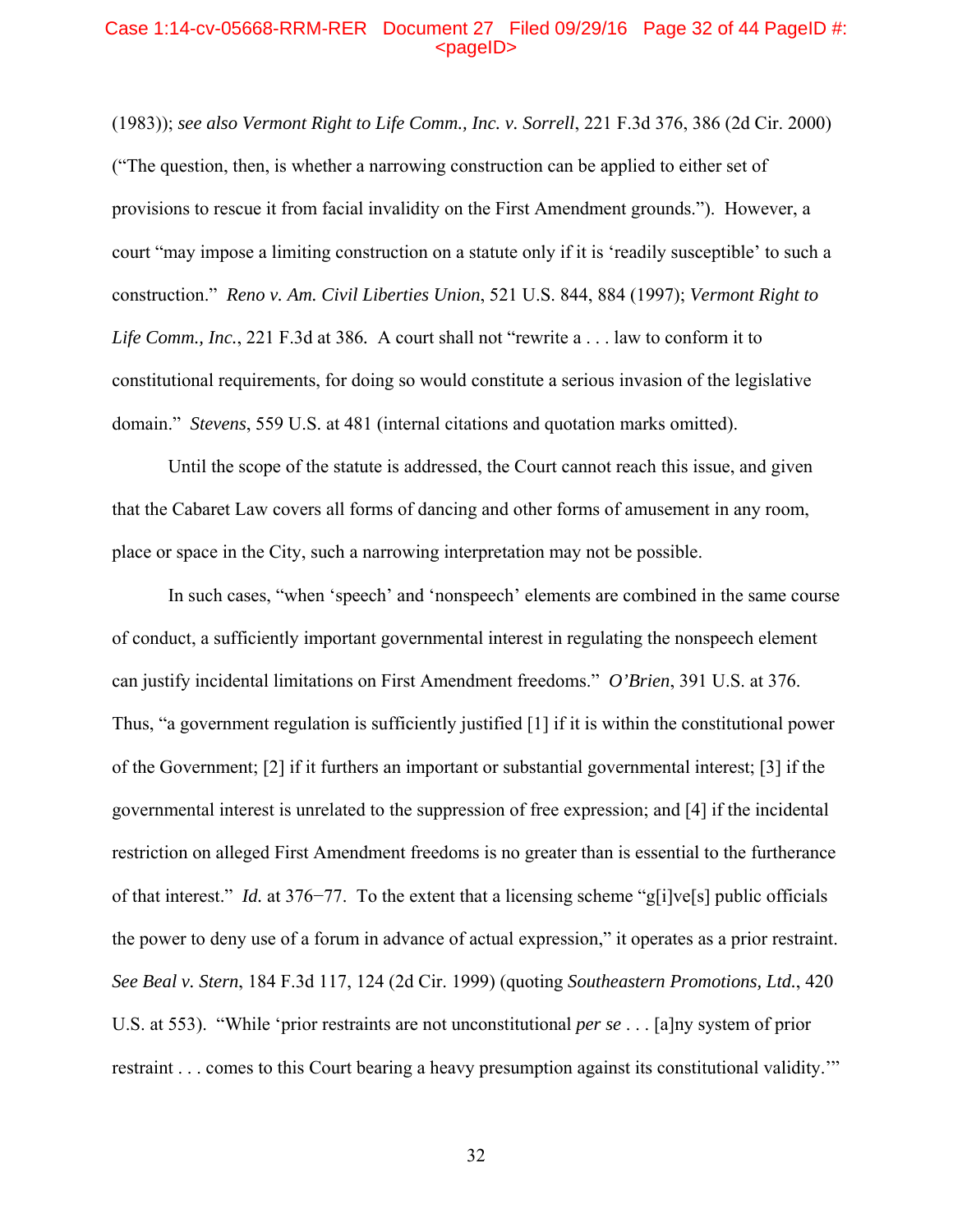### Case 1:14-cv-05668-RRM-RER Document 27 Filed 09/29/16 Page 33 of 44 PageID #:  $<sub>pa</sub>$  $<sub>o</sub>$ </sub></sub>

*FW/PBS, Inc. v. City of Dallas*, 493 U.S. 215, 225 (1990) (quoting *Southeastern Promotions, Ltd.*, 420 U.S. at 558).

 Certainly, the government has an interest and right under its police power to regulate certain conduct. *See Salem Inn, Inc.*, 364 F. Supp. at 863. However, where a statue is directed at expressive conduct which affects First Amendment rights, the government must show that the regulation furthers an important or substantial governmental interest and that the interest is unrelated to the suppression of free expression. *O'Brien*, 391 U.S. at 376–77; *Spence*, 418 U.S. at 411 (stating that a court must "examine with particular care the interests advanced by [the government]" where "the activity occur[s] on private property, rather than in an environment over which the State by necessity must have certain supervisory powers unrelated to expression.").

 The City does not engage in a robust analysis of its legitimate interest in justifying the Cabaret Law's restriction on dancing. This is understandable given that it takes the position that the statute does not cover protected dance performance, and that social dancing in all of its forms is not protected expression under *Stanglin*. The City simply notes that the Cabaret Law is justified by the City's interest in promoting public health, safety, and general welfare. *See*  N.Y.C. Admin. Code § 20-101. (Def.'s Br. at 17–18.) These interests are unrelated to the suppression of free expression. And as noted above, the purpose of the Cabaret Law has not been fully explored on this motion.

 Thus, Muchmore's has plausibly pled that the restriction on First Amendment activities in establishments regulated by the Cabaret Law is far greater than is essential to further these interests. As Muchmore's maintains, rather than addressing the perceived threats from dancing in certain establishments directly, the City requires a license for all types of dancing in all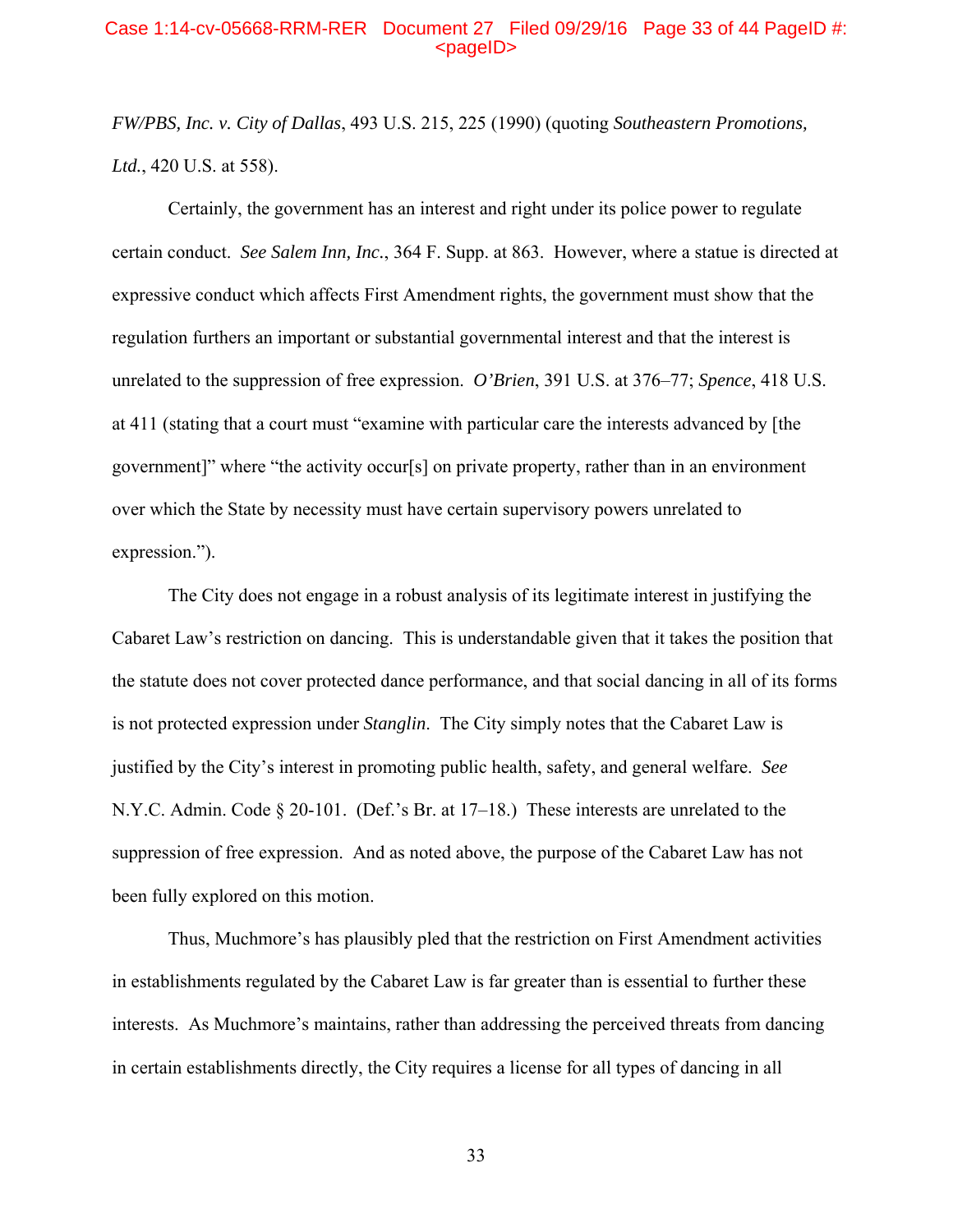### Case 1:14-cv-05668-RRM-RER Document 27 Filed 09/29/16 Page 34 of 44 PageID #:  $<sub>pa</sub>$  $<sub>o</sub>$ </sub></sub>

establishments in the City open to the public or that serve food or drinks (with certain exceptions). *See Salem Inn, Inc.*, 364 F. Supp. at 864 ("Instead of dealing with the specific conditions, the ordinance focuses on an activity which can contain protected expression and which has not been shown to be the source of the problem."). The City will need to address these arguments and explain why the restrictions imposed by the Cabaret Law, rather than methods which may be less intrusive upon First Amendment rights, are necessary to guard against the harms that the Law was designed to address.<sup>10</sup>

\*\*\*

Because this case is before the Court on the parties' motions for judgment on the pleadings, the parties have not engaged in the type of analysis necessary to construe the statute and address the legislature's interests in regulating dancing. Nor have they adequately addressed whether, as a legal matter, social dancing in any form is imbued with sufficient expressive and communicative aspects to make it distinguishable from the "recreational dancing" involved in *Stanglin*. Similarly, they have not sufficiently developed the facts to demonstrate that the Cabaret Law's impact on First Amendment freedoms is not greater than necessary to further the City's substantial interests. The overbreadth doctrine is to be used "sparingly and only as a last resort." *Broadrick*, 413 U.S. at 613. On this record, the Court cannot declare the Cabaret Law unconstitutional without providing the parties the opportunity to further develop the factual and legal issues raised herein.  $\frac{11}{1}$  As such, the parties' cross-motions on Muchmore's First

 $\overline{a}$ 

<sup>&</sup>lt;sup>10</sup> Indeed, even the Department of Consumer Affairs has questioned the mechanism by which the City addresses the harms associated with dancing. In 2003, the then commissioner of the Department of Consumer Affairs, "[d]eclar[ed] her intention of putting 'the dance police' out of business . . . [by] scrapping the old cabaret licenses. In their place, she said, the city should issue new 'nightlife licenses' that would allow it to regulate the unwanted side effects of nightlife that people really care about: noise, disorderly crowds and filthy sidewalks." Michael Cooper, *Cabaret Law, Decades Old, Faces Repeal*, N.Y. TIMES, Nov. 20, 2003.

 $11$  The pleadings here are sufficient to raise a plausible claim that the statute is unconstitutional as applied to Muchmore's. Muchmore's challenge focuses on various types of dancing that it would host but for the Law's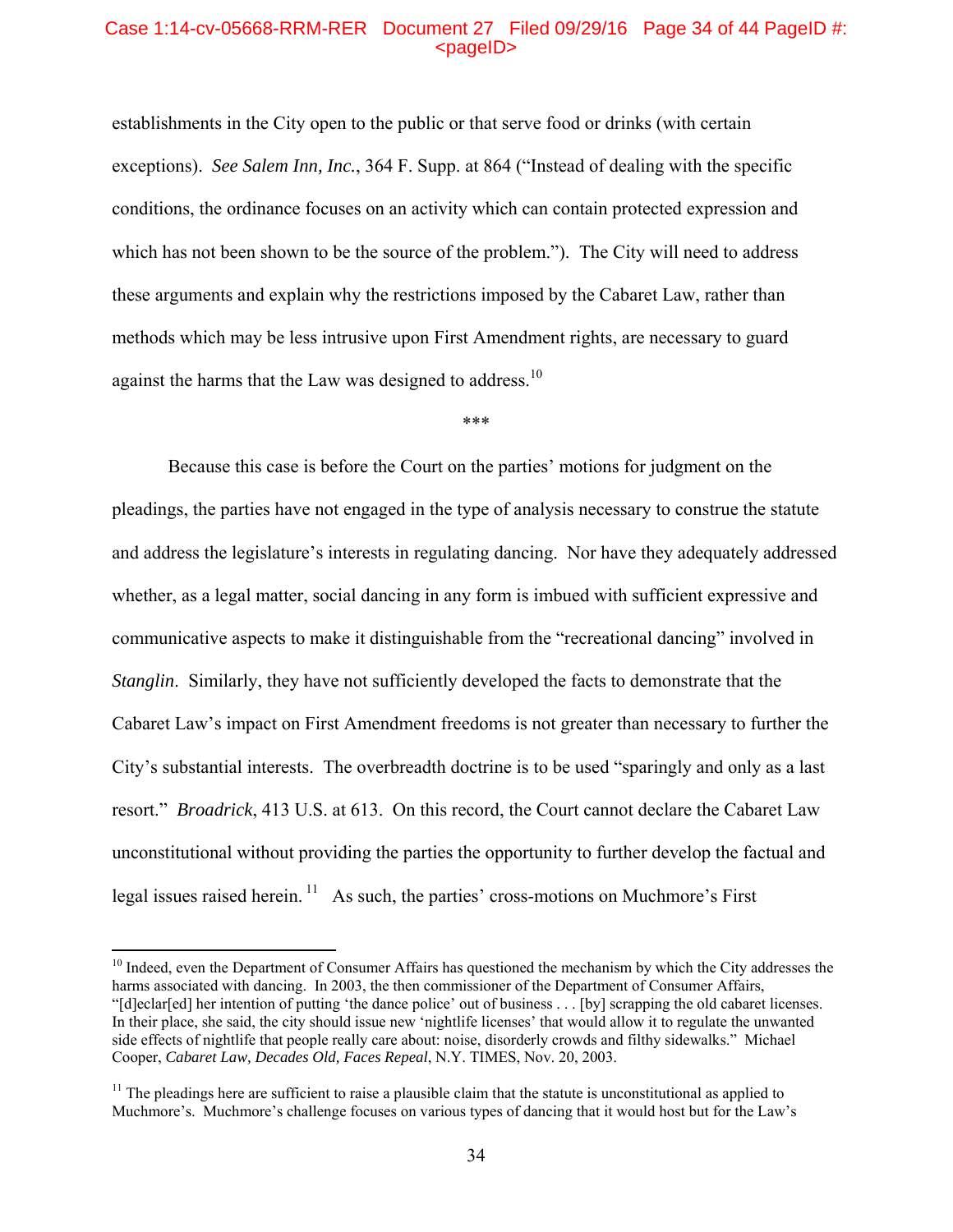# Case 1:14-cv-05668-RRM-RER Document 27 Filed 09/29/16 Page 35 of 44 PageID #:  $<sub>pa</sub>$  $<sub>o</sub>$ </sub></sub>

Amendment challenges to the Cabaret Law are denied.

## **IV. Vagueness**

Muchmore's also raises a vagueness challenge: "[b]y failing to define 'dancing' in a way that would allow a reasonable person to distinguish between unlawful dancing and ostensibly lawful conduct such as swaying or head nodding, the Cabaret Law is unconstitutionally vague." (Am. Compl. at  $\P$  32.)<sup>12</sup> According to Muchmore's, "[t]his vagueness has a chilling effect on expression, requiring establishments to take extreme measures to ensure compliance, such as prohibiting the performance of entire genres of music." (Pl.'s Br. at 16–17; Am. Compl. at ¶ 44.)

The City responds that "[a]s the word 'dancing' is sufficiently clear to provide notice to an eating and drinking establishment of what activity by its patrons (here recreational dancing) triggers the requirement for it to be licensed as a cabaret, the statutory scheme is not unconstitutionally vague and therefore does not violate plaintiff's due process rights." (Def.'s Br. at 3; Answer Am. Compl. at  $\P$  32.)

"A statute can be impermissibly vague for either of two independent reasons. First, if it fails to provide people of ordinary intelligence a reasonable opportunity to understand what conduct it prohibits. Second, if it authorizes or even encourages arbitrary and discriminatory enforcement." *Farrell*, 449 F.3d at 485 (quoting *Hill v. Colorado*, 530 U.S. 703, 732 (2000)).

prohibition on dancing, and notes that it also hosts other activities such as stand-up comedy, theater, art openings, debates, and lectures, which arguably fall under the Law's definition of "other forms of amusement." (Am. Compl. at ¶ 42.) Further factual development of the record in this regard is necessary to resolve Muchmore's as applied challenge. *See Elam*, 53 F. Supp. 2d at 858.

<sup>&</sup>lt;sup>12</sup> As with its overbreadth challenge, Muchmore's also points to the prohibition against "other form[s] of amusement" in its pleadings to support its claim that the Law is vague. However, Muchmore's briefing raises other challenges not found in its pleadings, including its exception of 'incidental' musical entertainment, and its requirement that licensees be of 'good character.'" (Pl.'s Br. at 16 (alteration in original).) The additional contentions asserted in Muchmore's briefing are outside of the scope of the pleadings, and are therefore not considered at this time. If Muchmore's intends to challenge the Cabaret Law on these additional grounds on summary judgment, it may seek leave to amend its complaint to include these claims.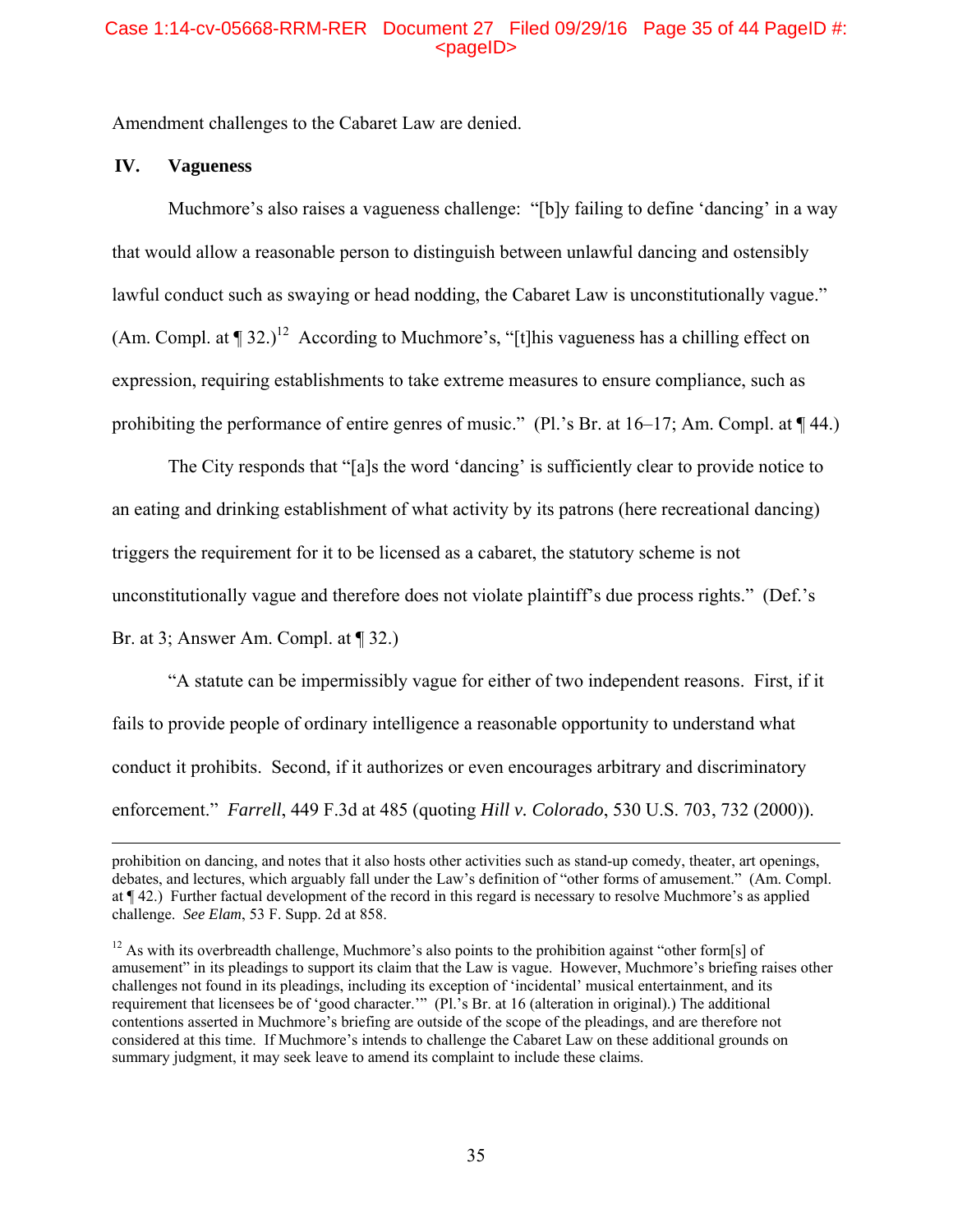### Case 1:14-cv-05668-RRM-RER Document 27 Filed 09/29/16 Page 36 of 44 PageID #: <pageID>

As with a facial challenge for overbreadth, "[w]hen considering a facial challenge to the ... vagueness of a statute as measured against the first amendment, 'a court's first task is to determine whether the enactment reaches a substantial amount of constitutionally protected conduct.'" *Dorman v. Satti*, 862 F.2d 432, 436 (2d Cir. 1988) (quoting *Hoffman Estates v. Flipside, Hoffman Estates, Inc.*, 455 U.S. 489, 494 (1982)); *Farrell*, 449 F.3d at 496.

Here, Muchmore's has adequately pled that the term dancing in the Cabaret Law is unconstitutionally vague. First, a reasonable person might have difficulty distinguishing between dancing that would trigger the Cabaret Law and dancing or other conduct that would not. As discussed in connection with Muchmore's overbreadth challenge, it is not obvious whether the Law covers dance performance, social dancing, or both, and a more fulsome analysis of the language and legislative history of the statute are necessary in order to determine whether the Law reaches constitutionally protected conduct.

Moreover, whether the other forms of movement that Muchmore's cites would lead to a violation is not out of the realm of possibilities. Several articles discussing the Cabaret Law suggest that the Law's licensing requirement for dancing may be triggered by "three or more people moving in synchronized fashion." *See, e.g.*, Danny Wirtz, *NYC: No Dancing Allowed – Discussing the Cabaret Laws*, FADER, Aug. 9, 2001 ("The law states that an establishment must be licensed if . . . there is three or more people moving in synchronized fashion."); Ed Boland Jr., *F.Y.I.*, N.Y. TIMES, June 1, 2003 ("the laws state that an establishment must have a cabaret license if three or more patrons are moving in synchronized fashion"); *Dancing and Protesting in the Streets*, NY PRESS (nypress.com), Aug. 2, 2006 ("The law initially limited licenses to establishments serving food or drink featuring three or more musicians or three or more people 'moving in synchronized fashion.'"). This definition of dancing is not in the cited sections of the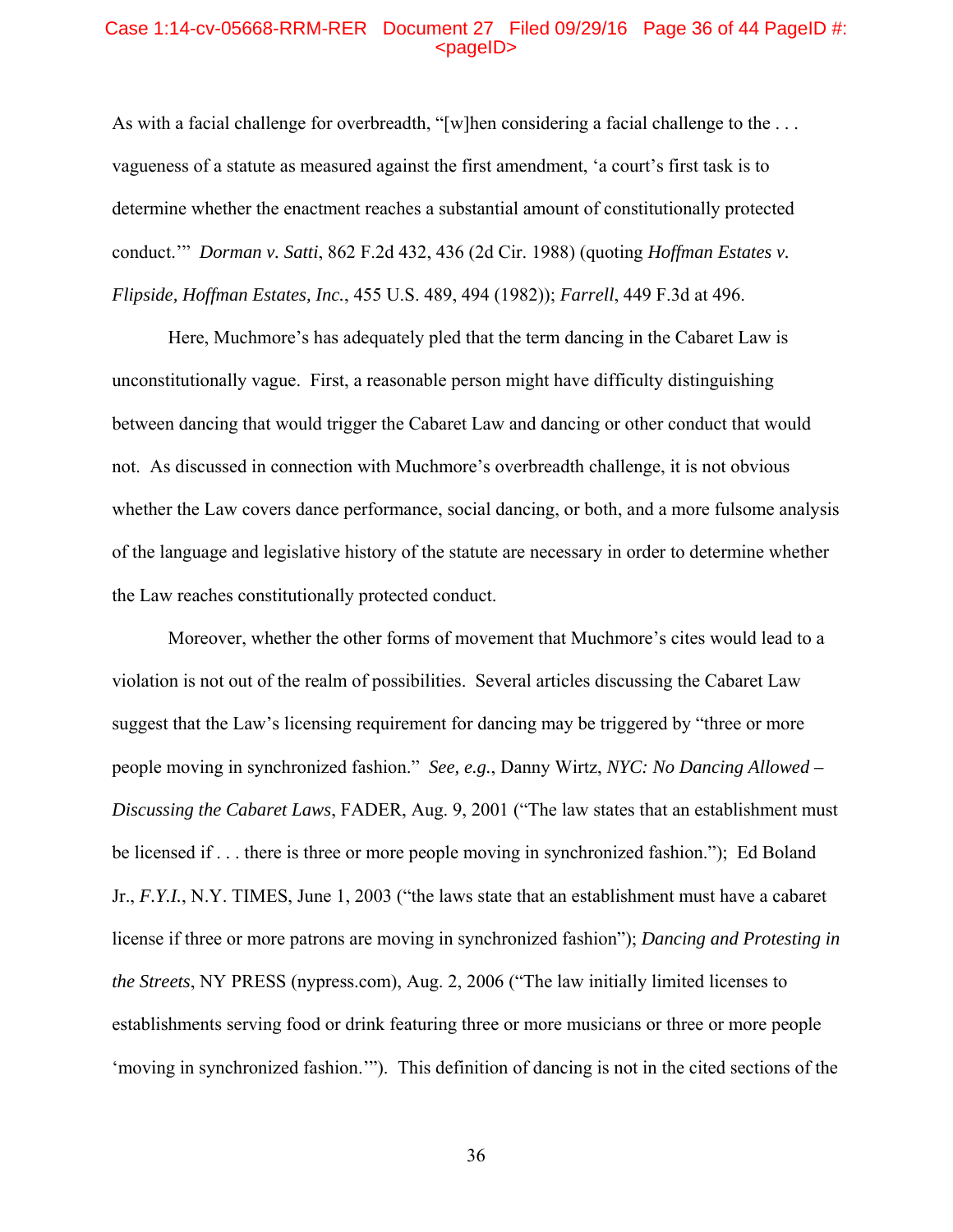## Case 1:14-cv-05668-RRM-RER Document 27 Filed 09/29/16 Page 37 of 44 PageID #: <pageID>

Cabaret Law itself and is not discussed in the parties' briefing. To the extent promulgated in the City's regulatory framework or informally adopted by the City in guiding its enforcement activities, this definition of dancing would bear on the vagueness inquiry, both on the reasonable interpretation of the term "dancing" as well as whether the Law encourages arbitrary enforcement.

 Thus, it does not appear "beyond doubt that the plaintiff can prove no set of facts in support of [its] claim which could entitle the plaintiff to relief." *Mennella*, 938 F. Supp. at 131 (citing *Sheppard*, 18 F.3d at 150). As such, Muchmore's vagueness challenge survives this motion.

## **V. Equal Protection**

Next, Muchmore's contends that the Cabaret Law violates the Equal Protection Clause of the Fourteenth Amendment because it was passed with the intent to discriminate against African Americans, and continues to have a racially discriminatory impact on minority musicians to this day. (Am. Compl. at ¶ 33.) Here too, further development of the history of the statute is necessary for the Court to decide this issue.

Muchmore's pleads that "[t]o the extent that racial discrimination was a substantial or motivating factor behind the enactment of the Cabaret Law, and it continues to have a racially discriminatory impact to this day, it denies equal protection under the law." (Am. Compl. at ¶ 33.) It explains, that "[i]n the context of the 1926 approval of the Cabaret Law, the . . . statements and public records from the time of the Cabaret Law's enactment, are indicative of the racially discriminatory intent behind the enactment of the Cabaret Law, specifically, a desire to curb inter-racial mingling and inter-racial dancing in 1920's Harlem jazz clubs and elsewhere throughout the City of New York." (*Id.* at ¶ 18.) Muchmore's continues,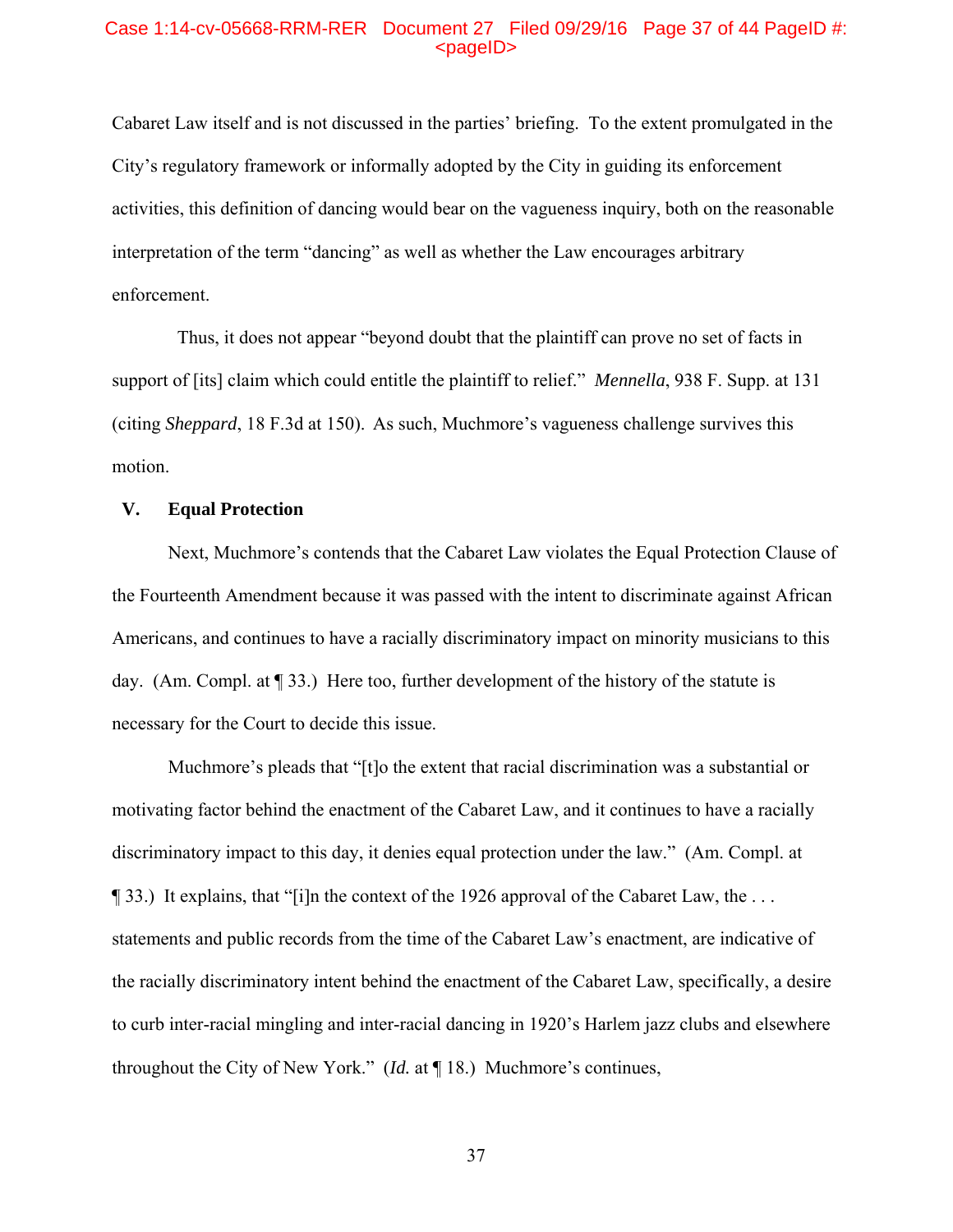### Case 1:14-cv-05668-RRM-RER Document 27 Filed 09/29/16 Page 38 of 44 PageID #:  $<$ pageID $>$

 [t]he discriminatory intent behind the Cabaret Law is further demonstrated through the Cabaret Law's original language prohibiting musical instruments commonly used in jazz music . . . and exempting instruments commonly use[d] by white musicians. . . . To this day, the Cabaret Law continues to have a racially discriminatory impact, in that genres of music which are primarily performed by minority musicians, such as hip hop, salsa or merengue, are effectively rendered unlawful in more than 99% of the eating or drinking establishment in the City of New York, while genres of music that are primarily performed by white musicians, such as classical, rock or opera, are not similarly impacted.

(*Id.* at ¶¶ 19–20.) According to Muchmore's, "[i]t should be clear to this Court, as it was to the Court in *Chiasson*, that a law passed in 1926, at the peak of the Harlem Renaissance, targeting instruments used in jazz music, and justified by a desire to apply the 'check-rein' to 'wild stranger[s]' and 'foolish native[s][,]' is not motivated by a substantial governmental interest, but by an invidious discriminatory purpose." (Pl.'s Br. at 20.)

The City differentiates the original intent of the licensing scheme from the current licensing requirement, writing that "[t]he very language in the legislative history upon which plaintiff relies regarding types of instruments as 'evidence' of discriminatory intent has been judicially carved out of the licensing scheme. Whatever the intent was in including that language in 1926 is now irrelevant." (Def.'s Br. at 28.) The City writes, "the statutory scheme as modified by relevant case law does not regulate either the type of music performed (or played) or the type or number of instruments played at an eating and drinking establishment. Therefore, whether the music is performed, or the instruments are played, by 'minority musicians' or 'white musicians' is irrelevant." (*Id.* at 4.) The City concludes that "[i]nsofar a[s] the statutory licensing scheme is only triggered by dancing at an eating and drinking establishment and not triggered by the playing of music, these allegations do not assert a viable Equal Protection claim." (*Id.*)

"The Equal Protection Clause of the Fourteenth Amendment commands that no State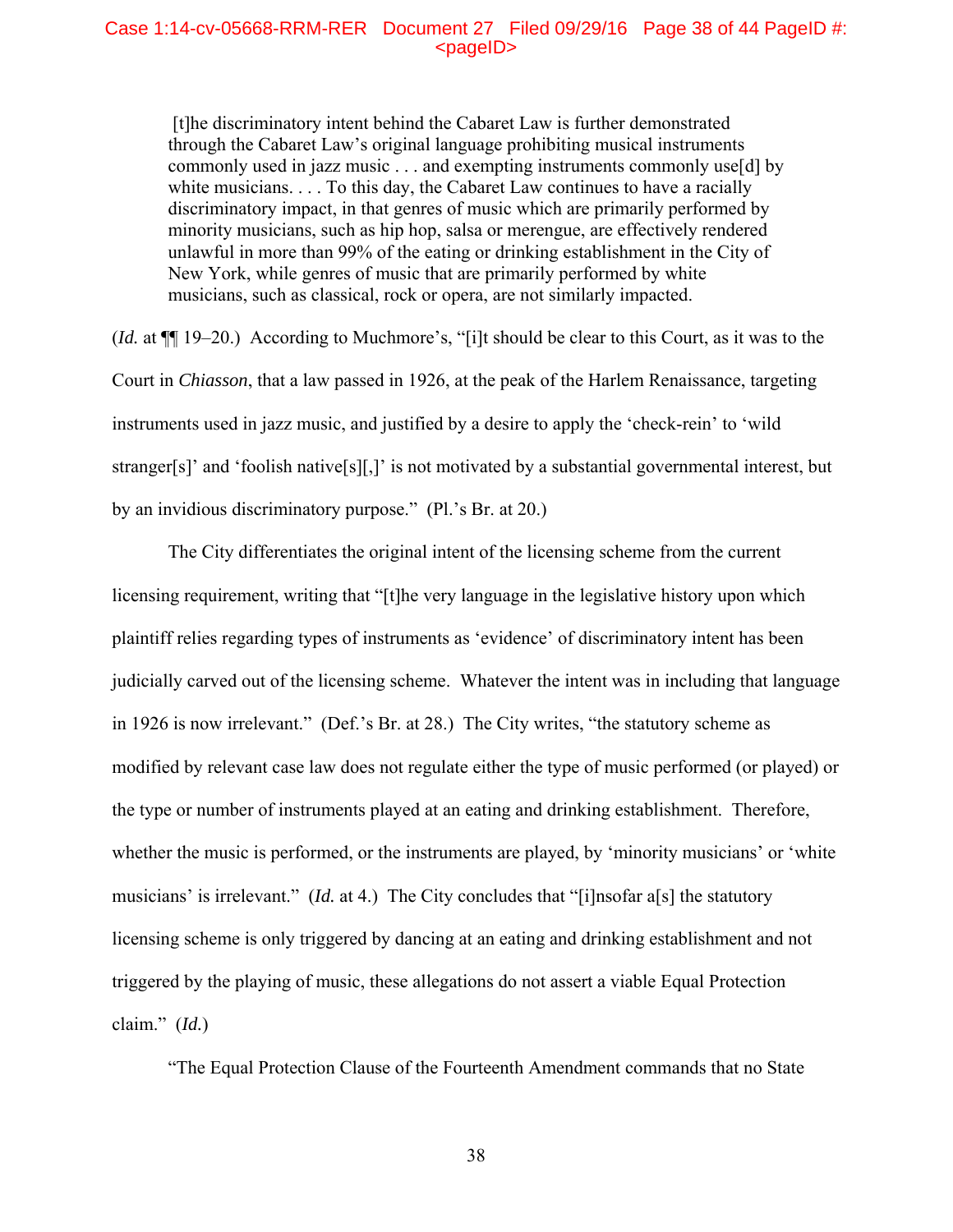#### Case 1:14-cv-05668-RRM-RER Document 27 Filed 09/29/16 Page 39 of 44 PageID #: <pageID>

shall 'deny to any person within its jurisdiction the equal protection of the laws,' which is essentially a direction that all persons similarly situated should be treated alike." *City of Cleburne v. Cleburne Living Ctr.*, 473 U.S. 432, 439 (1985). Its central purpose "is the prevention of official conduct discriminating on the basis of race." *Washington*, 426 U.S. at 239. However, a law will not be deemed unconstitutional "[s]olely because it has a racially disproportionate impact." *Id.* Thus, "[p]roof of racially discriminatory intent or purpose is required to show a violation of the Equal Protection Clause." *Vill. of Arlington Heights v. Metro. Hous. Dev. Corp.*, 429 U.S. 252, 265 (1977).

"Determining whether invidious discriminatory purpose was a motivating factor demands a sensitive inquiry into such circumstantial and direct evidence of intent as may be available." *Id.* at 266. "[A] subsequent legislative re-enactment can eliminate the taint from a law that was originally enacted with discriminatory intent," *Hayden v. Peterson*, 594 F.3d 150, 166−67 (2d Cir. 2010) (quoting *Johnson v. Governor of Fla.*, 405 F.3d 1214, 1223 (11th Cir. 2005) (en banc)), but an original discriminatory legislative intent cannot be judicially carved out of the licensing scheme. *Hunter v. Underwood*, 471 U.S. 222, 232−33 (1985) ("Some of the more blatantly discriminatory selections . . . have been struck down by the courts . . . . Without deciding whether [the statute] would be valid if enacted today without any impermissible motivation, we simply observe that its original enactment was motivated by a desire to discriminate . . . and the section continues to this day to have that effect."). Thus, one key to this inquiry is the history behind the Cabaret Law, an analysis that is lacking in the parties' briefing.

There is one aspect of Muchmore's equal protection claim that raises an additional concern. Muchmore's argues that the Cabaret Law has a discriminatory impact today because genres of music primarily performed by minority musicians are "effectively rendered unlawful"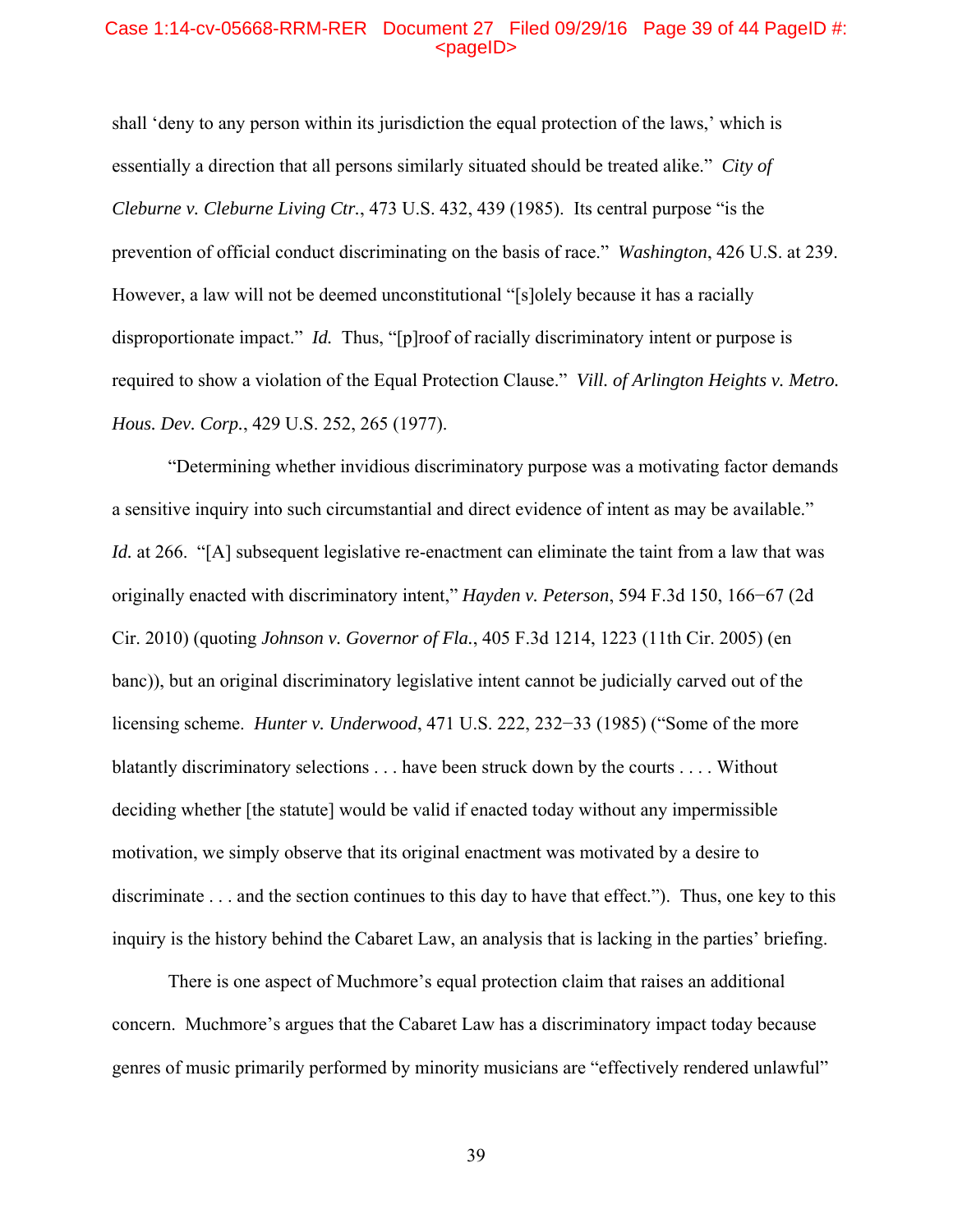## Case 1:14-cv-05668-RRM-RER Document 27 Filed 09/29/16 Page 40 of 44 PageID #: <pageID>

in the majority of the City's eating and drinking establishments, while genres of music primarily performed by white musicians are not so affected. (Pl.'s Br. at ¶ 20.) It is unclear whether Muchmore's has standing to challenge the Cabaret Law on this basis. In the First Amendment context, as discussed above, standing is broadened to prevent against the chilling of free speech. *Broadrick*, 413 U.S. at 612; *Borough of Mount Ephraim*, 452 U.S. at 66. Muchmore's has pointed to no such broadening in the Fourteenth Amendment context. In fact, "[t]he rule against generalized grievances applies with as much force in the equal protection context as in any other." *United States v. Hays*, 515 U.S. 737, 742–43 (1995). "[E]ven if a governmental actor is discriminating on the basis of race, the resulting injury accords a basis for standing only to those persons who are personally denied equal treatment by the challenged discriminatory conduct." *Id.* at 743–44 (internal quotation marks omitted). Thus to bring an Equal Protection Claim, Muchmore's must show that (1) it has suffered an injury in fact; (2) there is "a causal connection between the injury and the conduct complained of"; and (3) that it "is likely, as opposed to merely speculative, that the injury will be redressed by a favorable decision." *Lujan v. Defenders of Wildlife*, 504 U.S. 555, 560–61 (1992) (internal quotation marks omitted). Here too, the parties have not addressed this issue.

As such, the Court declines to dismiss Muchmore's equal protection claim at this time to allow for further briefing on the issues noted herein, briefing that is relevant to Muchmore's other constitutional challenges as well.

## **VI. Chilling Effect on Musical Expression**

Muchmore's also contends that the Cabaret Law's prohibition on dancing effectively bars the playing of certain types of music. (Am. Compl. at ¶¶ 20, 44.) Muchmore's pleads that the Cabaret Law has the effect of chilling protected musical expression by preventing certain types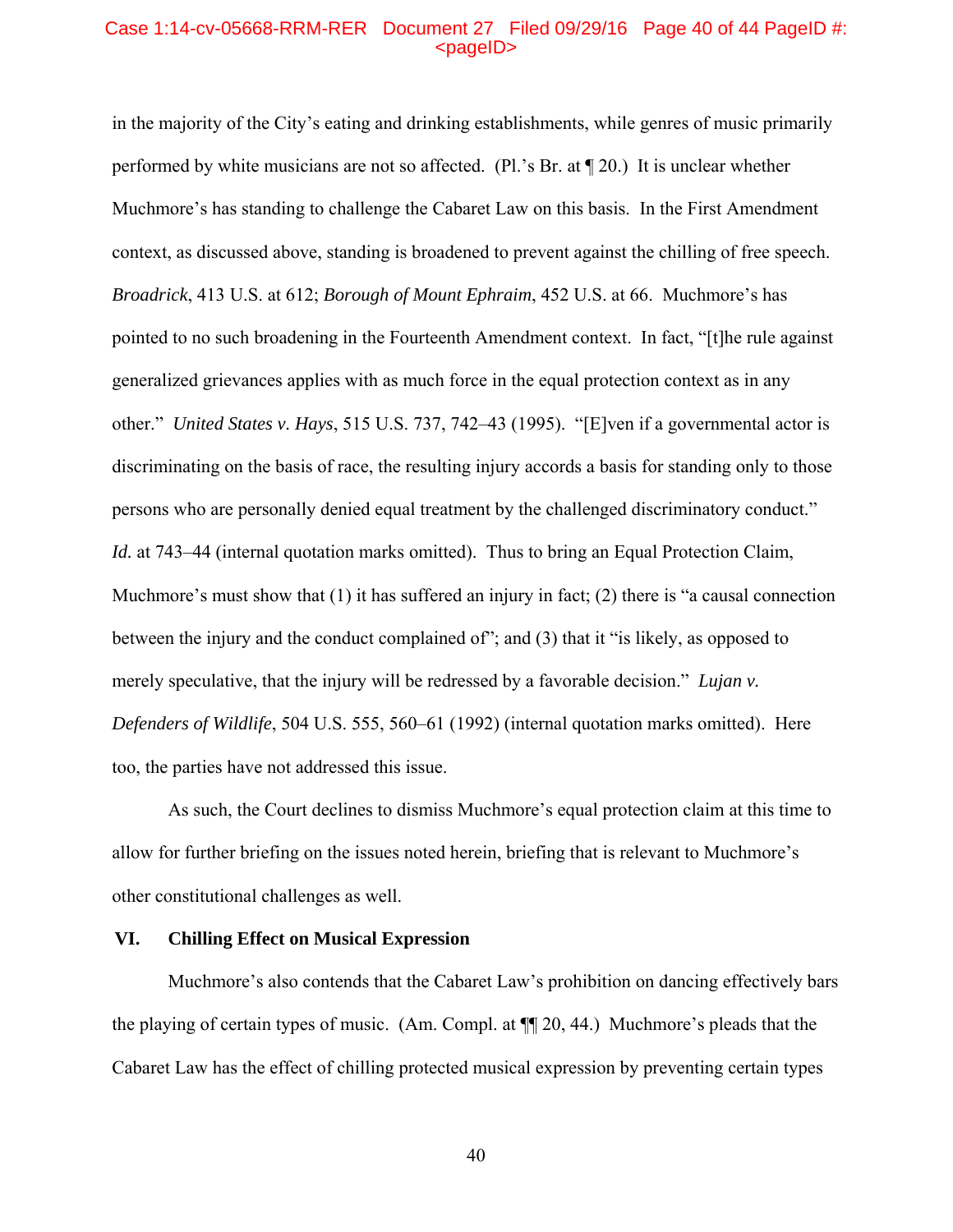#### Case 1:14-cv-05668-RRM-RER Document 27 Filed 09/29/16 Page 41 of 44 PageID #: <pageID>

of music from being played in establishments that do not have cabaret licenses and that Muchmore's itself does not play or host certain genres of music for fear of violating the Cabaret Law. (Am. Compl. at  $\P$  44.) Muchmore's explains, "[s]ocial dancing and the performance of dance-oriented genres of music are so inextricably linked that, in the context of a live music performance (unlike the context of *Stanglin*), dancing cannot be considered a 'secondary effect[,'] but should instead be considered 'the direct impact of speech on its audience[,'] subjecting the Cabaret Law to strict scrutiny." (Pl.'s Reply Br. at 8 (quoting *Boos*, 485 U.S. at 320–21).) Muchmore's thus asks the Court to look to the "practical effect" of the Cabaret Law "rather than just its literal wording, to determine whether it represents an unconstitutional restraint upon freedom of expression under the First Amendment." (Pl.'s Br. at 10.)

The City responds that the Cabaret Law's licensing requirement is not a prior restraint of protected activity or speech because recreational dancing, the activity being licensed, is not protected expression. (Def.'s Br. at 14; Answer Am. Compl. at ¶ 30.) In addition, the City states that "the claim that musicians cannot play the type of music that might lead to dancing does not rise to a violation of their constitutional rights or that of any patron of Muchmore's (to the extent such a claim is pleaded)." (Def.'s Br. at 15.)

Musical expression is protected by the First Amendment. *See, e.g.*, *Ward v. Rock Against Racism*, 491 U.S. 781, 790 (1989) ("Music, as a form of expression and communication, is protected under the First Amendment."). The City asserts that the Cabaret Law, post-*Chiasson*, does not explicitly regulate the type of music that can be played in a cabaret. However, "[i]t is a deep tradition in First Amendment law that government may not escape scrutiny of its attempts to suppress speech merely by label[]ing its action as neutral regulation; it is the operation and effect of government action, not its form, that matters." *G. & A. Books, Inc. v. Stern*, 604 F.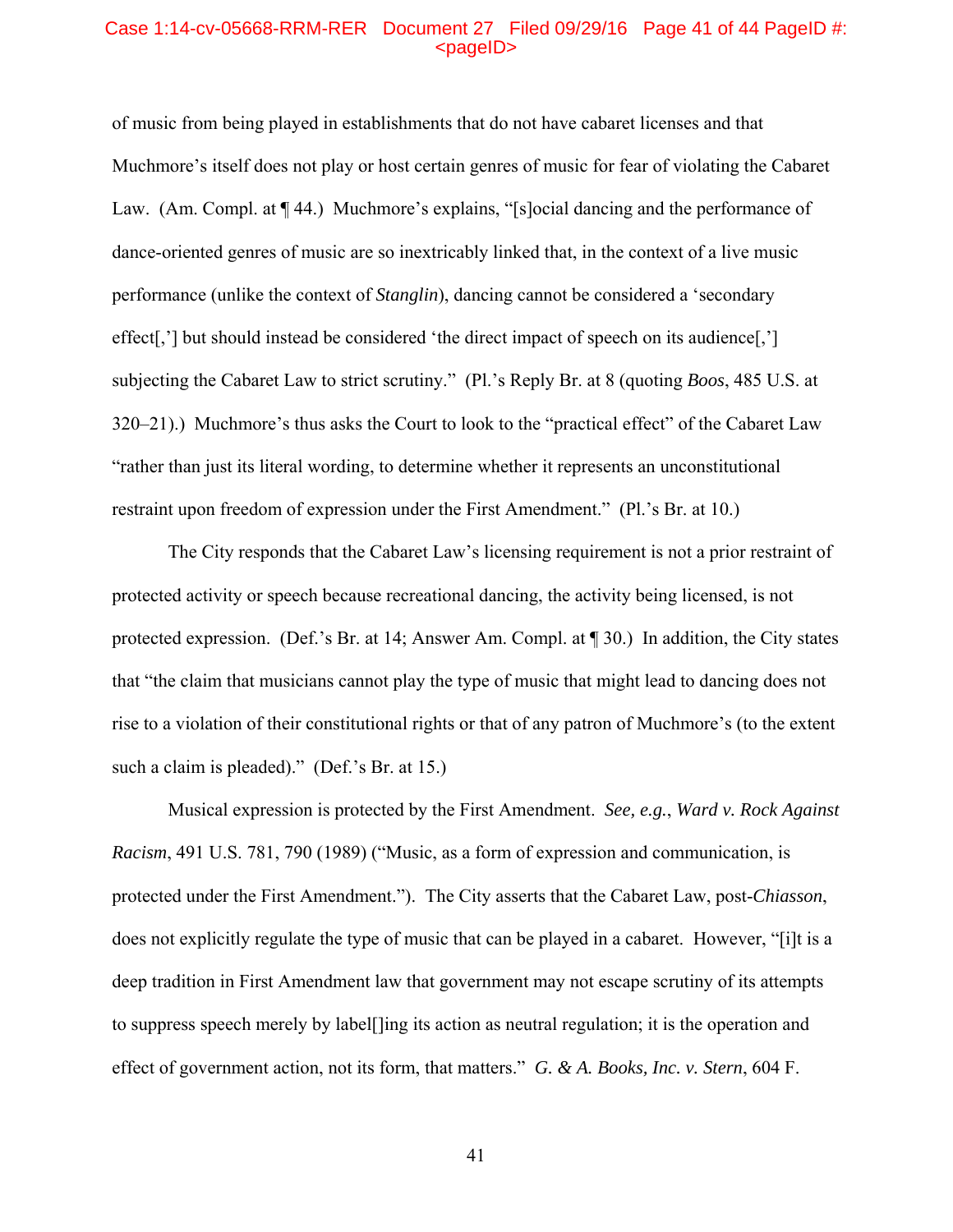## Case 1:14-cv-05668-RRM-RER Document 27 Filed 09/29/16 Page 42 of 44 PageID #:  $<sub>pa</sub>$  $<sub>o</sub>$ </sub></sub>

Supp. 898, 901 (S.D.N.Y. 1985), *aff'd sub nom. In re G. & A. Books, Inc.*, 770 F.2d 288 (2d Cir. 1985). A statute that is challenged under the First Amendment "must be tested by its operation and effect." *Near v. Minnesota ex rel. Olson*, 283 U.S. 697, 708 (1931).

Here, as this is a motion to dismiss, the Court must take all of the factual allegations in the complaint to be true and draw all reasonable inferences in Muchmore's favor. In so doing, the Court finds plausible on its face Muchmore's claim that licensing for social dancing effectively restrains establishments that serve food and drink from playing certain types of music. *Iqbal*, 556 U.S. at 678; *Harris v. Mills*, 572 F.3d 66, 71 (2d Cir. 2009). It is plausible that playing certain types of music will cause people to dance and that to avoid having dancing on the premises, establishments will avoid playing these types of music. However, as the Supreme Court has noted, "we have not traditionally subjected every criminal and civil sanction imposed through legal process to [heightened] scrutiny simply because each particular remedy will have some effect on the First Amendment activities of those subject to sanction." *Arcara v. Cloud Books, Inc.*, 478 U.S. 697, 706–07 (1986). Here, too, further development of the factual record is necessary to determine the effect of the Cabaret Law on musical expression in the  $City.<sup>13</sup>$ 

#### **VII. Substantive Due Process**

 $\overline{a}$ 

"To plead a substantive due process claim, a plaintiff must allege facts establishing (1) a cognizable property interest (2) that was invaded in an arbitrary and irrational manner." *Rankel v. Town of Somers*, 999 F. Supp. 2d 527, 546 (S.D.N.Y. 2014) (citing *O'Mara v. Town of* 

<sup>&</sup>lt;sup>13</sup> Muchmore's also contends that the Cabaret Law is a content-based prior restraint on protected First Amendment expression" as it requires a license for the "playing or performance of genres of music that might lead to dancing." (Am. Compl. at ¶ 30.) *See City of Renton v. Playtime Theatres, Inc.*, 475 U.S. 41, 46–47 (1986) (explaining that "regulations enacted for the purpose of restraining speech on the basis of its content presumptively violate the First Amendment"). As previously noted, when the Cabaret Law was originally enacted, it required licensing of establishments that played certain types of music, with or without dancing. The Court does not address this claim at this time as the record will be further developed to assist the Court in resolving the Cabaret Law's overall effect on musical performance.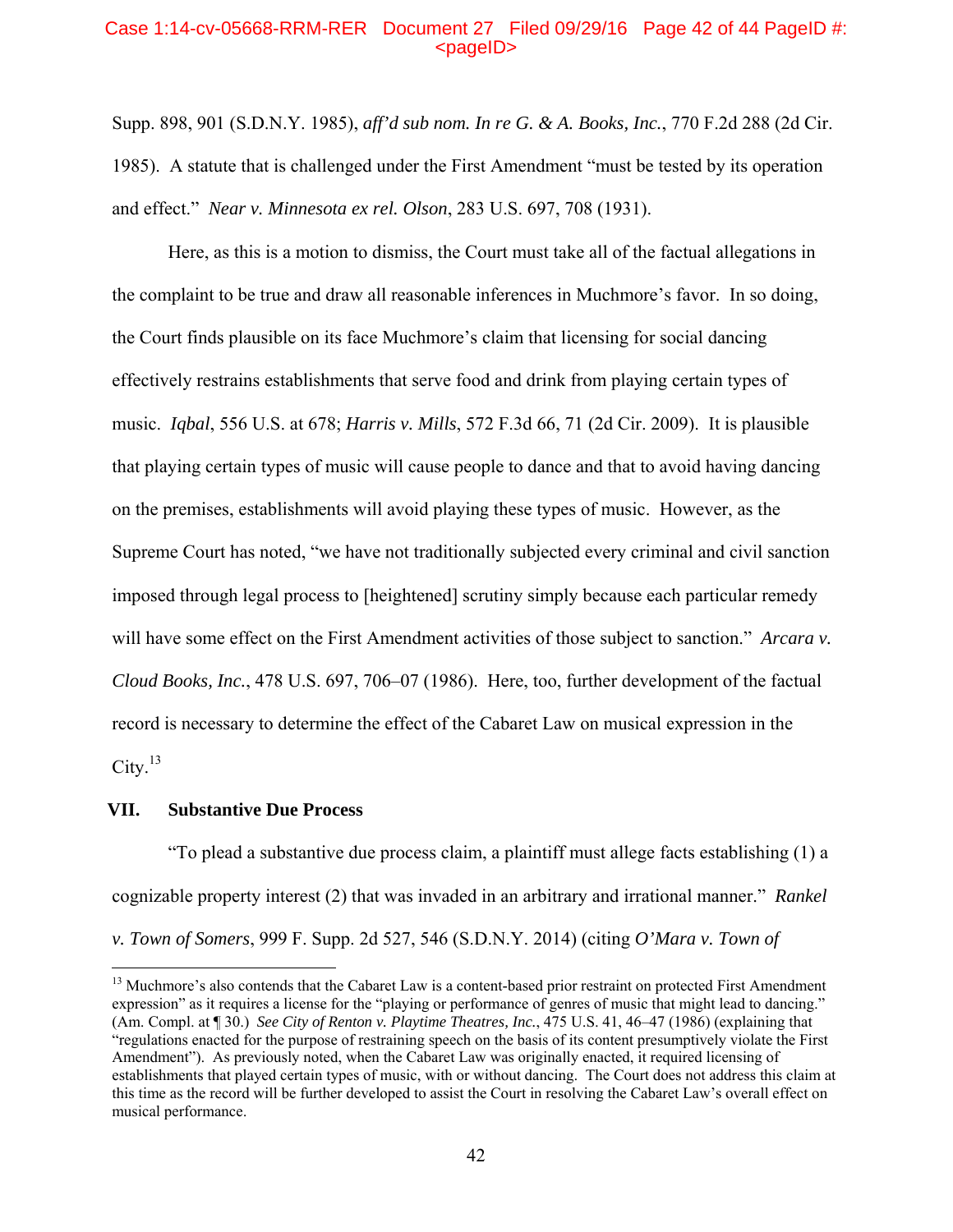## Case 1:14-cv-05668-RRM-RER Document 27 Filed 09/29/16 Page 43 of 44 PageID #:  $<$ pageID $>$

*Wappinger*, 485 F.3d 693, 700 (2d Cir. 2007)). Muchmore's Amended Complaint includes due process violations under the Fourteenth Amendment in its two "Cause of Action" sections relating to dance performance and social dancing. (Am. Compl. at ¶¶ 53, 56.) However, the Amended Complaint does not detail the type of due process claim that Muchmore's brings, or include a statement of facts supporting any such allegation. *See Rankel*, 999 F. Supp. 2d at 546– 47 ("Plaintiff's allegations are insufficient to state a substantive due process claim. As an initial matter, it is unclear on which property interest Plaintiff bases his claim. . . . But assuming that Plaintiff had a property interest, he fails to state a substantive due process claim because he has not alleged that the Town and its conspirators engaged in conduct that is 'so egregious, so outrageous' as to shock the conscience.").

Elsewhere in the Amended Complaint, Muchmore's alleges

 [s]ince the election of Rudolph Giuliani, the Cabaret Law has been enforced haphazardly, unpredictably, unequally and arbitrarily, affording police officers broad discretion to crack down on specific eating or drinking establishments without warning for activities that are generally tolerated in similarly situated establishments across the City of New York.

(Am. Compl. at ¶ 23.) This contention is not tied in any way to the due process claim. Moreover, the allegations in Muchmore's Amended Complaint are different than the substantive due process arguments that Muchmore's makes in its briefing. (Pl.'s Br. at 25 ("The Cabaret Law amounts to such an invasive, far-reaching prohibition of an indeterminate variety of expression, association and intimate conduct that it cannot be squared with the guarantee of the Due Process Clause.").)

Rule  $8(a)(2)$  requires that a pleading for a claim for relief include "a short and plain statement of the claim showing that the pleader is entitled to relief." From reading the pleadings, the Court cannot determine the basis for Muchmore's due process claim, and thus, this claim